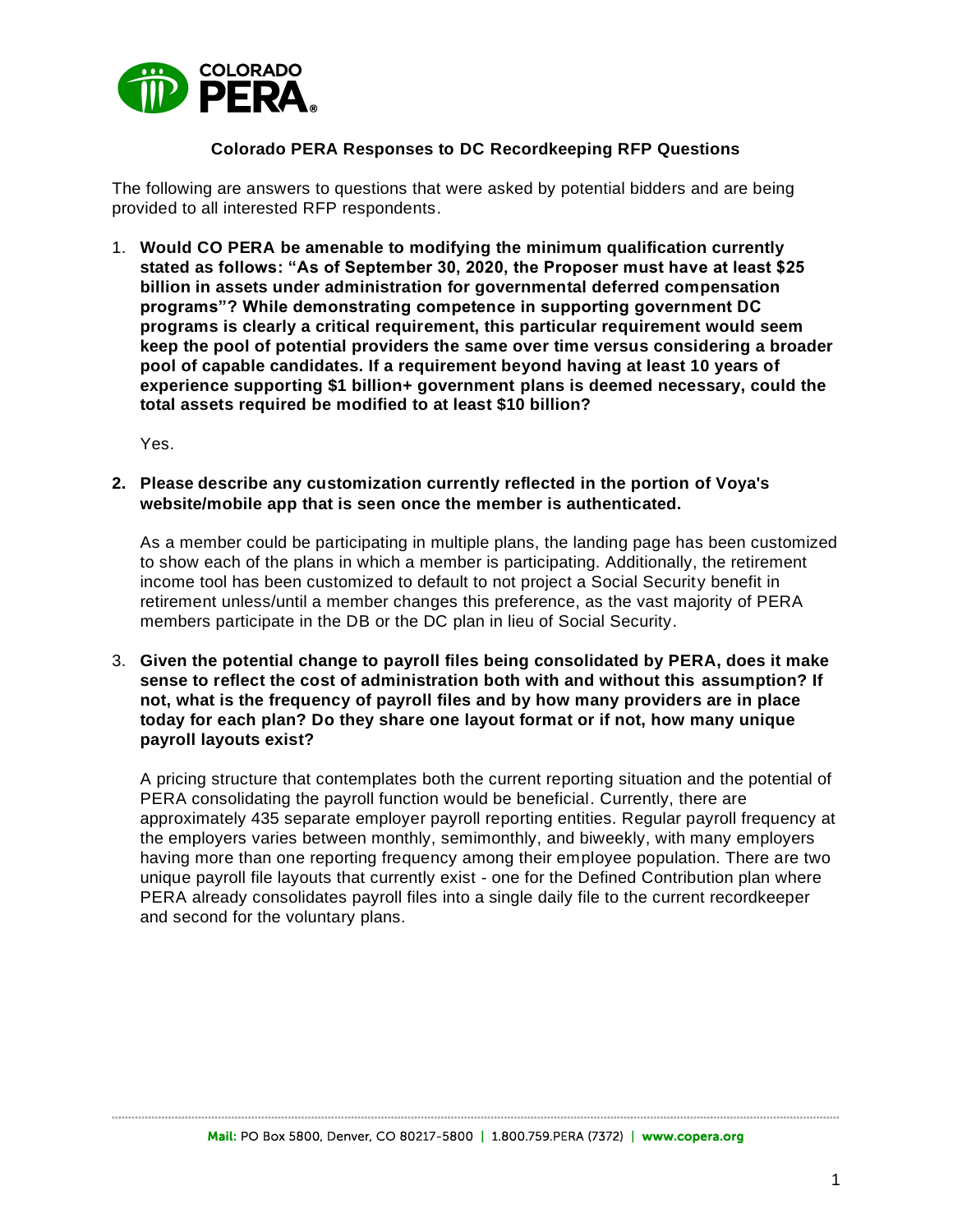

**4. In order to demonstrate the infusion of Colorado PERA's branding into the participant experience, we are seeking permission to utilize the Colorado PERA logo on a limited basis in service provider demos or presentations as well as any binders, proposal covers, or other collateral materials we create. Please confirm that we have permission.**

Respondents have permission to utilize the Colorado PERA logo for the purposes of responding to this Request for Proposal only.

**5. Are you amenable to some non-participant facing/back office work being done offshore, or does everything need to be done onshore?** 

All administration of the plan, including back-office work, is expected to be done onshore.

**6. Please describe the plan structure of the 401(k) and Defined Contribution plans? Are the recordkept and reported as one plan or two separate plans? Do all employers offer identical Plan provisions or do variances exist (i.e., automatic contribution arrangement)?** 

All three plans are recordkept and reported as separate plans. All employers in the DC plan have identical Plan provisions. In the 401(k) plan, all employers are required to offer the plan to employees, the employers have the option to affiliate with the Roth option of the plan, and employers have the option to adopt a feature to house 401(k) deferrals at the recordkeeper. In the 457 plan, employers may elect to affiliate with the plan or not, and if they do, they can elect to offer the Roth option to employees. All 457 deferrals are housed at the recordkeeper.

**7. Would you provide an overview of the current integration for participants within the DC and DB components of the plan? For example, sections 7.05 and 15.04 of the PERA 401(k) and DC Plan and Trust Doc mentions Purchase of Service Credit in PERA's DB Plan and Trustee-to-Trustee transfer from the DB Plan.**

Employees who are eligible to make a choice between the DB and DC plans must do so within 60 days from the date of hire, otherwise they default into the DB plan. Colorado law provides that these choice-eligible employees who are in years two through five may make a one-time, irrevocable election to change plan participation from the original plan (i.e. someone that chose DC originally may move to the DB plan in this window and vice-versa). When someone moves from the DB plan to the DC plan in this window, the member may elect to leave their contributions in the DB plan or move their member contributions plus interest, without any matching employer contributions, to their PERA DC plan account via Trustee-to-Trustee transfer. If an individual becomes a member of the DB plan (either through this year two through five window or by moving to a PERA employer who does not offer the PERA DC plan), that member could elect to purchase additional service credit in the DB plan and can use DC plan account to pay for part or all of the purchase cost. Lastly, former participants in the DC plan who have a balance in the plan may move their account balance from the DC plan to the 401(k) plan, even if the participant is actively participating in the DB plan.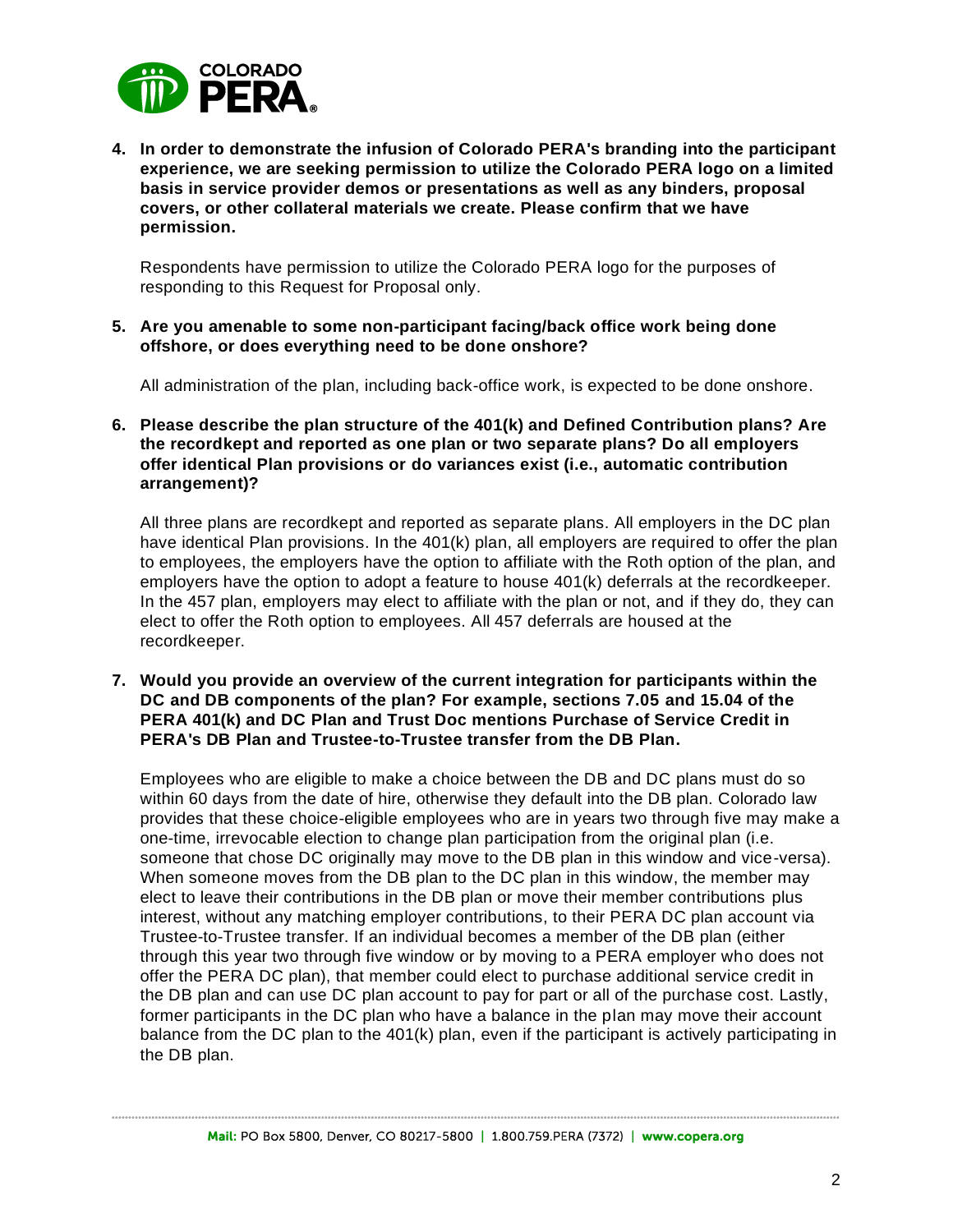

**8. Where permitted by plan rules, are you open to designing a more personalized and automated experience for processes such as PERAChoice transfers?**

Yes.

**9. Can the State please confirm who currently provides disbursement services for each plan?**

The recordkeeper currently provides disbursement services for each of the three plans.

### **10. Who is currently responsible for reviewing and approving QDROs? Would you like this to be incorporated as part of the recordkeeper's scope?**

PERA is not subject to QDROs because PERA is not subject to ERISA. Instead, PERA is subject to C.R.S. § 14-10-113(6) requiring the use of DROs. PERA's Legal Services Division currently reviews and approves DROs and provides instructions to the recordkeeper. The recordkeeper works with PERA regarding account freezes and/or fund disbursements.

#### **11. Describe any integration of the defined benefit plan account into Voya's services customer care, member website communications. What enhanced integration of that benefit would be valuable?**

Currently, there is a periodic feed of estimated future monthly DB benefits (and current monthly benefit for DB plan retirees) sent to the current recordkeeper to be utilized in a monthly income projection tool and to be integrated into the managed account services, as appropriate. These integrations would be expected to continue, but PERA is open to any improvements to member outcomes or experiences that may be achieved by enhancements of this integration.

#### **12. What are your three top priorities for employee behavior/actions? For example, "decrease plan leakage?"**

The priorities in participant behavior is to improve participant awareness on retirement income needs and to have a positive effect on the total income replacement ratios in retirement for plan participants.

#### **13. How would you rate the overall effectiveness of your current communication and education efforts? What areas do you feel could use enhancement?**

PERA is open to discussions regarding virtual and/or electronic communication and education efforts that could lead to higher engagement with the plan(s) and, ultimately, better outcomes for participants. PERA does not employ, and does not intend to employ , a field force of retirement counselors or enrollers from the recordkeeper.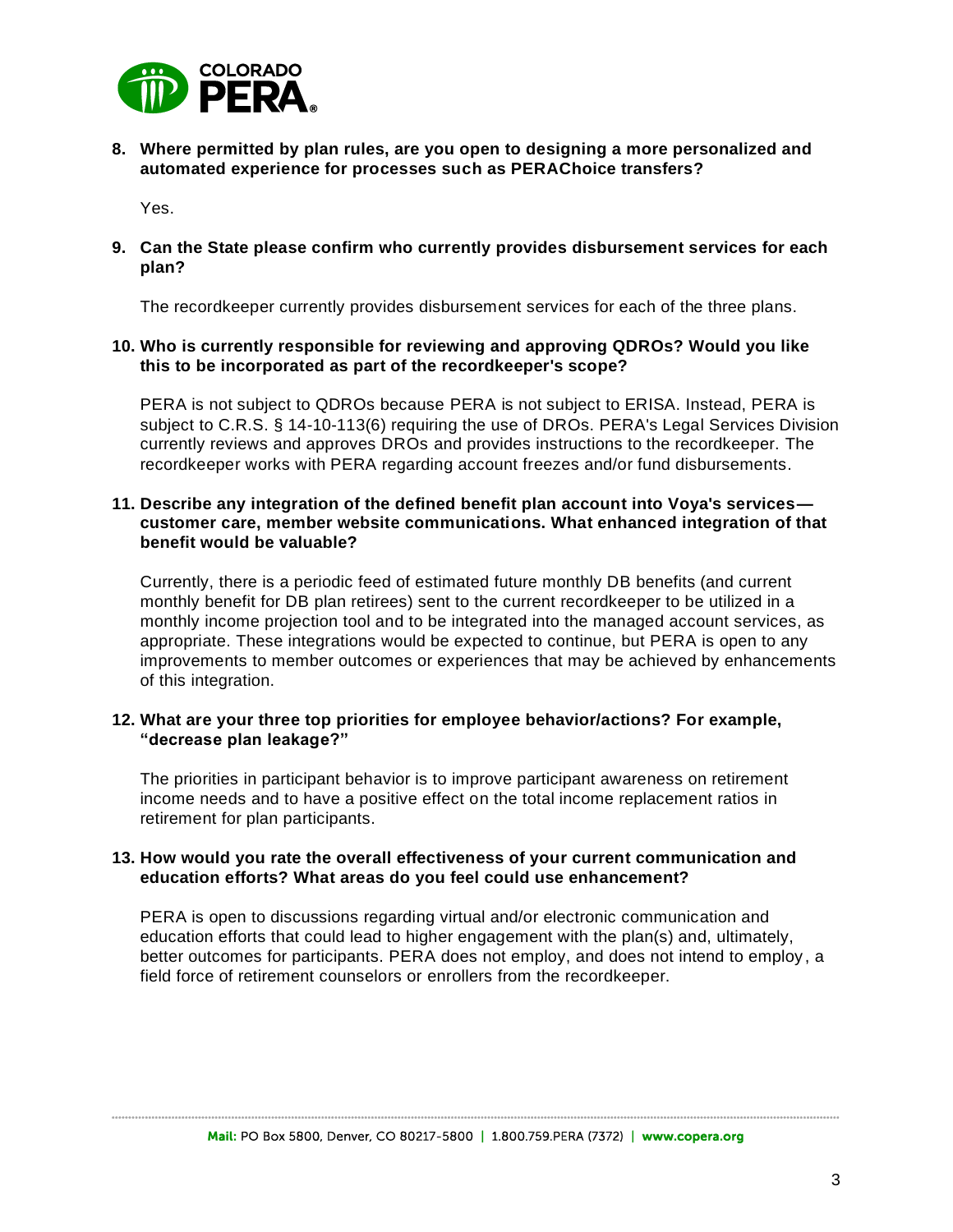

#### **14. What is your preference for delivery of communication materials (non-compliance)? What percentage of members do you have an email addresses for?**

Colorado PERA's practice is to email materials to those for whom we have emails and print/mail to those with no email. As for the percentage of members for which PERA has an email address: PERA has email addresses for 79% of all active members in the DB plan, 90% of active participants in the 401(k) plan, 94% of active participants in the 457 plan, and 87% of active participants in the DC plan.

#### **15. Please comment on the number of versions of communication required by plan.**

Due to differences in the plan designs and structures, each of the three plans will require different communications. Colorado PERA currently does not offer communications on the Plans in any language other than English. PERA is currently in the beginning stages of developing customized communications for different stages of the "member journey" from new member to retiree in the DB plan, but has not yet begun integrating further across other communications.

#### **16. Does PERA own the choice tools and related communication and do you require ongoing support in maintaining these solutions?**

Colorado PERA owns the DB/DC choice tools and related communications and does not anticipate requiring ongoing support from the recordkeeper in maintaining these tools and communications.

#### **17. Please describe the ideal relationship between our consumer experience team (communications) and your internal communication group.**

PERA would like the recordkeeper to create and produce materials, in cooperation with PERA, as well as take responsibility for the distribution of communications materials.

#### **18. Please describe any quarterly newsletters produced for members and who is responsible for development and distribution?**

The recordkeeper generates content that includes basic PERA messaging, produces materials, and disseminates/distributes materials; PERA is a content approver, but not a content creator.

#### **19. What types of errors or paperwork issues do you experience with hardship withdrawals?**

The recordkeeper currently has issues, on occasion, with supporting documentation for the Hardship or Unforeseen Emergency claims.

#### **20. Do you have any escalations related to hardship withdrawals? If so, please describe.**

No.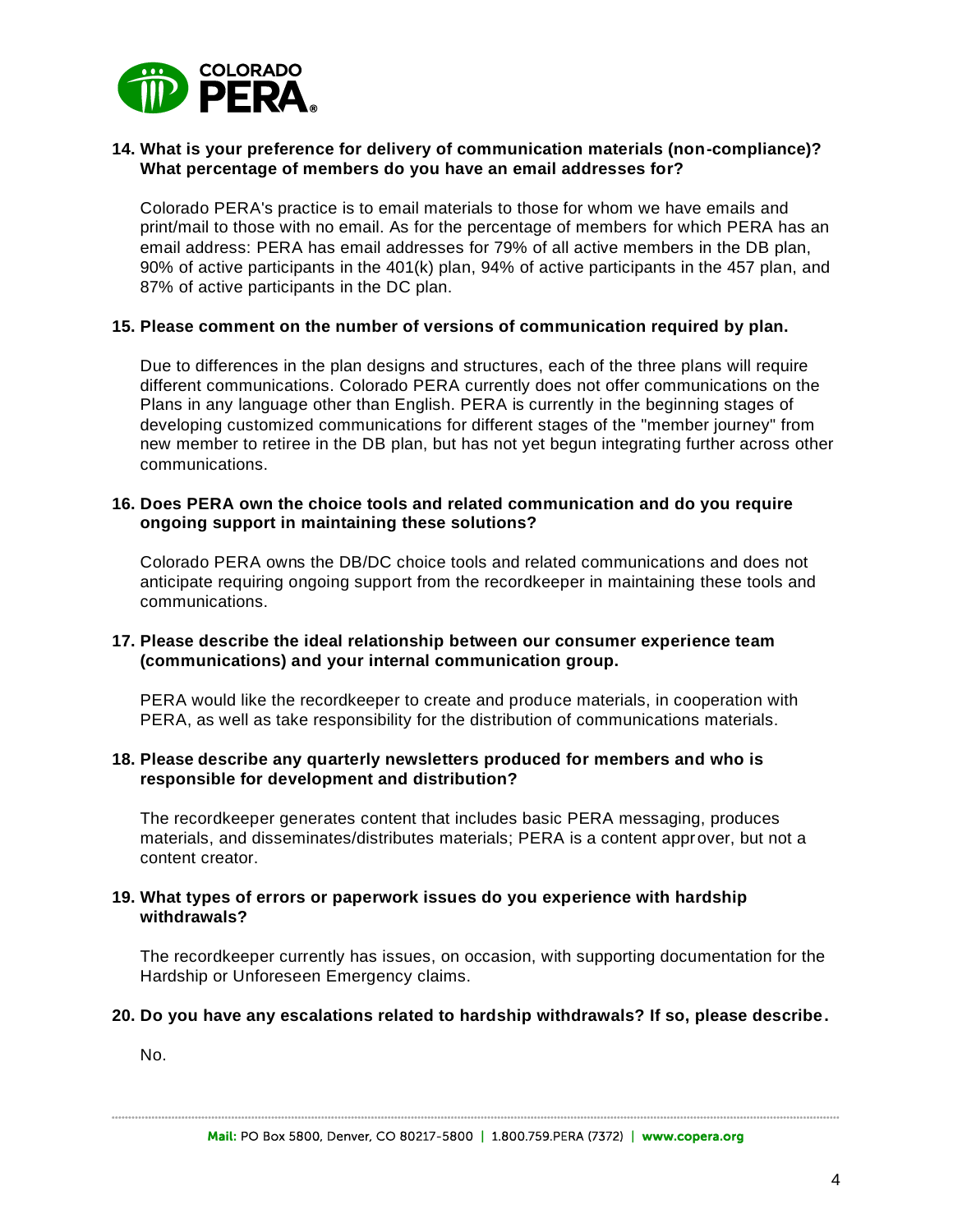

#### **21. What are your hours of operation? What is your preferred range of hours of operation?**

All times Mountain. Colorado PERA's Customer Service Center hours of operation are M-Th from 7:00 a.m. to 5:30 p.m.; Friday 7:00 a.m. to 4:30 p.m. The current recordkeeper's call center hours of operation for PERA's plans are M-F from 6:00 a.m. to 6:00 p.m. PERA is open to discussion on optimal hours of operation by the recordkeeper.

#### **22. Please describe whether calls to the current call center are routed to a dedicated group of representatives or to a general pool.**

Currently, Colorado PERA lists its Customer Service Center's phone number for plan participants, who then receive an initial prompt to select an option to be transferred to the current recordkeeper for service with the 401(k), 457, or DC plans. After this transfer, calls are initially routed to a smaller group of representatives at the recordkeeper who have received additional training on, but are not solely dedicated to, PERA's plans. Any overflow of calls are then sent to a general pool of representatives.

#### **23. Do you have any language needs beyond English? If so, what language and what is the annual call volume per language?**

Colorado PERA has members that speak languages other than English, which are currently served through translation services with the current recordkeeper. PERA has not recorded enough demand to provide printed plan communications in any language other than English.

#### **24. How is Customer Service provided today? Please describe if the delivery model varies by population, geography or organizational unit.**

Currently, the delivery model does not vary by population, geography, or organizational unit. Colorado PERA is open to considering any ideas from respondents in this area.

#### **25. How many variations of Automatic Enrollment are there among the political subdivisions? For example, how many different default rates exist? Do they all use the same opt-out rules?**

Although it is available to be adopted by any of PERA's employers, no employer currently utilizes Automatic Enrollment in the voluntary plans.

#### **26. How many of the political subdivisions do not utilize the Automatic Enrollment Program?**

Although it is available to be adopted by any of PERA's employers, no employer currently utilizes Automatic Enrollment in the voluntary plans.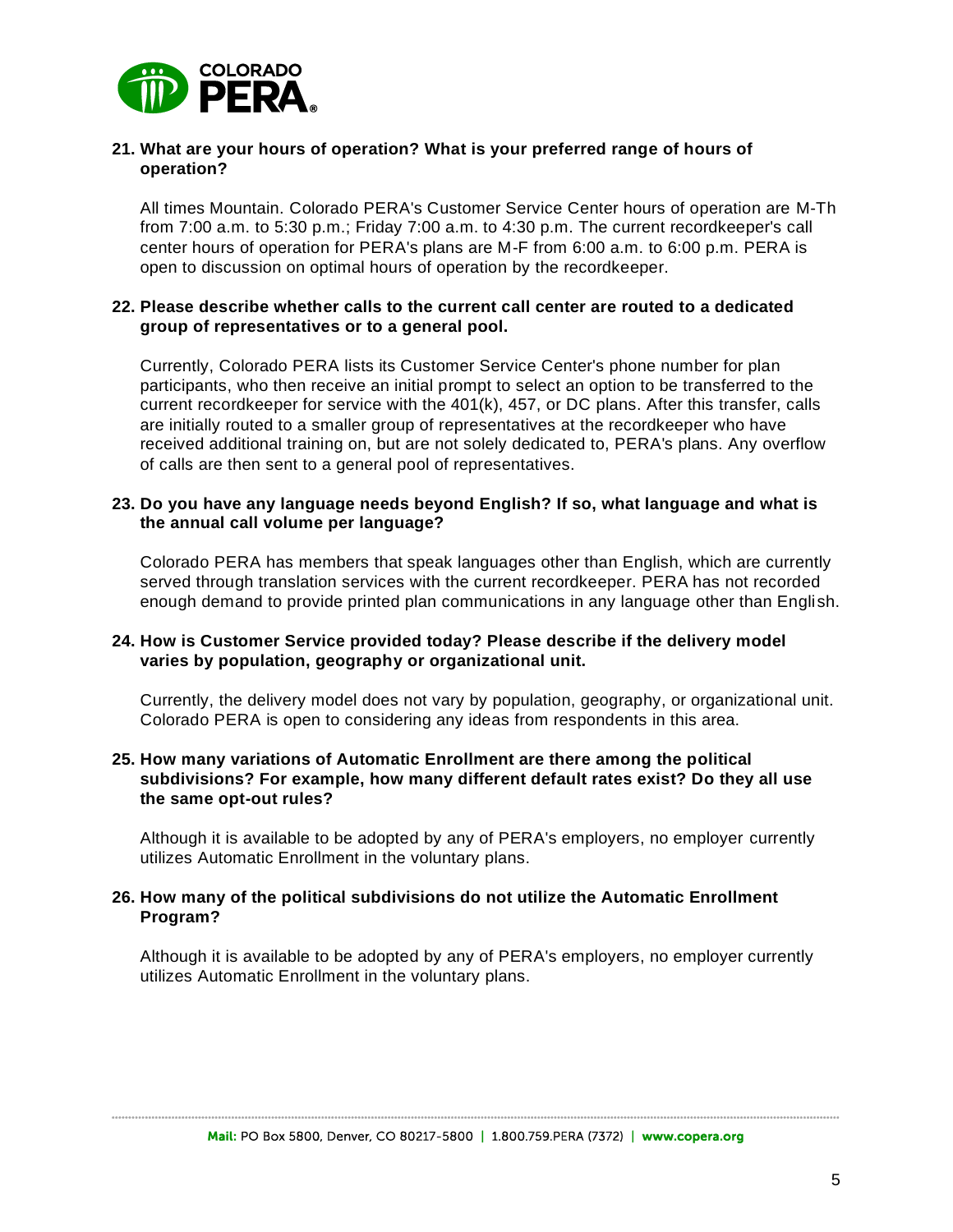

### **27. If a participant moves from one political subdivision to another and the new political subdivision has Automatic Enrollment, is that participant automatically enrolled or do they continue at their current deferral rate?**

Although it is available to be adopted by any of PERA's employers, no employer currently utilizes Automatic Enrollment in the voluntary plans.

#### **28. How are employment dates coordinated among the adopting employers when a member moves or is employed by more than one employer?**

Although it is available to be adopted by any of PERA's employers, no employer currently utilizes Automatic Enrollment in the voluntary plans.

#### **29. According to (PERA Rule 17.40A), interest is assessed on late loan repayments. How does the current recordkeeper play a role?**

The recordkeeper calculates and assesses the interest on late payments for 401(k) contributions and 457 contributions as appropriate. Note that it is Rule 14.30 and Rule 17.40 (not 17.40A), and these refer to interest on late payments on contributions, not loan payments. In the case of late payments on contributions, the recordkeeper is responsible for the calculation and collection of the interest from employers in the 401(k) and 457 plans at the current time. Since PERA has a consolidated payroll contribution feed for the DC plan, PERA has this responsibility on the DC plan. Once PERA implements the anticipated consolidated payroll feed on the 401(k) and 457 plans, PERA will take ownership of this provision.

### **30. What reporting is needed for each employer and for Colorado PERA in total? Can we get a sample of the current plan/trust reports?**

PERA's Accounting Division receives the following reports for each plan:

- Trust to Records (TRR). PERA receives two TRR reports each month: monthly and YTD. This is the main reconciliation PERA uses to book participant activity, reconcile GL balances and income/expense, and research discrepancies. The spreadsheet lists all participant activity by portfolio, and plan and includes multiple tabs with linked data across tabs. The recordkeeper reconciles income and balances with the custodial bank and TDA monthly.
- Monthly Member Stats. PERA uses these reports for different reporting and reconciliation purposes. The template for these statistics can be found at [Attachment 1.](#page-10-0)
- Clearing account reconciliation. The recordkeeper reconciles clearing cash account balances and provides breakdown for each plan. The recordkeeper also indicates which amounts PERA can transfer out of the account on a monthly basis. This reconciliation is very important because there is only one clearing account at the bank but for PERA's books PERA needs to break out activity for each plan.
- DDA account reconciliation. There is only one DDA cash account but this reconciliation shows activity for each plan which PERA uses to book to the GL.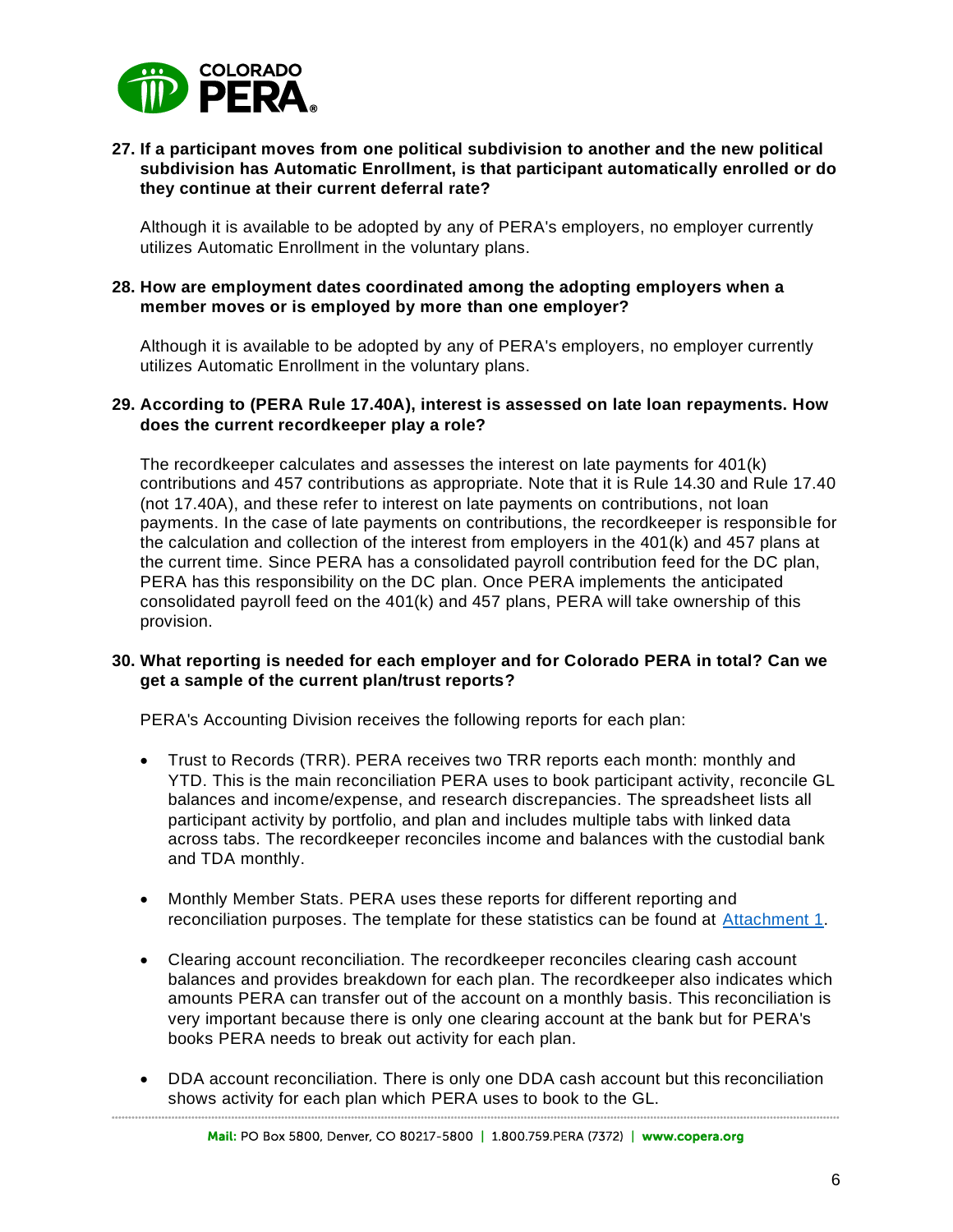

- EARs. Details daily activity, earnings, and net cash movement.
- Employer Penalties
- Annual Contribution Receivable File
- Miscellaneous reports and data per auditor request

PERA's Investment Administration receives a monthly performance report which also includes a quarterly participant statement for review and sign-off. An example of this report is at [Attachment 2.](#page-13-0)

PERA's Benefits Department also requires a quarterly report detailing demographic data for the plans.

No employer-specific reports are needed, unless requested as part of an audit or an irregular correction.

### **31. Explain the process and the timing of money movement from the DC plan to the DB plan.**

DB members who elect to purchase additional service credit in the DB plan can elect to make payments on the service credit purchase agreements. Currently, members will complete and submit a form to the recordkeeper authorizing a trustee-to-trustee transfer to PERA, which is made electronically.

### **32. DC participants can get additional benefits such as life-time annuities, long term care insurance, life insurance, etc: would the recordkeeper have a role in this process?**

Any additional benefits to DC plan participants such as those listed (lifetime annuities, longterm care insurance, life insurance) are not in the scope of this Request for Proposal.

#### **33. Is Colorado PERA or the current recordkeeper responsible for monitoring Normal Retirement Age (NRA)?**

The Normal Retirement Age (NRA) for the 457 plan is defined the PERA Deferred Compensation Plan Document and is currently monitored by Colorado PERA.

#### **34. Please provide the approximate volume of participants annually who opt out in the 2nd to 5th years of service to the defined benefit plan.**

There are approximately 30 DC to DB transfers per year.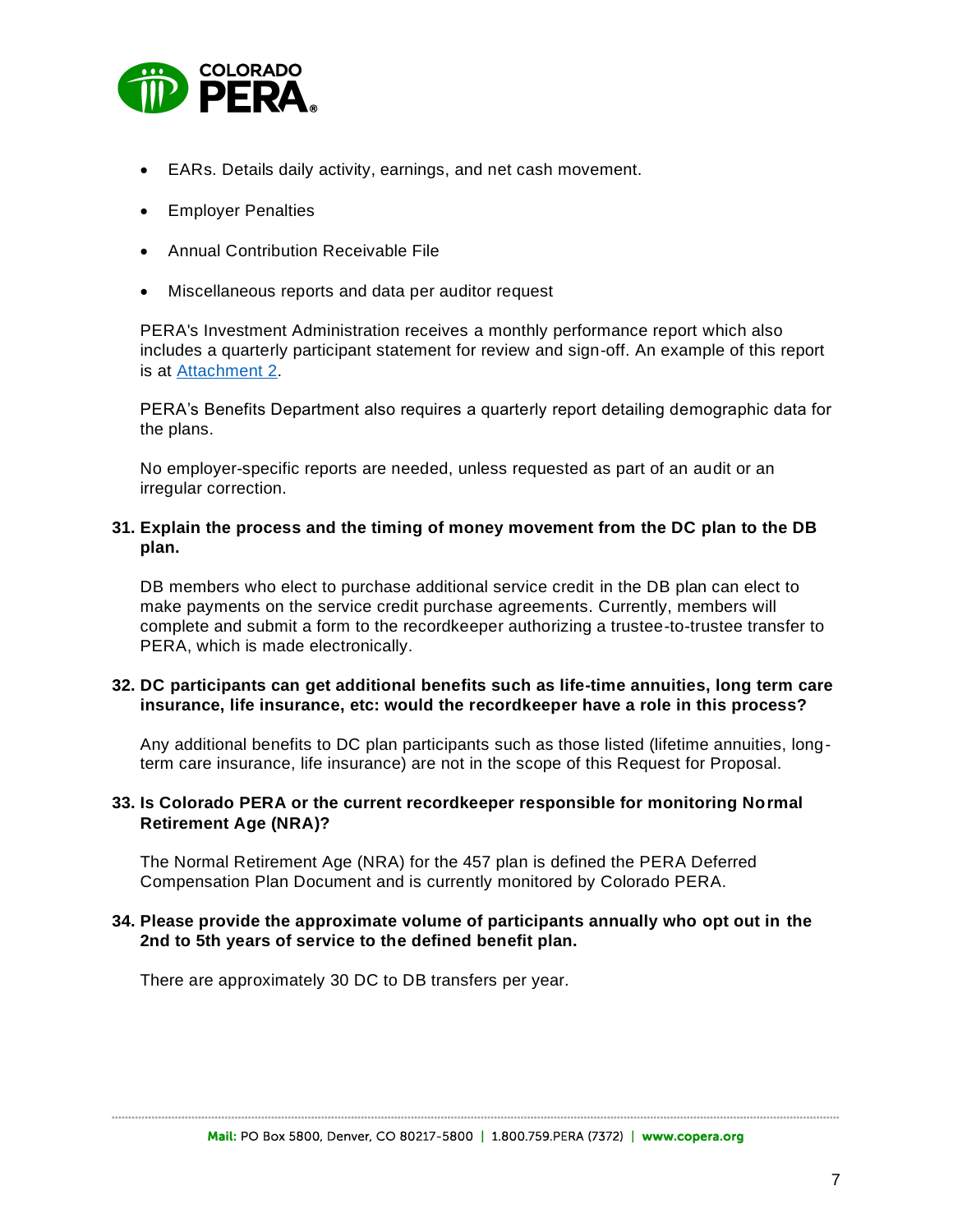

### **35. Aside from potential eligibility and employer contributions, are all other provisions and fee structures the same for the collectively bargained and non-collectively bargained populations?**

There is no difference in the plan provisions and fee structures between these two employee populations.

#### **36. Is Colorado PERA open to greater flexibility on allowing installment payments at more than one frequency? For example, monthly, quarterly and annually.**

Yes.

#### **37. Is Colorado PERA open to the industry best practice of allowing a loan repayment schedule to match the employees' payroll frequency?**

The plan documents for the 401(k) and the 457 plans currently require monthly payments, however, respondents can propose any changes if they can demonstrate value, but proposals submitted should not be contingent upon a change to this provision.

#### **38. Is Colorado PERA open to allowing a more flexible approach to loan repayments and removing the requirement that loan repayments must be at least \$100?**

The plan documents for the  $401(k)$  and the 457 plans currently require the \$100 minimum monthly payments, however, respondents can propose any changes if they can demonstrate value, but proposals submitted should not be contingent upon a change to this provision.

### **39. Is Colorado PERA open to partial loan repayments which would allow employees to catch up on missed loan payments?**

The plan documents for the  $401(k)$  and the  $457$  plans currently only allow partial loan payments if all required loan payments are current, however, respondents can propose any changes if they can demonstrate value, but proposals submitted should not be contingent upon a change to this provision.

#### **40. Does Colorado PERA require source specific withdrawals to be processed online? For example only Roth contributions being used for the distribution versus other sources like Before Tax and Employer contributions.**

Colorado PERA does not currently allow for source-specific withdrawals, but may have an interest in reviewing this possibility in the future.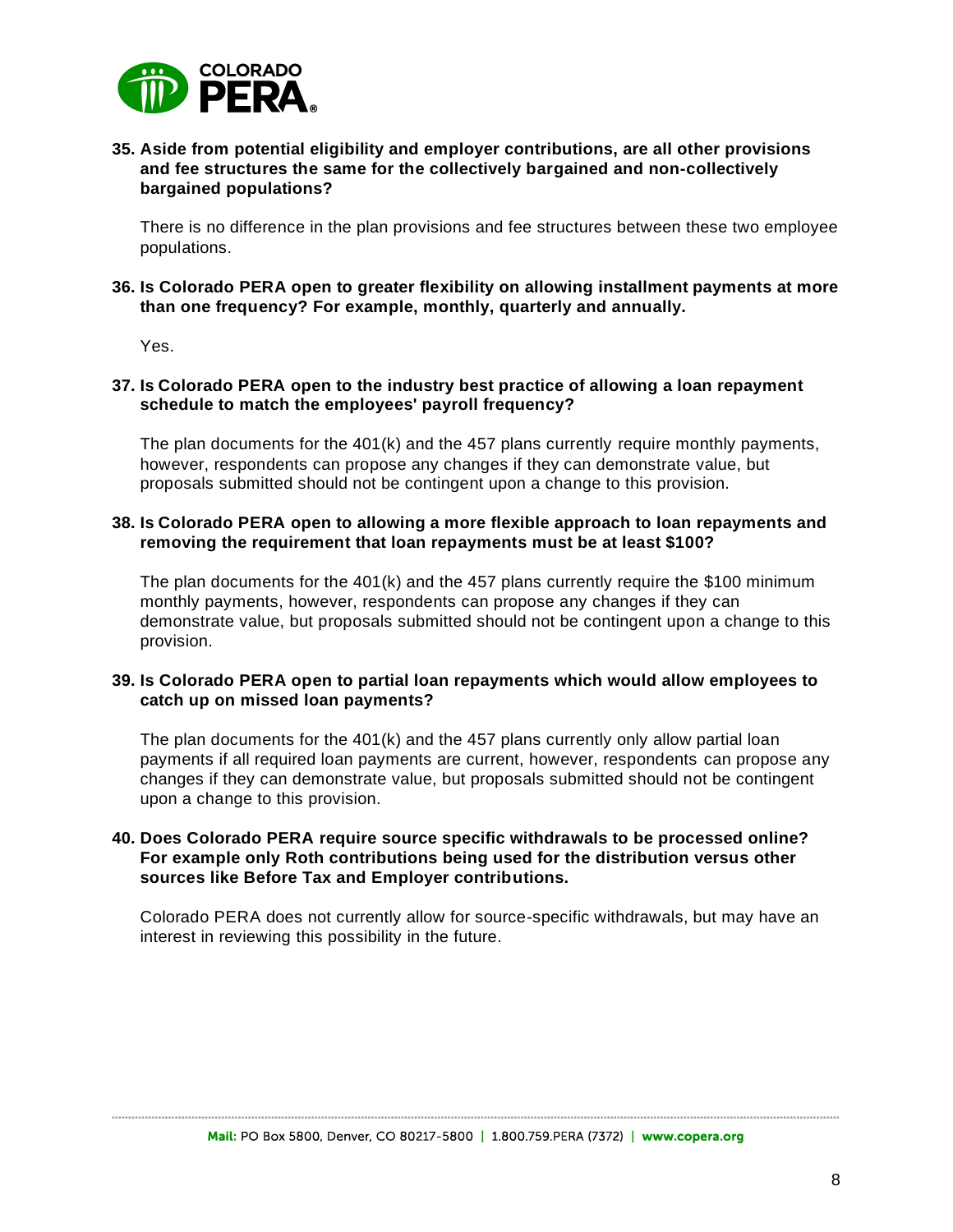

**41. Can you describe the contact management system (i.e. SalesForce) that Colorado PERA uses to assist your educators in the field with territory management? How is activity measured by rep and how are group/individual meetings requested/scheduled by participant and/or local employers? Does Colorado PERA have interest in learning how providers could assist in this area?**

Colorado PERA does not have a contact management system - rather, PERA has an internally-developed meeting database with a meeting type that captures the essence of a contact trace. Territory management and service levels are handled by Excel spreadsheets. The meeting database houses past and future meetings. With regard to measuring activity, PERA looks at individual meetings against the division average and will be measuring performance against newly-developed target service levels. Each PERA-covered employer has an assigned representative, who does outreach to his or her assigned employer contacts, and responds to inbound requests. Colorado PERA would be willing to learn how providers could assist in this area.

**42. With TD Ameritrade being purchased by Charles Schwab, does Colorado PERA want to continue with the Schwab Self-Directed Brokerage, or would Colorado PERA be open to other solutions for their Self-Directed Brokerage. Please provide a list of any ancillary fees that are currently being charged to the plan and or its participants. i.e.) QDRO's, financial advice, distribution fees at withdrawal, etc.**

Colorado PERA prefers that there is no change to the Self-Directed Brokerage provider unless the recordkeeper cannot offer TD Ameritrade/Charles Schwab. Any such inability to offer TD Ameritrade/Charles Schwab should be detailed in the response. PERA declines to provide a listing of the current ancillary fees that are being charged.

#### **43. In reviewing the RFP, we noticed a large drop in call volume from 2018 to 2019. Is there a reason there was such a dramatic drop in calls in 2019? What are the call volume numbers for 2020?**

Colorado PERA has not identified any specific reason for the decrease in calls from 2018 to 2019. In 2020, the call volume was 71,910.

#### **44. Specific to the Colorado PERA data, payroll file submission: of the 11,400 annual files received, can you please provide the electronic vs. hard-copy breakdown?**

All payroll contribution files are technically required to be submitted electronically; however, in practice there are approximately 720 files that are received annually in hard-copy form.

#### **45. Specific to the RFP and Instructions document, regarding question 5.6.6: does the Colorado PERA have a preferred or estimated annual dollar amount to include in the budget for audit services?**

Colorado PERA's goal is to have unlimited support to complete any audits or to investigate any item PERA deems material.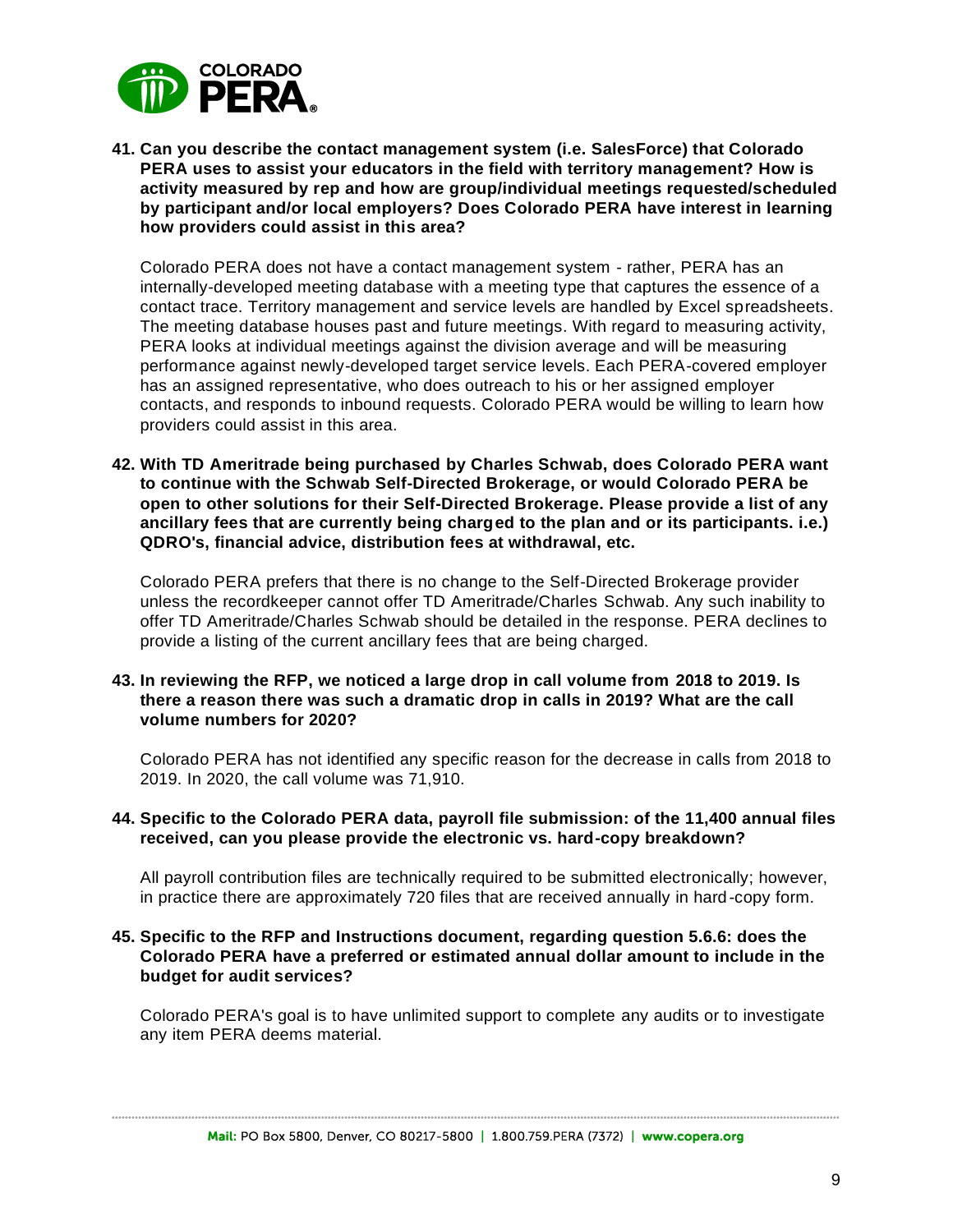

#### **46. Of the 19,299 participants with a balance in the PERAPlus 457 Plan, how many are also participating and/or have a balance in the PERAPlus 401(k) Plan?**

Of the 19,299 participants with a balance in the 457 plan, 8,501 have a balance in the 401(k) plan and/or the DC plan.

#### **47. Of the 7,153 participants with a balance in the PERA Defined Contribution (DC) Plan, how many also participate in PERAPlus 457 Plan and/or the PERAPlus 401(k) Plan?**

Of the 7,153 participants with a balance in the DC plan, 1,084 have a balance in the 401(k) plan and/or the 457 plan.

#### **48. Can you please provide a listing of CUSIPs for all of the underlying investments for the fund of funds in the lineup? Also, can you please identify the investment structure of each if not identifiable (i.e. custom separate account)?**

CUSIPs are not available for all of the underlying investments; however, please see [Attachment 3](#page-16-0) for an overview of the fund-of-fund structure and [Attachment 4](#page-17-0) for the various fund fact sheets in the Plans.

#### **49. What role will the recordkeeper play in the administration and pricing of the Capital Preservation Fund?**

None.

#### **50. Will Trust/Custody and the administration of the fund of funds be moving to the new recordkeeper as part of this, or will the Northern Trust relationship be remaining in place?**

Trust/Custody and fund administration are not in the scope of this Request for Proposal. All vendors must utilize the trust and custody services of Northern Trust whenever administratively feasible and are expected to note any exceptions to that capability.

#### **51. Please clarify how fees should be quoted (i.e. per unique account only or per unique account and asset-based).**

Fees should be quoted per unique account only.

#### **52. Will communications be expected to be distributed by the provider?**

Yes.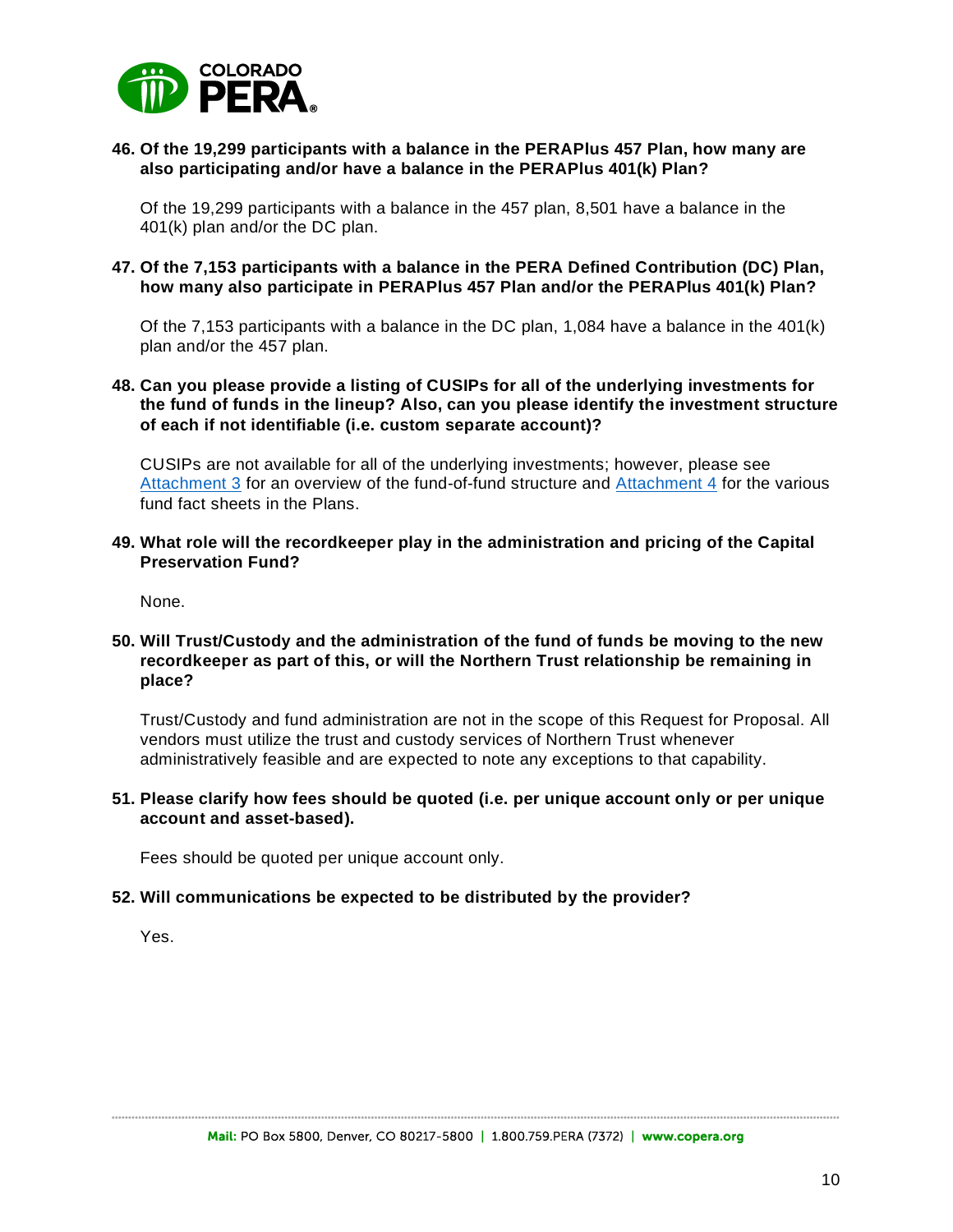### **Attachment 1**

Colorado PERA 401(k) Plan Member Statistics

<span id="page-10-0"></span>

| <b>Month Ending</b>                                                           | 07/31/20                                                                                                            |                |  |  |  |  |  |
|-------------------------------------------------------------------------------|---------------------------------------------------------------------------------------------------------------------|----------------|--|--|--|--|--|
| <b>Participant Account Summary</b>                                            |                                                                                                                     |                |  |  |  |  |  |
| <b>Contributing w/ Balance:</b>                                               |                                                                                                                     |                |  |  |  |  |  |
|                                                                               | Number of Active Participants (currently contributing within the last 3 months)                                     | 0              |  |  |  |  |  |
|                                                                               | Number of PERA Retirees Contributing After Retirement (within last 3 months)                                        | 0              |  |  |  |  |  |
| Subtotal Contributing w/ Balance                                              |                                                                                                                     | $\mathbf 0$    |  |  |  |  |  |
|                                                                               |                                                                                                                     |                |  |  |  |  |  |
| <b>Non-contributing w/ Balance:</b>                                           |                                                                                                                     |                |  |  |  |  |  |
|                                                                               | Number of Active Participants w/ Balance (not currently contributing within the last 3 months)                      | 0              |  |  |  |  |  |
|                                                                               | Number of Suspended Participants (hardship suspension participants - status '10")                                   | $\mathbf 0$    |  |  |  |  |  |
| Subtotal Non-contributing w/ Balance                                          |                                                                                                                     | $\overline{0}$ |  |  |  |  |  |
| Terminated/Inactive w/ Balance:                                               |                                                                                                                     |                |  |  |  |  |  |
| Number of PERA Retirees Non-contributing                                      |                                                                                                                     | $\mathbf 0$    |  |  |  |  |  |
| Number of Terminated Participants (PERA inactive)                             |                                                                                                                     | $\mathbf 0$    |  |  |  |  |  |
|                                                                               | Number of Terminated Participants (PERA inactive - death and bene reason code)                                      | 0              |  |  |  |  |  |
| Subtotal Terminated/Inactive w/ Balance                                       |                                                                                                                     | $\mathbf 0$    |  |  |  |  |  |
|                                                                               |                                                                                                                     |                |  |  |  |  |  |
| Total Participants w/ Balance                                                 |                                                                                                                     | 0              |  |  |  |  |  |
|                                                                               | Total Participants w/ Balance (excluding participants w/ Ioan balance only)                                         | $\mathbf 0$    |  |  |  |  |  |
|                                                                               |                                                                                                                     |                |  |  |  |  |  |
| Number of New Enrollees (made 1st contribution during the month)              |                                                                                                                     | $\mathbf 0$    |  |  |  |  |  |
|                                                                               |                                                                                                                     |                |  |  |  |  |  |
| <b>Participant Loan Summary:</b><br>Number of Loans Paid Off During The Month |                                                                                                                     | 0              |  |  |  |  |  |
| Number of Deemed Loans Paid Off/Offset During The Month                       |                                                                                                                     | $\mathbf 0$    |  |  |  |  |  |
| Number of New Loans Issued During The Month                                   |                                                                                                                     | 0              |  |  |  |  |  |
| <b>Total Number of Loans Outstanding</b>                                      |                                                                                                                     | 0              |  |  |  |  |  |
| Total Number of Payroll Deducted Converted Loans Outstanding                  |                                                                                                                     | $\overline{0}$ |  |  |  |  |  |
|                                                                               |                                                                                                                     |                |  |  |  |  |  |
| <b>Roth Contribution Summary (Last 3 Months):</b>                             |                                                                                                                     |                |  |  |  |  |  |
|                                                                               | Number of Unique Participants w/ Roth Contribution In Last 3 Months (all Roth sources)                              | 0              |  |  |  |  |  |
|                                                                               | Number of Participants w/ Roth After-Tax Contribution In Last 3 Months (source N)                                   | 0              |  |  |  |  |  |
|                                                                               | Number of Participants w/ Roth Rollover Contribution In Last 3 Months (source O)                                    | 0              |  |  |  |  |  |
|                                                                               | Number of Participants w/ Roth In-Plan Conversion of Employee Distributable Pre-Tax In Last 3 Months (source Z)     | $\mathbf 0$    |  |  |  |  |  |
|                                                                               | Number of Participants w/ Roth In-Plan Conversion of Employee Non-Distributable Pre-Tax In Last 3 Months (source U) | 0              |  |  |  |  |  |
| <b>Roth Balance Summary (Cumulative):</b>                                     |                                                                                                                     |                |  |  |  |  |  |
| Number of Participants w/ Roth After-Tax Balance/\$ Value (source N)          |                                                                                                                     | 0              |  |  |  |  |  |
| Number of Participants w/ Roth Rollover Balance/\$ Value (source O)           |                                                                                                                     | 0              |  |  |  |  |  |
|                                                                               | Number of Participants w/ Roth In-Plan Conversion of Employee Distributable Pre-Tax Balance/\$ Value (source Z)     | $\overline{0}$ |  |  |  |  |  |
|                                                                               | Number of Participants w/ Roth In-Plan Conversion of Employee Non-Distributable Pre-Tax Balance/\$ Value (source U) | $\mathbf 0$    |  |  |  |  |  |
| <b>Other Statistics:</b>                                                      |                                                                                                                     |                |  |  |  |  |  |
|                                                                               | Number of Active Participants w/ Balance (who have not contributed for a year)                                      | $\mathbf 0$    |  |  |  |  |  |
| Number of Terminated and Paid Out Participants During the Month               |                                                                                                                     | 0              |  |  |  |  |  |
|                                                                               | Number of Terminated and Paid Out Participants During the Month Who Rolled Over                                     | 0              |  |  |  |  |  |
| Number of Rollovers to Voya (for all distribution types)                      |                                                                                                                     | $\mathbf 0$    |  |  |  |  |  |
| Number of Eligible, Not Contributing Employees (status '04')                  |                                                                                                                     |                |  |  |  |  |  |
|                                                                               | Number of Actively Managed Accounts (PAM)                                                                           |                |  |  |  |  |  |
|                                                                               |                                                                                                                     | $\mathbf 0$    |  |  |  |  |  |
| <b>Fund Balance Summary:</b>                                                  |                                                                                                                     |                |  |  |  |  |  |

|                                  |                 | <b>Contribution</b> |
|----------------------------------|-----------------|---------------------|
| <b>Fund Name</b>                 | Fund #          | <b>Allocation %</b> |
| <b>PERAdvantage Capital Pres</b> | 61              | 0.00%               |
| PERAdvantage Fixed Income        | 62              | 0.00%               |
| PERAdvantage Real Return         | 63              | 0.00%               |
| PERAdvantage US Large Cap        | 64              | 0.00%               |
| PERAdvantage Intl Stock          | 66              | 0.00%               |
| PERAdvantage US Small Mid Cap    | 65              | 0.00%               |
| PERAdvantage SRI                 | 60              | 0.00%               |
| PERAdvantage Income              | $\overline{5}0$ | 0.00%               |
| PERAdvantage 2025                | 53              | 0.00%               |
| PERAdvantage 2030                | 54              | 0.00%               |
| PERAdvantage 2035                | 55              | 0.00%               |
| PERAdvantage 2040                | 56              | 0.00%               |
| PERAdvantage 2045                | 57              | 0.00%               |
| PERAdvantage 2050                | 58              | 0.00%               |
| PERAdvantage 2055                | 59              | 0.00%               |
| PERAdvantage 2060                | 67              | 0.00%               |
| PERAdvantage 2065                | 68              | 0.00%               |
| Total                            |                 | 0.00%               |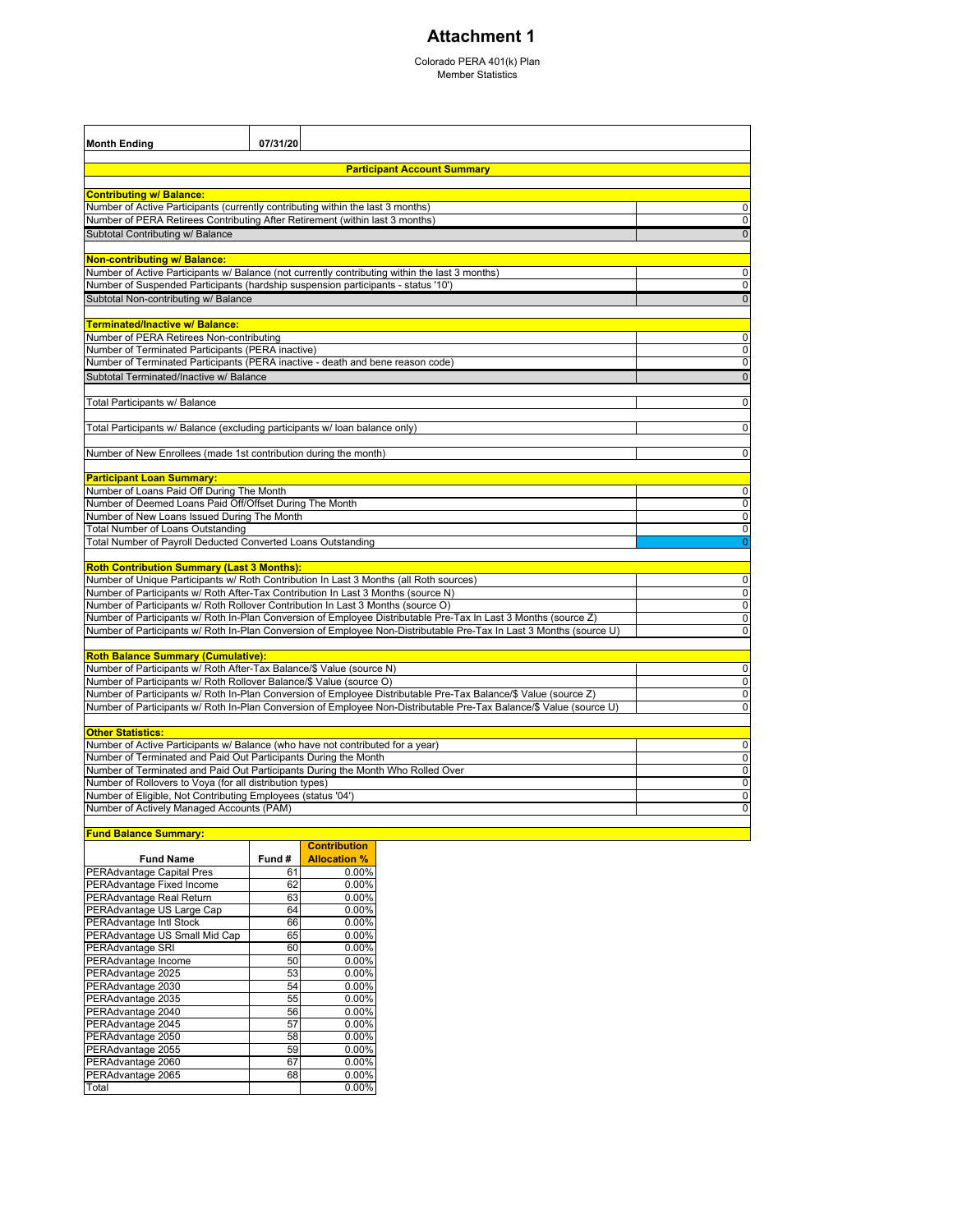| <b>Month Ending</b>                                                                                                                                | 07/31/20                                                                                                                 |                             |  |  |  |  |  |
|----------------------------------------------------------------------------------------------------------------------------------------------------|--------------------------------------------------------------------------------------------------------------------------|-----------------------------|--|--|--|--|--|
| <b>Participant Account Summary</b>                                                                                                                 |                                                                                                                          |                             |  |  |  |  |  |
|                                                                                                                                                    |                                                                                                                          |                             |  |  |  |  |  |
| <b>Contributing w/ Balance:</b>                                                                                                                    | Number of Active Participants (currently contributing within the last 3 months)                                          | $\mathbf 0$                 |  |  |  |  |  |
|                                                                                                                                                    | Number of PERA Retirees Contributing After Retirement (within last 3 months)                                             | $\mathbf{0}$                |  |  |  |  |  |
| Subtotal Contributing w/ Balance                                                                                                                   |                                                                                                                          | $\mathbf 0$                 |  |  |  |  |  |
|                                                                                                                                                    |                                                                                                                          |                             |  |  |  |  |  |
| <b>Non-contributing w/ Balance:</b>                                                                                                                |                                                                                                                          |                             |  |  |  |  |  |
|                                                                                                                                                    | Number of Active Participants w/ Balance (not currently contributing within the last 3 months)                           | $\mathbf{0}$                |  |  |  |  |  |
|                                                                                                                                                    | Number of Suspended Participants (hardship suspension participants - status '10')                                        | $\mathbf{0}$                |  |  |  |  |  |
| Subtotal Non-contributing w/ Balance                                                                                                               |                                                                                                                          | $\mathbf 0$                 |  |  |  |  |  |
|                                                                                                                                                    |                                                                                                                          |                             |  |  |  |  |  |
| Terminated/Inactive w/ Balance:                                                                                                                    |                                                                                                                          |                             |  |  |  |  |  |
| Number of PERA Retirees Non-contributing                                                                                                           |                                                                                                                          | $\mathbf{0}$                |  |  |  |  |  |
| Number of Terminated Participants (PERA inactive)                                                                                                  |                                                                                                                          | $\mathbf{0}$<br>$\mathbf 0$ |  |  |  |  |  |
|                                                                                                                                                    | Number of Terminated Participants (PERA inactive - death and bene reason code)                                           |                             |  |  |  |  |  |
| Subtotal Terminated/Inactive w/ Balance                                                                                                            |                                                                                                                          | $\overline{0}$              |  |  |  |  |  |
| Total Participants w/ Balance                                                                                                                      |                                                                                                                          | $\mathbf 0$                 |  |  |  |  |  |
|                                                                                                                                                    |                                                                                                                          |                             |  |  |  |  |  |
|                                                                                                                                                    | Total Participants w/ Balance (excluding participants w/ loan balance only)                                              | $\mathbf 0$                 |  |  |  |  |  |
|                                                                                                                                                    |                                                                                                                          |                             |  |  |  |  |  |
|                                                                                                                                                    | Number of New Enrollees (made 1st contribution during the month)                                                         | $\mathbf{0}$                |  |  |  |  |  |
|                                                                                                                                                    |                                                                                                                          |                             |  |  |  |  |  |
| <b>Participant Loan Summary:</b>                                                                                                                   |                                                                                                                          |                             |  |  |  |  |  |
| Number of Loans Paid Off During The Month                                                                                                          |                                                                                                                          | $\mathbf 0$                 |  |  |  |  |  |
| Number of New Loans Issued During The Month                                                                                                        | Number of Deemed Loans Paid Off/Offset During The Month                                                                  | $\mathbf 0$<br>$\mathbf 0$  |  |  |  |  |  |
| <b>Total Number of Loans Outstanding</b>                                                                                                           |                                                                                                                          | $\mathbf 0$                 |  |  |  |  |  |
|                                                                                                                                                    | Total Number of Payroll Deducted Converted Loans Outstanding                                                             | $\mathbf 0$                 |  |  |  |  |  |
|                                                                                                                                                    |                                                                                                                          |                             |  |  |  |  |  |
| <b>Roth Contribution Summary (Last 3 Months):</b>                                                                                                  |                                                                                                                          |                             |  |  |  |  |  |
|                                                                                                                                                    | Number of Unique Participants w/ Roth Contribution In Last 3 Months (all Roth sources)                                   | $\mathbf 0$                 |  |  |  |  |  |
|                                                                                                                                                    | Number of Participants w/ Roth After-Tax Contribution In Last 3 Months (source N)                                        | $\mathbf 0$                 |  |  |  |  |  |
|                                                                                                                                                    | Number of Participants w/ Roth 457 Rollover Contribution In Last 3 Months (source O)                                     | $\mathbf 0$                 |  |  |  |  |  |
|                                                                                                                                                    | Number of Participants w/ Roth Qualified Plan Rollover In Last 3 Months (source L)                                       | $\mathbf 0$                 |  |  |  |  |  |
|                                                                                                                                                    | Number of Participants w/ Roth In-Plan Conversion of 457 Distributable Tax-Deferred \$ In Last 3 Months (source Z)       | $\mathbf 0$                 |  |  |  |  |  |
|                                                                                                                                                    | Number of Participants w/ Roth In-Plan Conversion of 457 Non-Distributable Tax-Deferred \$ In Last 3 Months (source U)   | $\mathbf{0}$                |  |  |  |  |  |
|                                                                                                                                                    | Number of Participants w/ Roth In-Plan Conversion of 457 Rollover \$ In Last 3 Months (source M)                         | $\pmb{0}$                   |  |  |  |  |  |
| <b>Roth Balance Summary (Cumulative):</b>                                                                                                          |                                                                                                                          |                             |  |  |  |  |  |
|                                                                                                                                                    | Number of Participants w/ Roth After-Tax Balance/\$ Value (source N)                                                     | $\mathbf{0}$                |  |  |  |  |  |
|                                                                                                                                                    | Number of Participants w/ Roth 457 Rollover Balance/\$ Value (source O)                                                  | $\mathbf 0$                 |  |  |  |  |  |
| Number of Participants w/ Roth Qualified Plan Rollover Balance/\$ Value (source L)                                                                 |                                                                                                                          |                             |  |  |  |  |  |
|                                                                                                                                                    | Number of Participants w/ Roth In-Plan Conversion of 457 Distributable Tax-Deferred \$ Balance/\$ Value (source Z)       | $\mathbf 0$                 |  |  |  |  |  |
|                                                                                                                                                    | Number of Participants w/ Roth In-Plan Conversion of 457 Non-Distributable Tax-Deferred \$ Balance/\$ Value (source U)   |                             |  |  |  |  |  |
|                                                                                                                                                    | Number of Participants w/ Roth In-Plan Conversion of 457 Rollover \$ Balance/\$ Value (source M)                         | $\mathbf 0$                 |  |  |  |  |  |
|                                                                                                                                                    |                                                                                                                          |                             |  |  |  |  |  |
| <b>Other Statistics:</b>                                                                                                                           |                                                                                                                          |                             |  |  |  |  |  |
|                                                                                                                                                    | Number of Active Participants w/ Balance (who have not contributed for a year)                                           | $\mathbf 0$<br>$\mathbf 0$  |  |  |  |  |  |
| Number of Terminated and Paid Out Participants During the Month<br>Number of Terminated and Paid Out Participants During the Month Who Rolled Over |                                                                                                                          |                             |  |  |  |  |  |
|                                                                                                                                                    |                                                                                                                          | $\mathbf 0$<br>$\mathbf 0$  |  |  |  |  |  |
|                                                                                                                                                    | Number of Rollovers to Voya (for all distribution types)<br>Number of Eligible, Not Contributing Employees (status '04') |                             |  |  |  |  |  |
| Number of Actively Managed Accounts (PAM)                                                                                                          |                                                                                                                          | $\mathbf 0$<br>$\mathbf 0$  |  |  |  |  |  |
|                                                                                                                                                    |                                                                                                                          |                             |  |  |  |  |  |

#### **Fund Balance Summary:**

|                                  |        | <b>Contribution</b> |
|----------------------------------|--------|---------------------|
| <b>Fund Name</b>                 | Fund # | <b>Allocation %</b> |
| <b>PERAdvantage Capital Pres</b> | 61     | $0.00\%$            |
| PERAdvantage Fixed Income        | 62     | 0.00%               |
| PERAdvantage Real Return         | 63     | 0.00%               |
| PERAdvantage US Large Cap        | 64     | 0.00%               |
| PERAdvantage Intl Stock          | 66     | 0.00%               |
| PERAdvantage US Small Mid Cap    | 65     | $0.00\%$            |
| PERAdvantage SRI                 | 60     | 0.00%               |
| PERAdvantage Income              | 50     | 0.00%               |
| PERAdvantage 2025                | 53     | 0.00%               |
| PERAdvantage 2030                | 54     | 0.00%               |
| PERAdvantage 2035                | 55     | 0.00%               |
| PERAdvantage 2040                | 56     | 0.00%               |
| PERAdvantage 2045                | 57     | 0.00%               |
| PERAdvantage 2050                | 58     | 0.00%               |
| PERAdvantage 2055                | 59     | 0.00%               |
| PERAdvantage 2060                | 67     | 0.00%               |
| PERAdvantage 2065                | 68     | 0.00%               |
| Total                            |        | 0.00%               |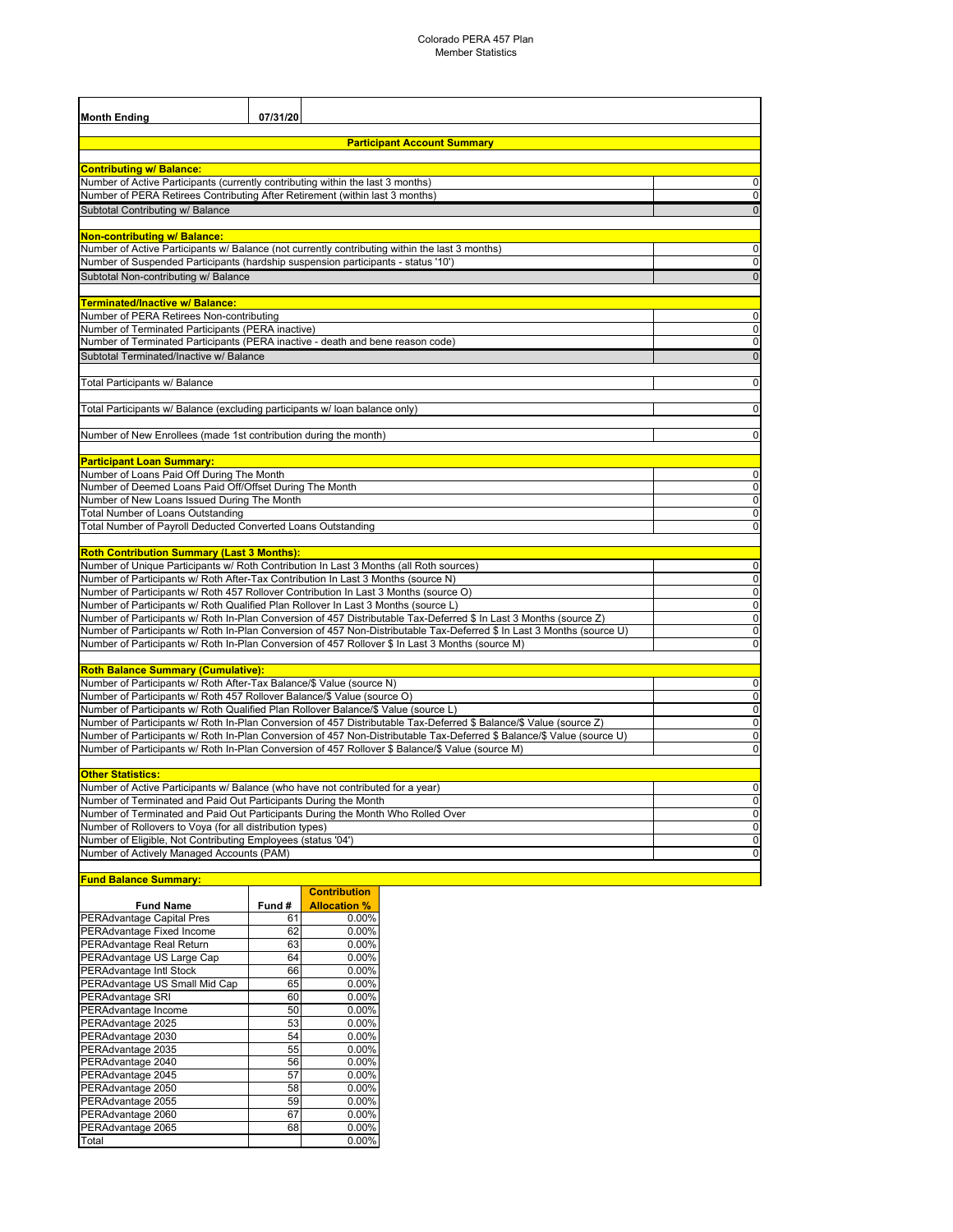#### Colorado PERA 401a Plan Member Statistics

| 07/31/20<br><b>Month Ending</b><br><b>Participant Account Summary</b><br><b>Contributing w/ Balance:</b><br>Number of Active Participants w/ Balance (currently contributing within the last 3 months)<br>0<br>Number of PERA Retirees Contributing After Retirement (within last 3 months)<br>$\mathbf{0}$<br>Subtotal Contributing w/ Balance<br>$\overline{0}$<br>Non-contributing w/ Balance:<br>Number of Active Participants w/ Balance (not currently contributing within the last 3 months)<br>0<br>Number of Ineligible (opt out) Participants w/ Balance<br>0<br>Subtotal Non-contributing w/ Balance<br>$\overline{0}$<br><b>Terminated/Inactive w/ Balance:</b> |
|-----------------------------------------------------------------------------------------------------------------------------------------------------------------------------------------------------------------------------------------------------------------------------------------------------------------------------------------------------------------------------------------------------------------------------------------------------------------------------------------------------------------------------------------------------------------------------------------------------------------------------------------------------------------------------|
|                                                                                                                                                                                                                                                                                                                                                                                                                                                                                                                                                                                                                                                                             |
|                                                                                                                                                                                                                                                                                                                                                                                                                                                                                                                                                                                                                                                                             |
|                                                                                                                                                                                                                                                                                                                                                                                                                                                                                                                                                                                                                                                                             |
|                                                                                                                                                                                                                                                                                                                                                                                                                                                                                                                                                                                                                                                                             |
|                                                                                                                                                                                                                                                                                                                                                                                                                                                                                                                                                                                                                                                                             |
|                                                                                                                                                                                                                                                                                                                                                                                                                                                                                                                                                                                                                                                                             |
|                                                                                                                                                                                                                                                                                                                                                                                                                                                                                                                                                                                                                                                                             |
|                                                                                                                                                                                                                                                                                                                                                                                                                                                                                                                                                                                                                                                                             |
|                                                                                                                                                                                                                                                                                                                                                                                                                                                                                                                                                                                                                                                                             |
|                                                                                                                                                                                                                                                                                                                                                                                                                                                                                                                                                                                                                                                                             |
|                                                                                                                                                                                                                                                                                                                                                                                                                                                                                                                                                                                                                                                                             |
|                                                                                                                                                                                                                                                                                                                                                                                                                                                                                                                                                                                                                                                                             |
|                                                                                                                                                                                                                                                                                                                                                                                                                                                                                                                                                                                                                                                                             |
|                                                                                                                                                                                                                                                                                                                                                                                                                                                                                                                                                                                                                                                                             |
|                                                                                                                                                                                                                                                                                                                                                                                                                                                                                                                                                                                                                                                                             |
| Number of Terminated Participants (PERA inactive) w/ Balances (excludes parts with transfer source balances)<br>0                                                                                                                                                                                                                                                                                                                                                                                                                                                                                                                                                           |
| $\overline{0}$<br>Number of PERA Retirees Non-contributing                                                                                                                                                                                                                                                                                                                                                                                                                                                                                                                                                                                                                  |
| 0<br>Number of Terminated Participants (PERA inactive) with Transfer Source Balance                                                                                                                                                                                                                                                                                                                                                                                                                                                                                                                                                                                         |
| Number of Terminated Participants (PERA inactive - death and bene reason code) w/ Balances<br>0                                                                                                                                                                                                                                                                                                                                                                                                                                                                                                                                                                             |
| Subtotal Terminated/Inactive w/ Balance<br>$\overline{0}$                                                                                                                                                                                                                                                                                                                                                                                                                                                                                                                                                                                                                   |
|                                                                                                                                                                                                                                                                                                                                                                                                                                                                                                                                                                                                                                                                             |
| Total Participants w/ Balance<br>$\Omega$                                                                                                                                                                                                                                                                                                                                                                                                                                                                                                                                                                                                                                   |
| <b>Total Participants w/ Balance Vesting Summary:</b>                                                                                                                                                                                                                                                                                                                                                                                                                                                                                                                                                                                                                       |
| Participants 100% Vested<br>$\pmb{0}$                                                                                                                                                                                                                                                                                                                                                                                                                                                                                                                                                                                                                                       |
| Participants 90% Vested<br>$\overline{0}$                                                                                                                                                                                                                                                                                                                                                                                                                                                                                                                                                                                                                                   |
| $\overline{0}$<br>Participants 80% Vested                                                                                                                                                                                                                                                                                                                                                                                                                                                                                                                                                                                                                                   |
| $\overline{0}$<br>Participants 70% Vested                                                                                                                                                                                                                                                                                                                                                                                                                                                                                                                                                                                                                                   |
| Participants 60% Vested<br>0                                                                                                                                                                                                                                                                                                                                                                                                                                                                                                                                                                                                                                                |
| $\mathbf 0$<br>Participants 50% Vested                                                                                                                                                                                                                                                                                                                                                                                                                                                                                                                                                                                                                                      |
|                                                                                                                                                                                                                                                                                                                                                                                                                                                                                                                                                                                                                                                                             |
| Number of New Enrollees (made 1st contribution during the month)<br>$\mathbf{0}$                                                                                                                                                                                                                                                                                                                                                                                                                                                                                                                                                                                            |
|                                                                                                                                                                                                                                                                                                                                                                                                                                                                                                                                                                                                                                                                             |
| Forfeiture Balance<br>\$0.00                                                                                                                                                                                                                                                                                                                                                                                                                                                                                                                                                                                                                                                |
|                                                                                                                                                                                                                                                                                                                                                                                                                                                                                                                                                                                                                                                                             |
| <b>Other Statistics:</b>                                                                                                                                                                                                                                                                                                                                                                                                                                                                                                                                                                                                                                                    |
| Number of Active Participants w/ Balance (who have not contributed in the last year)<br>0<br>Number of Terminated and Paid Out Participants (During the month)                                                                                                                                                                                                                                                                                                                                                                                                                                                                                                              |
| 0<br>0<br>Number of Terminated and Paid Out Participants Who Rolled Over                                                                                                                                                                                                                                                                                                                                                                                                                                                                                                                                                                                                    |
| Number of Rollovers to Voya (for all distribution types)<br>0                                                                                                                                                                                                                                                                                                                                                                                                                                                                                                                                                                                                               |
| 0<br>Number of Actively Managed Accounts (PAM)                                                                                                                                                                                                                                                                                                                                                                                                                                                                                                                                                                                                                              |
| Number of Participants Who Forfeited Funds During the Month<br>0                                                                                                                                                                                                                                                                                                                                                                                                                                                                                                                                                                                                            |
|                                                                                                                                                                                                                                                                                                                                                                                                                                                                                                                                                                                                                                                                             |
| <b>Fund Balance Summary:</b>                                                                                                                                                                                                                                                                                                                                                                                                                                                                                                                                                                                                                                                |

|                                  |       | <b>Contribution</b> |
|----------------------------------|-------|---------------------|
| <b>Fund Name</b>                 | Fund# | <b>Allocation %</b> |
| <b>PERAdvantage Capital Pres</b> | 61    | $0.00\%$            |
| PERAdvantage Fixed Income        | 62    | 0.00%               |
| PERAdvantage Real Return         | 63    | 0.00%               |
| PERAdvantage US Large Cap        | 64    | 0.00%               |
| <b>PERAdvantage Intl Stock</b>   | 66    | 0.00%               |
| PERAdvantage US Small Mid Cap    | 65    | $0.00\%$            |
| PERAdvantage SRI                 | 60    | $0.00\%$            |
| PERAdvantage Income              | 50    | 0.00%               |
| PERAdvantage 2025                | 53    | 0.00%               |
| PERAdvantage 2030                | 54    | 0.00%               |
| PERAdvantage 2035                | 55    | 0.00%               |
| PERAdvantage 2040                | 56    | 0.00%               |
| PERAdvantage 2045                | 57    | 0.00%               |
| PERAdvantage 2050                | 58    | 0.00%               |
| PERAdvantage 2055                | 59    | 0.00%               |
| PERAdvantage 2060                | 67    | 0.00%               |
| PERAdvantage 2065                | 68    | 0.00%               |
| Total                            |       | 0.00%               |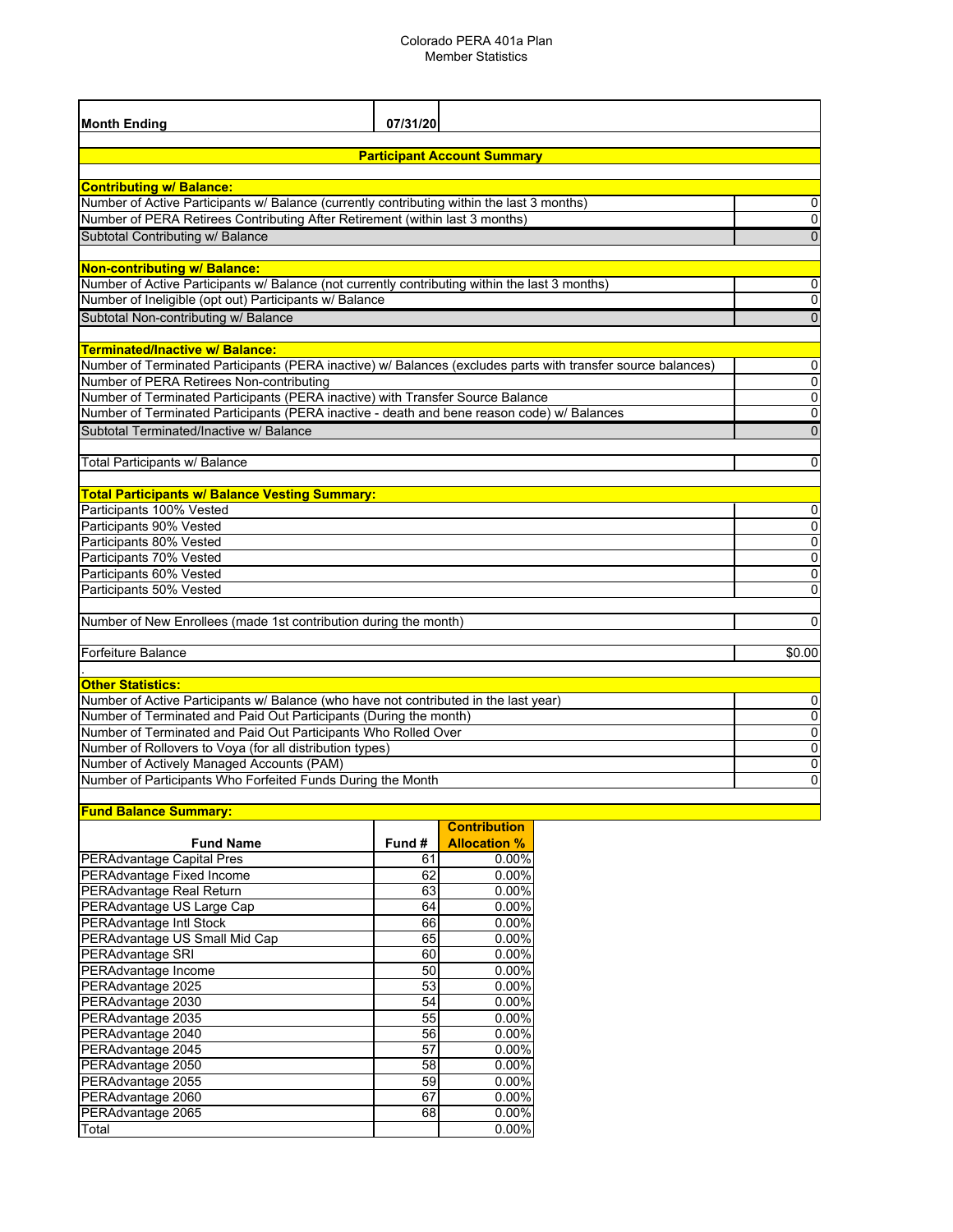### **Attachment 2**

**COLORADO PERA**

**Investment Returns**

**November 30, 2020**

<span id="page-13-0"></span>

| <b>Option</b>                          | Fund # | 1 Month | 3 Month | <b>Year to Date</b> | 1Yr           | 3 Yr Rolling  | 5 Yr Rolling  | 10 Yr Rolling | <b>Since Inception</b> |
|----------------------------------------|--------|---------|---------|---------------------|---------------|---------------|---------------|---------------|------------------------|
| <b>IPERADVANTAGE INCOME Fund</b>       | 50     | 5.61%   | 3.13%   | 9.57%               | 11.03%        | 7.21%         | 7.07%         | 6.04%         | 5.60%                  |
| PERADVANTAGE 2025 Fund                 | 53     | 6.93%   | 3.79%   | 9.25%               | 11.24%        | 7.58%         | 8.15%         | 7.39%         | 5.99%                  |
| PERADVANTAGE 2030 Fund                 | 54     | 8.33%   | 4.50%   | 9.35%               | 11.82%        | 8.01%         | 8.83%         | 7.97%         | 6.36%                  |
| IPERADVANTAGE 2035 Fund                | 55     | 9.69%   | 5.17%   | 9.47%               | 12.37%        | 8.40%         | 9.47%         | 8.52%         | 6.50%                  |
| IPERADVANTAGE 2040 Fund                | 56     | 10.94%  | 5.79%   | 9.52%               | 12.82%        | 8.73%         | 10.02%        | 8.98%         | 6.80%                  |
| PERADVANTAGE 2045 Fund                 | 57     | 11.92%  | 6.28%   | 9.80%               | 13.37%        | 8.99%         | 10.41%        | 9.35%         | 6.80%                  |
| <b>IPERADVANTAGE 2050 Fund</b>         | 58     | 12.42%  | 6.53%   | 9.97%               | 13.65%        | 9.12%         | 10.56%        | 9.62%         | 5.93%                  |
| PERADVANTAGE 2055 Fund                 | 59     | 12.50%  | 6.57%   | 10.06%              | 13.75%        | 9.15%         | 10.57%        | 9.76%         | 10.45%                 |
| PERADVANTAGE 2060 Fund                 | 67     | 12.50%  | 6.57%   | 10.05%              | 13.74%        | 9.13%         | 10.55%        | Not Available | 8.75%                  |
| IPERADVANTAGE 2065 Fund                | 68     | 12.48%  | 6.56%   | Not Available       | Not Available | Not Available | Not Available | Not Available | 41.33%                 |
| <b>PERADVANTAGE SRI FUND</b>           | 60     | 8.01%   | 4.42%   | 11.60%              | 13.87%        | 8.90%         | 8.58%         | 7.78%         | 5.28%                  |
| <b>IPERADVANTAGE CAPITAL PRES FUND</b> | 61     | 0.17%   | 0.51%   | 2.00%               | 2.21%         | 2.14%         | 2.04%         | Not Available | 2.00%                  |
| PERADVANTAGE FIXED INCOME FUND         | 62     | 1.14%   | 0.69%   | 8.47%               | 8.44%         | 5.82%         | 4.55%         | 3.93%         | 6.84%                  |
| <b>IPERADVANTAGE REAL RETURN FUND</b>  | 63     | 6.28%   | 2.89%   | 3.00%               | 5.53%         | 3.55%         | 4.91%         | 2.38%         | 3.36%                  |
| <b>IPERADVANTAGE US LARGE CAP STK</b>  | 64     | 10.91%  | 2.99%   | 17.18%              | 20.93%        | 14.60%        | 14.63%        | 14.42%        | 10.64%                 |
| <b>IPERADVANTAGE US SMALL MID CAP</b>  | 65     | 12.36%  | 10.30%  | 8.72%               | 11.42%        | 7.17%         | 9.45%         | 11.26%        | 9.42%                  |
| IPERADVANTAGE INTL STOCK FD            | 66     | 13.57%  | 9.24%   | 12.27%              | 17.55%        | 6.06%         | 8.99%         | 6.95%         | 5.00%                  |
|                                        |        |         |         |                     |               |               |               |               |                        |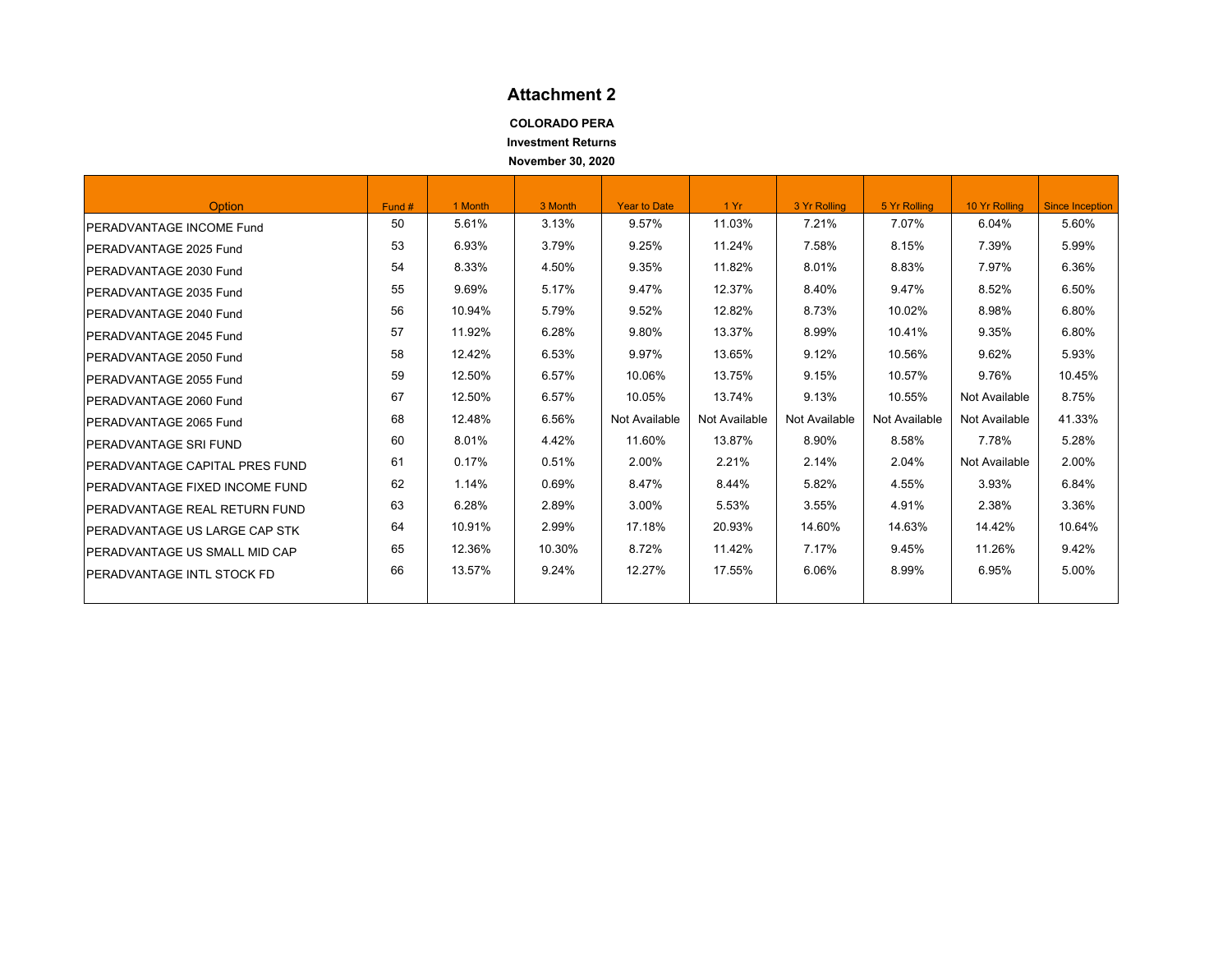|                 | A                                                            | B          | C       | D        | E.                  | F      | G       | н                                                       |               |                  |
|-----------------|--------------------------------------------------------------|------------|---------|----------|---------------------|--------|---------|---------------------------------------------------------|---------------|------------------|
|                 | <b>Benchmark Name</b>                                        | Date       | 1 Month | 3 Months | <b>Year-to-Date</b> | 1 Year | 3 Years | 5 Years                                                 | 10 Years      | <b>Since Inc</b> |
|                 | <b>ICE BofA U.S. 3-Month Treasury Bill Index<sup>1</sup></b> | 11/30/2020 | 0.01%   | 0.03%    | 0.66%               | 0.87%  | 1.85%   | 1.86%                                                   | Not Available | 1.89%            |
|                 | 3 Bloomberg Barclay US Agg TRIX                              | 11/30/2020 | 0.98%   | 0.48%    | 7.36%               | 7.28%  | 5.45%   | 4.34%                                                   | 3.71%         | 6.30%            |
|                 | 4 Custom SRI Benchmark*                                      | 11/30/2020 | 7.89%   | 4.28%    | 11.58%              | 13.83% | 9.05%   | 8.61%                                                   | 8.29%         | 6.20%            |
|                 | 5 MSCI USA Large Cap Index***                                | 11/30/2020 | 11.10%  | 3.27%    | 16.20%              | 19.77% | 13.59%  | 14.18%                                                  | 14.25%        | 10.21%           |
|                 | 6   MSCI USA SMID Cap Index****                              | 11/30/2020 | 15.25%  | 14.12%   | 12.36%              | 14.74% | 9.25%   | 11.36%                                                  | 12.12%        | 9.43%            |
|                 | MSCI AC Wrld Ex US ND IX                                     | 11/30/2020 | 13.45%  | 8.28%    | 4.98%               | 9.52%  | 3.82%   | 7.37%                                                   | 5.16%         | 2.75%            |
| 8               | BlackRock LifePath Retirement Index**                        | 11/30/2020 | 5.62%   | 3.14%    | 9.45%               | 10.89% | 7.22%   | 7.12%                                                   | 6.18%         | 5.71%            |
|                 | 9 BlackRock LifePath 2025 Index**                            | 11/30/2020 | 6.94%   | 3.80%    | 9.13%               | 11.12% | 7.56%   | 8.16%                                                   | 7.50%         | 6.12%            |
|                 | 10 BlackRock LifePath 2030 Index**                           | 11/30/2020 | 8.34%   | 4.50%    | 9.23%               | 11.69% | 7.96%   | 8.81%                                                   | 8.06%         | 6.48%            |
|                 | 11 BlackRock LifePath 2035 Index**                           | 11/30/2020 | 9.69%   | 5.18%    | 9.37%               | 12.26% | 8.33%   | 9.44%                                                   | 8.59%         | 6.58%            |
|                 | 12 BlackRock LifePath 2040 Index**                           | 11/30/2020 | 10.92%  | 5.78%    | 9.42%               | 12.70% | 8.64%   | 9.97%                                                   | 9.04%         | 6.91%            |
|                 | 13 BlackRock LifePath 2045 Index**                           | 11/30/2020 | 11.90%  | 6.26%    | 9.67%               | 13.22% | 8.88%   | 10.33%                                                  | 9.39%         | 6.87%            |
|                 | 14 BlackRock LifePath 2050 Index**                           | 11/30/2020 | 12.40%  | 6.52%    | 9.88%               | 13.55% | 9.01%   | 10.49%                                                  | 9.64%         | 5.97%            |
|                 | 15 BlackRock LifePath 2055 Index**                           | 11/30/2020 | 12.50%  | 6.57%    | 9.95%               | 13.64% | 9.04%   | 10.51%                                                  | 9.77%         | 10.47%           |
|                 | 16 BlackRock LifePath 2060 Index**                           | 11/30/2020 | 12.50%  | 6.57%    | 9.95%               | 13.63% | 9.04%   | 10.51%                                                  | Not Available | 8.69%            |
|                 | 17 BlackRock LifePath 2065 Index**                           | 11/30/2020 | 12.50%  | 6.57%    |                     |        |         | Not Available Not Available Not Available Not Available | Not Available | 41.30%           |
|                 | 18 70% SSgA Real Asset Strat / 30% BC US TIPS Index          | 11/30/2020 | 6.33%   | 2.94%    | 2.30%               | 4.84%  | 3.43%   | 4.91%                                                   | 2.46%         | 3.43%            |
| 19              |                                                              |            |         |          |                     |        |         |                                                         |               |                  |
| $\overline{20}$ |                                                              |            |         |          |                     |        |         |                                                         |               |                  |

21 Bloomberg Barclays U.S. Gov't Bond through 12/31/2019, 60% MSCI ACWI ESG Focus/40% Bloomberg Barclays U.S. Aggregate thereafter. \*60% S&P 500/40% Bloomberg Barclays U.S. Aggregate through 12/31/12, 60% MSCI World ESG Leaders/40% Bloomberg Barclays U.S. Gov't Bond through 9/30/2019, 60% MSCI ACWI ESG Focus/40%

22\* The Lifepath benchmark returns prior to 11/30/11 is linked to the Lending benchmark returns

23 \*\*\*The MSCI USA Large Cap Index represents the Russell 1000 Index through 12/31/18 and the MSCI USA Large Cap Index from 1/1/19 forward.

24\*\*\*\*The MSCI USA SMID Cap Index represents the Russell 2500 Index through 12/31/18 and the MSCI USA Small Cap Index from 1/1/19 forward.

25<sup>1</sup>The ICE BofA U.S. 3-Month Treasury Bill Index represents the Hueler Index through 12/31/19 and the ICE BofAML U.S. 3-Month Treasury Bill Index from 1/1/20 forward.

26 |ߩ2020 Morningstar.All Rights Reserved. All Data and information is gathered from accurate sources but is not warranted to be correct, complete, or accurate.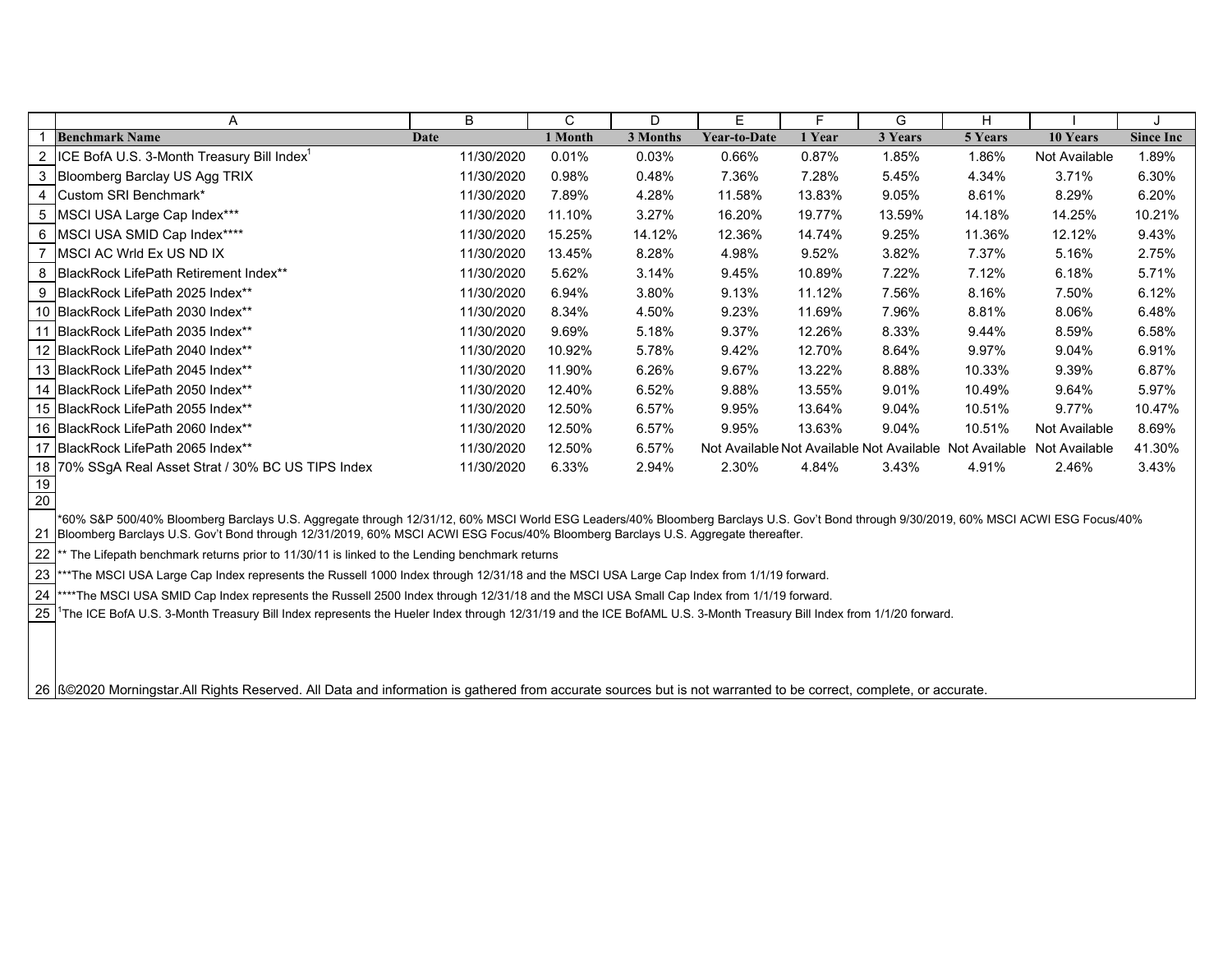#### **COLORADO PERAInvestment ReturnsNovember 30, 2020 Attachment 3**

|                                                |         |               |                      |                |                | 10-Year              |
|------------------------------------------------|---------|---------------|----------------------|----------------|----------------|----------------------|
| Option                                         | 3-Month | Year-to-Date  | 1-Year               | 3-Year Rolling | 5-Year Rolling | Rolling              |
| PERAdvantage Income Fund                       | 3.13%   | 9.57%         | 11.03%               | 7.21%          | 7.07%          | 6.04%                |
| <b>BlackRock LifePath Retirement Index</b>     | 3.14%   | 9.45%         | 10.89%               | 7.22%          | 7.12%          | 6.18%                |
| PERAdvantage 2025 Fund                         | 3.79%   | 9.25%         | 11.24%               | 7.58%          | 8.15%          | 7.39%                |
| <b>BlackRock LifePath 2025 Index</b>           | 3.80%   | 9.13%         | 11.12%               | 7.56%          | 8.16%          | 7.50%                |
| PERAdvantage 2030 Fund                         | 4.50%   | 9.35%         | 11.82%               | 8.01%          | 8.83%          | 7.97%                |
| <b>BlackRock LifePath 2030 Index</b>           | 4.50%   | 9.23%         | 11.69%               | 7.96%          | 8.81%          | 8.06%                |
| PERAdvantage 2035 Fund                         | 5.17%   | 9.47%         | 12.37%               | 8.40%          | 9.47%          | 8.52%                |
| <b>BlackRock LifePath 2035 Index</b>           | 5.18%   | 9.37%         | 12.26%               | 8.33%          | 9.44%          | 8.59%                |
| PERAdvantage 2040 Fund                         | 5.79%   | 9.52%         | 12.82%               | 8.73%          | 10.02%         | 8.98%                |
| <b>BlackRock LifePath 2040 Index</b>           | 5.78%   | 9.42%         | 12.70%               | 8.64%          | 9.97%          | 9.04%                |
| PERAdvantage 2045 Fund                         | 6.28%   | 9.80%         | 13.37%               | 8.99%          | 10.41%         | 9.35%                |
| <b>BlackRock LifePath 2045 Index</b>           | 6.26%   | 9.67%         | 13.22%               | 8.88%          | 10.33%         | 9.39%                |
| PERAdvantage 2050 Fund                         | 6.53%   | 9.97%         | 13.65%               | 9.12%          | 10.56%         | 9.62%                |
| <b>BlackRock LifePath 2050 Index</b>           | 6.52%   | 9.88%         | 13.55%               | 9.01%          | 10.49%         | 9.64%                |
| PERAdvantage 2055 Fund                         | 6.57%   | 10.06%        | 13.75%               | 9.15%          | 10.57%         | 9.76%                |
| <b>BlackRock LifePath 2055 Index</b>           | 6.57%   | 9.95%         | 13.64%               | 9.04%          | 10.51%         | 9.77%                |
| PERAdvantage 2060 Fund                         | 6.57%   | 10.05%        | 13.74%               | 9.13%          | 10.55%         | Not Available        |
| <b>BlackRock LifePath 2060 Index</b>           | 6.57%   | 9.95%         | 13.63%               | 9.04%          | 10.51%         | <b>Not Available</b> |
| PERAdvantage 2065 Fund                         | 6.56%   | Not Available | Not Available        | Not Available  | Not Available  | Not Available        |
| <b>BlackRock LifePath 2065 Index</b>           | 6.57%   | Not Available | <b>Not Available</b> | Not Available  | Not Available  | <b>Not Available</b> |
| PERAdvantage SRI Fund                          | 4.42%   | 11.60%        | 13.87%               | 8.90%          | 8.58%          | 7.78%                |
| SRI Custom Index <sup>1</sup>                  | 4.28%   | 11.58%        | 13.83%               | 9.05%          | 8.61%          | 8.29%                |
| PERAdvantage Capital Preservation Fund         | 0.51%   | 2.00%         | 2.21%                | 2.14%          | 2.04%          | Not Available        |
| ICE BofAML U.S. 3-Month Treasury Bill Index    | 0.03%   | 0.66%         | 0.87%                | 1.85%          | 1.86%          | <b>Not Available</b> |
| PERAdvantage Fixed Income Fund                 | 0.69%   | 8.47%         | 8.44%                | 5.82%          | 4.55%          | 3.93%                |
| Bloomberg Barclays US Agg Bond Index           | 0.48%   | 7.36%         | 7.28%                | 5.45%          | 4.34%          | 3.71%                |
| PERAdvantage Real Return Fund                  | 2.89%   | 3.00%         | 5.53%                | 3.55%          | 4.91%          | 2.38%                |
| Real Return Custom Index <sup>2</sup>          | 2.94%   | 2.30%         | 4.84%                | 3.43%          | 4.91%          | 2.46%                |
| PERAdvantage U.S. Large Cap Stock Fund         | 2.99%   | 17.18%        | 20.93%               | 14.60%         | 14.63%         | 14.42%               |
| <b>MSCI USA Large Cap Index</b>                | 3.27%   | 16.20%        | 19.77%               | 13.59%         | 14.18%         | 14.25%               |
| PERAdvantage U.S. Small and Mid Cap Stock Fund | 10.30%  | 8.72%         | 11.42%               | 7.17%          | 9.45%          | 11.26%               |
| MSCI USA SMID Cap Index                        | 14.12%  | 12.36%        | 14.74%               | 9.25%          | 11.36%         | 12.12%               |
| PERAdvantage International Stock Fund          | 9.24%   | 12.27%        | 17.55%               | 6.06%          | 8.99%          | 6.95%                |
| <b>MSCI ACWI Ex-USA Index</b>                  | 8.28%   | 4.98%         | 9.52%                | 3.82%          | 7.37%          | 5.16%                |

160% MSCI ACWI ESG Focus/40% Bloomberg Barclays U.S. Aggregate. Prior to 01/01/2020, 60% MSCI ACWI ESG Focus/40% Bloomberg Barclays U.S. Government Bond. Prior to 10/01/2019, 60% MSCI World ESG Leaders/40% Bloomberg Barclays U.S. Government Bond. Prior to 01/01/2013, 60% S&P 500/40% Bloomberg Barclays U.S. Aggregate.

270% State Street Real Asset Strategy DC Index (25% Bloomberg Roll Select Commodity Index, 25% S&P Global LargeMidCap Commodity and Resources Index, 10% S&P Global Infrastructure Index, 15% Dow Jones U.S. Select REIT Index, 25% Bloomberg Barclays U.S. TIPS Index)/30% Bloomberg Barclays U.S. TIPS Index

The ICE BofAML U.S. 3-Month Treasury Bill Index represents the Hueler Index prior to 01/01/2020.

The MSCI USA Large Cap Index represents the Russell 1000 Index prior to 01/01/2019.

The MSCI USA SMID Cap Index represents the Russell 2500 Index prior to 01/01/2019.

ߩ2020 Morningstar.All Rights Reserved. All Data and information is gathered from accurate sources but is not warranted to be correct, complete, or accurate.

The rates of return presented in this statement are shown net of investment manager fees. These funds commenced as of October 1, 2011. As of October 1, 2011, performance is calculated using Net Asset Values (NAV). Actual historic performance prior to October 1, 2011, does not exist. The simulated performance presented on this page, through September 30, 2011, is intended to provide you with an indication of how the funds may have performed in the past. The simulated performance is based on the composite performance of institutional accounts managed by the managers with investment strategies similar to those expected to be implemented by the managers in the funds or on the actual historical returns of the mutual fund utilized by the fund. To produce the simulated returns, the managers' composite returns were combined in accordance with the target asset allocation and rebalanced quarterly. Past performance, whether actual or simulated, does not guarantee future results.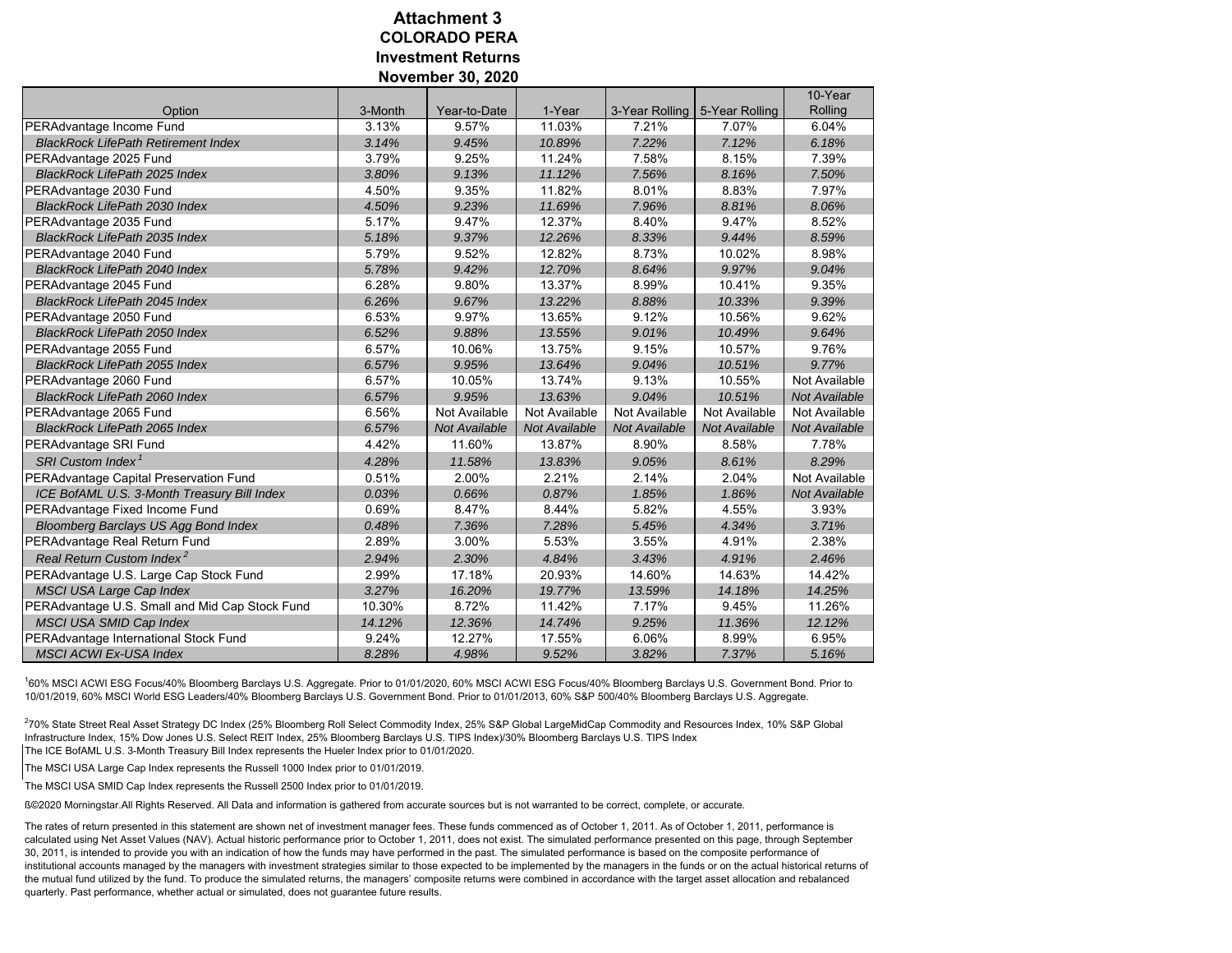<span id="page-16-0"></span>

| Fund                                           | <b>Manager</b>                               | <b>Structure</b>       |
|------------------------------------------------|----------------------------------------------|------------------------|
| PERAdvantage Income Fund                       | BlackRock (100%)                             | Commingled Fund        |
| PERAdvantage 2025 Fund                         | BlackRock (100%)                             | Commingled Fund        |
| PERAdvantage 2030 Fund                         | BlackRock (100%)                             | Commingled Fund        |
| PERAdvantage 2035 Fund                         | BlackRock (100%)                             | Commingled Fund        |
| PERAdvantage 2040 Fund                         | BlackRock (100%)                             | Commingled Fund        |
| PERAdvantage 2045 Fund                         | BlackRock (100%)                             | Commingled Fund        |
| PERAdvantage 2050 Fund                         | BlackRock (100%)                             | Commingled Fund        |
| PERAdvantage 2055 Fund                         | BlackRock (100%)                             | Commingled Fund        |
| PERAdvantage 2060 Fund                         | BlackRock (100%)                             | Commingled Fund        |
| PERAdvantage 2065 Fund                         | BlackRock (100%)                             | Commingled Fund        |
| PERAdvantage SRI Fund                          | BlackRock ACWI ESG Focus Index (60%)         | Commingled Fund        |
|                                                | TIAA-CREF Core Impact Bond (40%) - TSBIX     | Mutual Fund            |
| PERAdvantage Real Return Fund                  | SSgA Real Assets Strategy (70%)              | <b>Commingled Fund</b> |
|                                                | SSgA U.S. TIPS Index (30%)                   | Commingled Fund        |
| PERAdvantage Capital Preservation Fund         | Great West Stable Value (100%)               | <b>GIC</b>             |
|                                                | BlackRock Core Alpha (25%)                   | <b>Commingled Fund</b> |
| PERAdvantage Fixed Income Fund                 | BlackRock Index (25%)                        | <b>Commingled Fund</b> |
|                                                | Wells Fargo Asset Management (50%)           | Separate Account       |
| PERAdvantage U.S. Large Cap Stock Fund         | PERA Large Cap Core (40%)                    | Separate Account       |
|                                                | PERA Large Cap Index (60%)                   | Separate Account       |
| PERAdvantage U.S. Small and Mid Cap Stock Fund | PERA Small Cap Core (50%)                    | Separate Account       |
|                                                | Dimensional Fund Advisors Mid Cap Core (50%) | Separate Account       |
| PERAdvantage International Stock Fund          | Schroders International Alpha (60%)          | Separate Account       |
|                                                | PERA Int'l Multi Factor (40%)                | Separate Account       |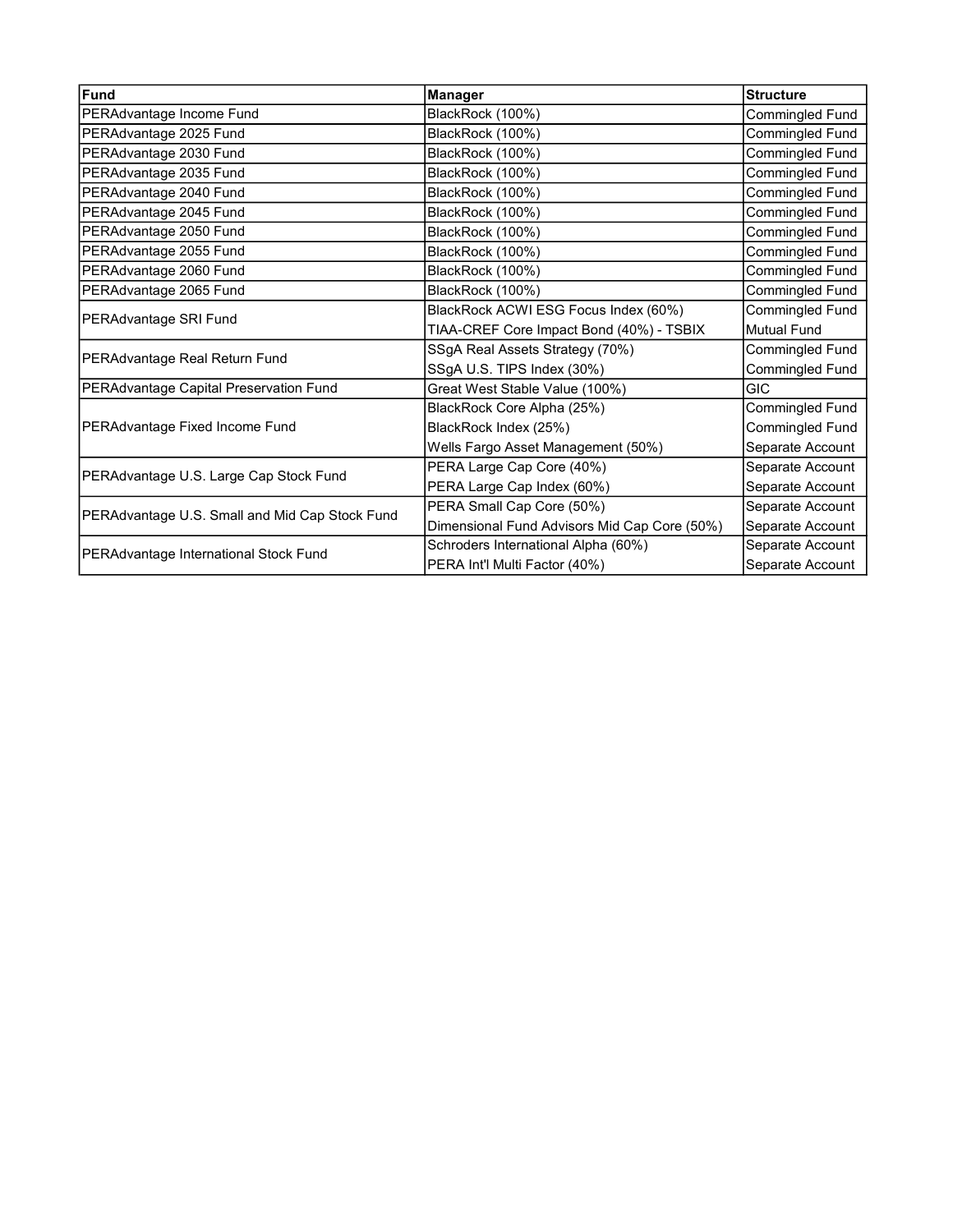# <span id="page-17-0"></span> **PERAdvantage U.S. Large Cap Stock Fund**

Attachment 4

<sup>*D* PERA *(vantage*.</sup>

| Benchmark                | <b>Volatility and Risk</b> | <b>Fund Inception Date</b> | Total Fund Assets (\$M) | Admin. Fee* | Inv. Mamt. Fee* | Total Fee* |
|--------------------------|----------------------------|----------------------------|-------------------------|-------------|-----------------|------------|
| MSCI USA Large Cap Index | High                       | 10/1/2011                  | \$1.934.5               | 0.03%       | 0.05%           | 0.08%      |
|                          |                            |                            |                         |             |                 |            |



**3Q**

#### **Investment Objective & Strategy** The fund seeks to provide long-term capital appreciation and dividend

income primarily by investing in the common stock of companies located in the United States with large market capitalizations. This fund invests in a wide array of U.S. stocks with market capitalizations similar to those found in the MSCI USA Large Cap Index. The fund combines active and passive management.



**Performance as of 9/30/2020**

#### **Principal Risks**

Loss of Money, Not FDIC Insured, Active Management, Index Correlation/Tracking Error, Suitability, Multimanager, Equity Securities

|                                   |       | <b>Annual Returns</b> |       |          |      |
|-----------------------------------|-------|-----------------------|-------|----------|------|
|                                   | 2019  | 2018                  | 2017  | 2016     | 2015 |
| U.S. Large Cap Stock Fund         | 33.3% | $(4.5)\%$             | 22.8% | 10.1%    | 0.9% |
| <b>MSCI USA Large Cap Index**</b> | 31.0% | (4.8)%                | 21.7% | $12.1\%$ | 0.9% |

### **Fund Information**



| <b>Subadvisors</b>        | <b>Target Allocation</b> |
|---------------------------|--------------------------|
| PERA Large Cap Index      | 60%                      |
| PERA Large Cap Core       | 40%                      |
|                           |                          |
| Top 10 Holdings           | % of Assets              |
| Apple Inc                 | 8.1%                     |
| Microsoft Corp            | 6.3%                     |
| Amazon.com Inc.           | 5.7%                     |
| Alphabet Inc              | 3.9%                     |
| Facebook Inc.             | 3.0%                     |
| Johnson & Johnson         | 1.7%                     |
| Visa Inc                  | 1.7%                     |
| UnitedHealth Group Inc    | 1.6%                     |
| Home Depot Inc            | 1.5%                     |
| JPMorgan Chase & Co       | 1.4%                     |
| Total # of Stock Holdings | 292                      |

### **Fund Sectors**



#### \*As of previous quarter end

\*\*MSCI USA Large Cap Index represents the Russell 1000 Index through 12/31/18 and the MSCI USA Large Cap Index from 1/1/19 forward.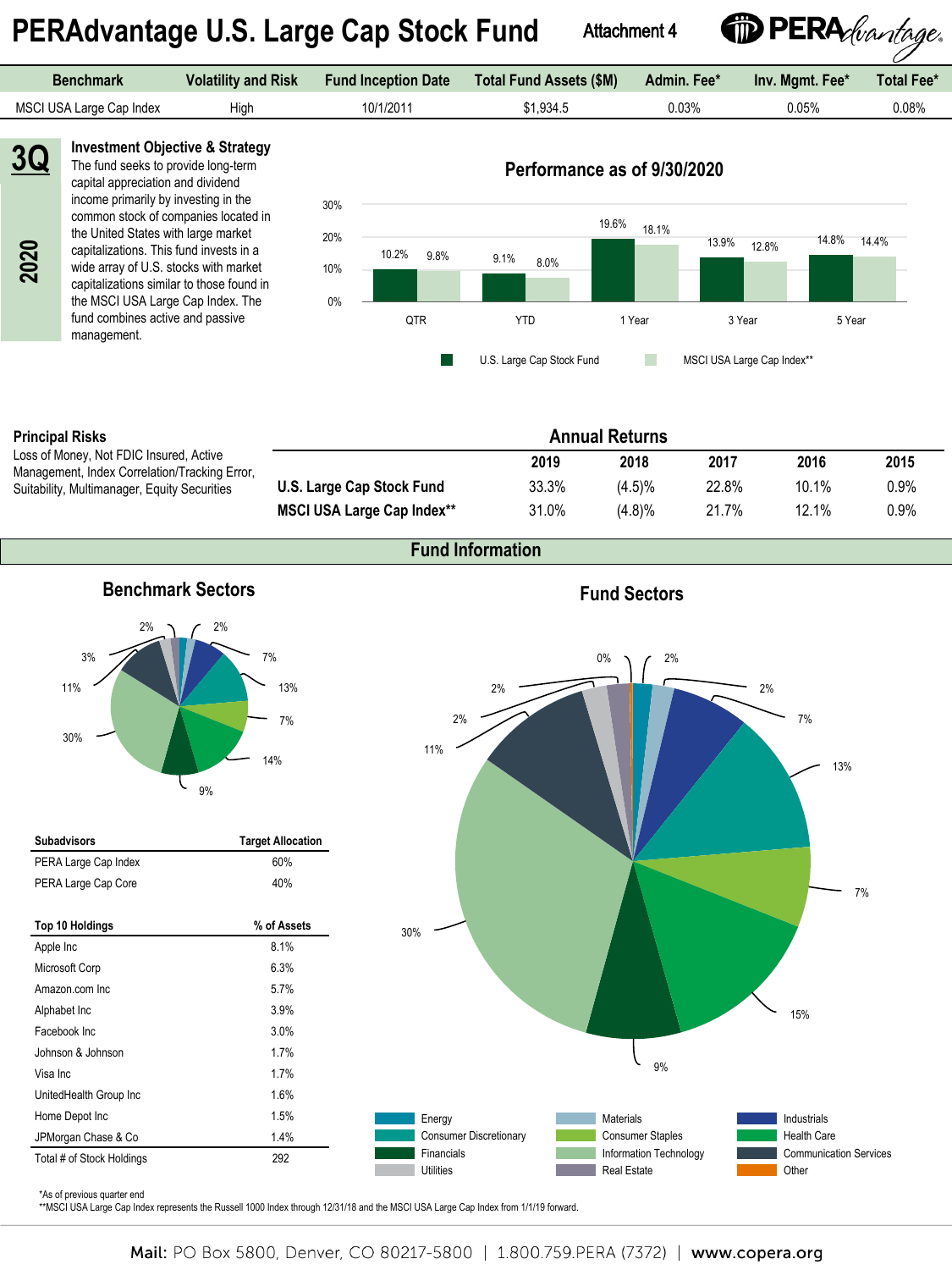# **PERAdvantage U.S. Small and Mid Cap Stock Fund**



| <b>Benchmark</b>        | <b>Volatility and Risk</b> | <b>Fund Inception Date</b> | Total Fund Assets (\$M) | Admin Fee* | Inv. Mamt. Fee* | Total Fee* |
|-------------------------|----------------------------|----------------------------|-------------------------|------------|-----------------|------------|
| MSCI USA SMID Cap Index | High                       | 10/1/2011                  | \$313.1                 | 0.03%      | 0.16%           | 0.19%      |
|                         |                            |                            |                         |            |                 |            |



#### **Principal Risks**

Loss of Money, Not FDIC Insured, Active Management, Index Correlation/Tracking Error, Suitability, Multimanager, Equity Securities

|                                   |       | <b>Annual Returns</b> |       |          |        |
|-----------------------------------|-------|-----------------------|-------|----------|--------|
|                                   | 2019  | 2018                  | 2017  | 2016     | 2015   |
| U.S. Small and Mid Cap Stock Fund | 28.4% | $(12.5)\%$            | 15.9% | $16.7\%$ | (4.4)% |
| <b>MSCI USA SMID Cap Index**</b>  | 28.5% | $(10.0)\%$            | 16.8% | 17.6%    | (2.9)% |

### **Fund Information**



| <b>Subadvisors</b>                     | <b>Target Allocation</b> |
|----------------------------------------|--------------------------|
| PERA Small Cap Core                    | 50%                      |
| Dimensional Fund Advisors Mid Cap Core | 50%                      |
|                                        |                          |
| Top 10 Holdings                        | % of Assets              |
| Generac Holdings Inc                   | 1.4%                     |
| Chegg Inc                              | 1.4%                     |
| HubSpot Inc                            | 1.3%                     |
| Catalent Inc.                          | 1.3%                     |
| Monolithic Power Systems Inc           | 1.1%                     |
| Charles River Laboratories Intl Inc.   | 1.1%                     |
| Graco Inc                              | 1.1%                     |
| Pool Corp                              | 1.1%                     |
| Sailpoint Technologies Holdings Inc    | 1.0%                     |
| <b>Terreno Realty Corp</b>             | 1.0%                     |
| Total # of Stock Holdings              | 360                      |

### **Fund Sectors**



\*As of previous quarter end

\*\*MSCI USA SMID Cap Index represents the Russell 2500 Index through 12/31/18 and the MSCI USA Small Cap Index from 1/1/19 forward.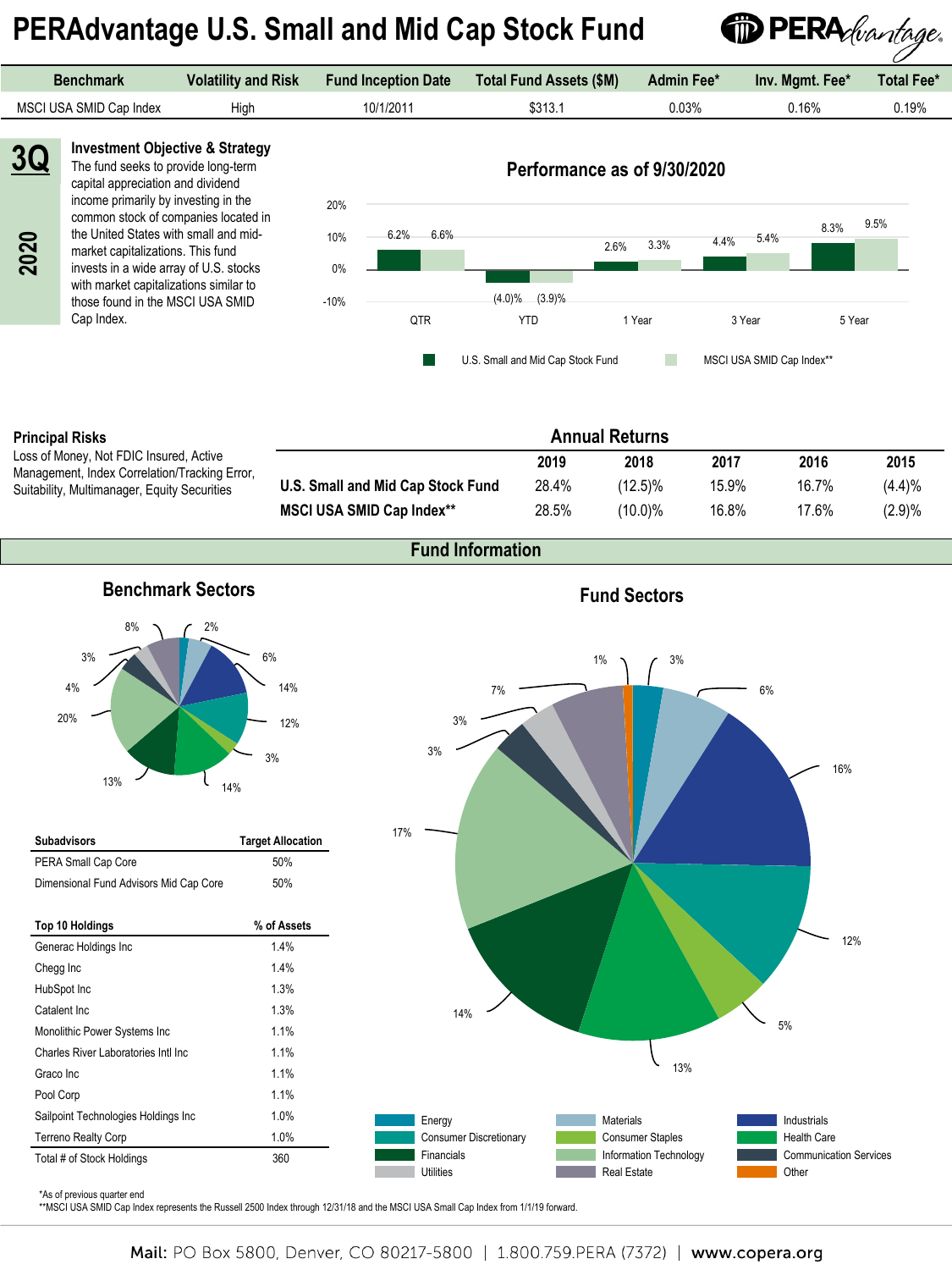# **PERAdvantage International Stock Fund**



| Benchmark              | <b>Volatility and Risk</b> | <b>Fund Inception Date</b> | <b>Total Fund Assets (\$M)</b> | <b>Admin Fee*</b> | Inv. Mamt. Fee* | <b>Total Fee*</b> |
|------------------------|----------------------------|----------------------------|--------------------------------|-------------------|-----------------|-------------------|
| MSCI ACWI Ex-USA Index | Hiah                       | 10/1/2011                  | \$437.9                        | 0.03%             | 0.27%           | 0.30%             |
|                        |                            |                            |                                |                   |                 |                   |



**2020**

**Investment Objective & Strategy** The fund seeks to provide long-term capital appreciation and dividend income primarily by investing in the

common stock of companies located outside the United States. This fund invests in a wide array of international stocks similar to those found in the MSCI All Country World Index (ACWI) ex-USA Index.



#### **Principal Risks**

Loss of Money, Not FDIC In Management, Index Correla Suitability, Multimanager, E Foreign Securities

|                                         |                                 | <b>Annual Returns</b> |            |       |      |        |
|-----------------------------------------|---------------------------------|-----------------------|------------|-------|------|--------|
| าsured. Active<br>ation/Tracking Error, |                                 | 2019                  | 2018       | 2017  | 2016 | 2015   |
| quity Securities,                       | <b>International Stock Fund</b> | 24.5%                 | $(16.1)\%$ | 27.4% | 6.5% | (5.8)% |
|                                         | <b>MSCI ACWI Ex-USA Index</b>   | 21.5%                 | $(14.2)\%$ | 27.2% | 4.5% | (5.7)% |

#### **Fund Information**



Mail: PO Box 5800, Denver, CO 80217-5800 | 1.800.759.PERA (7372) | www.copera.org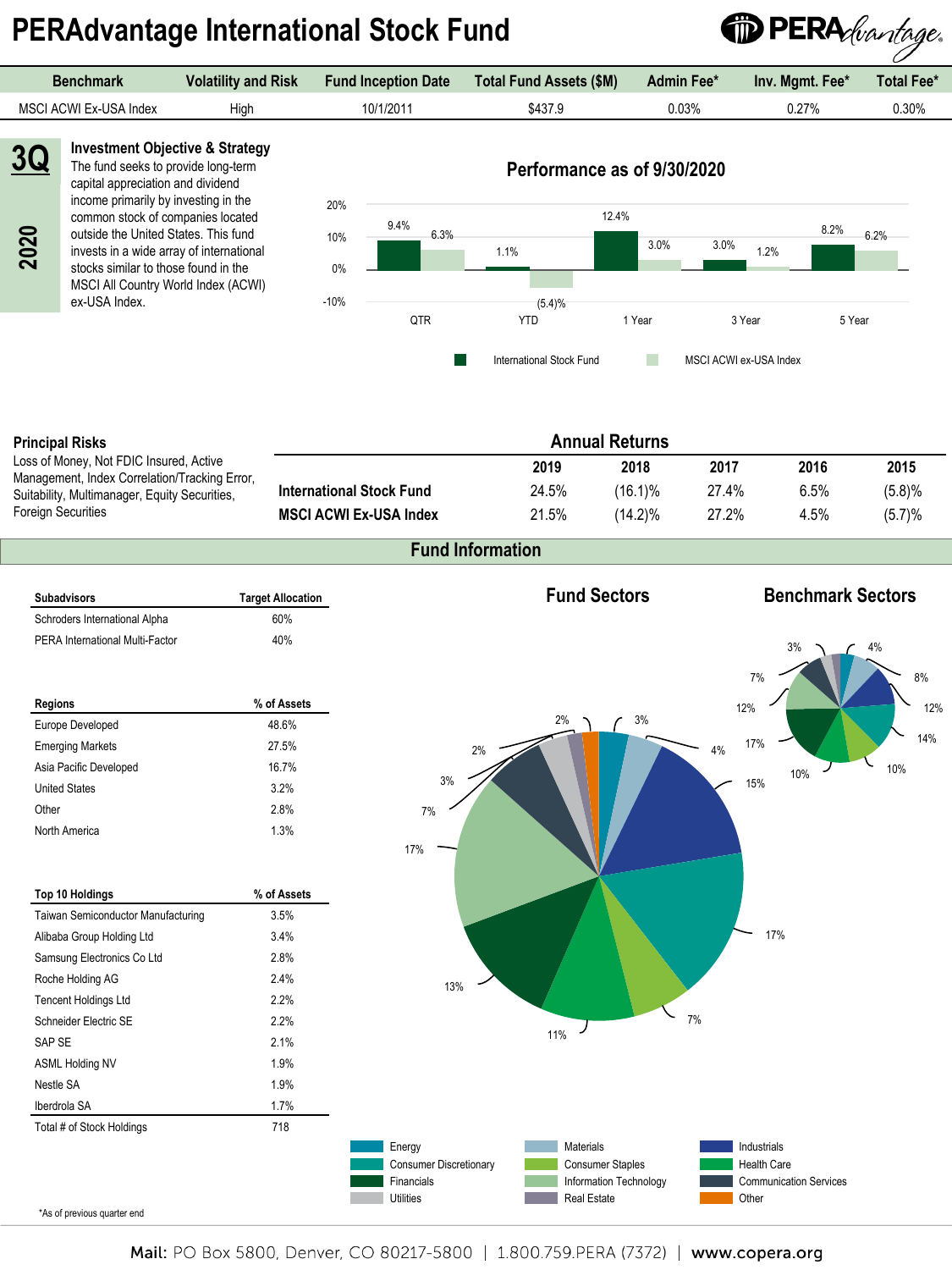# **PERAdvantage SRI Fund**

| <b>Benchmark</b>        | <b>Volatility and Risk</b> | <b>Fund Inception Date</b> | <b>Total Fund Assets (\$M)</b> | <b>Admin Fee*</b> | Inv. Mgmt. Fee* | <b>Total Fee*</b> |
|-------------------------|----------------------------|----------------------------|--------------------------------|-------------------|-----------------|-------------------|
| <b>SRI Custom Index</b> | Moderate                   | 10/1/2011                  | \$29.0                         | 0.03%             | $0.20\%$        | 0.23%             |
|                         |                            |                            |                                |                   |                 |                   |

**Investment Objective & Strategy** The fund seeks to invest in a portfolio of developed and emerging market stocks screened on environmental, social, and governance (ESG) factors, and fixed income securities across the investment grade spectrum that demonstrate ESG leadership. The equity portion seeks to replicate the return of the MSCI ACWI ESG Focus Index. The fixed income portion invests in U.S. dollar denominated securities and may invest a significant portion of its assets in corporate bonds or

### **Performance as of 9/30/2020**

<sup>1</sup> PERA *bantage*.



#### **Principal Risks**

Loss of Money, Not FDIC Insured, Active Management, Index Correlation/Tracking Error, Suitability, Multimanager, Equity Securities, Foreign Securities, U.S. Government Obligation Mortgage-Backed and Asset-Backed Securities

mortgage-backed securities.

|    |                           |       | <b>Annual Returns</b> |       |      |           |
|----|---------------------------|-------|-----------------------|-------|------|-----------|
|    |                           | 2019  | 2018                  | 2017  | 2016 | 2015      |
|    | <b>SRI Fund</b>           | 19.6% | $(4.0)\%$             | 13.4% | 5.1% | 0.1%      |
| S, | <b>SRI Custom Index**</b> | 20.2% | $(4.1)\%$             | 13.2% | 4.9% | $(0.1)\%$ |

**Equity Sectors**

Corporate: 42%

### **Fund Information**

#### Energy: 3% Materials: 5% Industrials: 10% Consumer Discretionary: 12% Consumer Staples: 8% Financials: 15% Mealth Care: 12% Information Technology: 20% Telecommunication Services: 9% Utilities: 3% Real Estate: 3% 39% 34% 25% 1% Fixed Income U.S. Stocks Non-U.S. Stocks Cash/Other 0% 20% 40% 60% **Fixed Income Sectors** Government: 17% Securitized: 31% Municipal: 7% Cash/Equivalents: 1% Other: 1% **Subadvisors Target Allocation** BlackRock ACWI ESG Focus Index 60% TIAA-CREF Core Impact Bond 40% **Top 10 Equity Holdings % of Assets** Apple Inc 3.9% Microsoft Corp 3.1% Amazon.com Inc 2.6% Facebook Inc A 1.2% Alibaba Group Holding Ltd ADR 1.2% Alphabet Inc A Class C 0.9% Tencent Holdings Ltd 0.9% Alphabet Inc A 0.9% Taiwan Semiconductor Manufacturing 0.8%

\*As of previous quarter end

Johnson & Johnson 0.8% Total # of Stock Holdings 518 Total # of Bond Holdings 973

\*\*60% S&P 500/40% Bloomberg Barclays U.S. Aggregate through 12/31/12, 60% MSCI World ESG Leaders/40% Bloomberg Barclays U.S. Gov't Bond through 9/30/2019, 60% MSCI ACWI ESG Focus/40% Bloomberg Barclays U.S. Gov't Bond through 12/31/2019, 60% MSCI ACWI ESG Focus/40% Bloomberg Barclays U.S. Aggregate thereafter

### **Portfolio Analysis**

#### Mail: PO Box 5800, Denver, CO 80217-5800 | 1.800.759.PERA (7372) | www.copera.org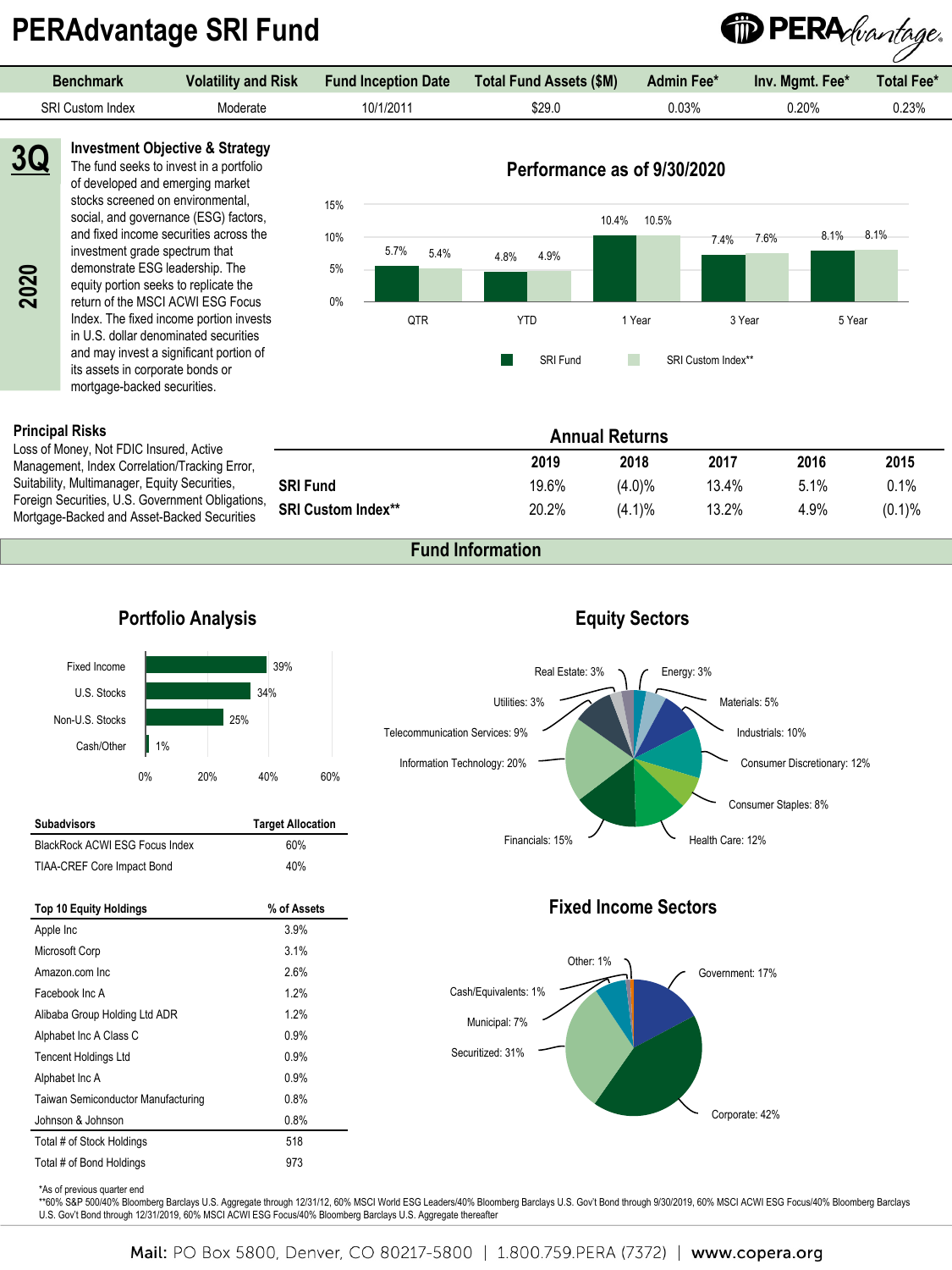# **PERAdvantage Real Return Fund**



| <b>Benchmark</b>         | <b>Volatility and Risk</b> | <b>Fund Inception Date</b> | Total Fund Assets (\$M) | <b>Admin Fee*</b> | Inv. Mgmt. Fee* | <b>Total Fee*</b> |
|--------------------------|----------------------------|----------------------------|-------------------------|-------------------|-----------------|-------------------|
| Real Return Custom Index | Moderate                   | 10/1/2011                  | \$27.7                  | 0.03%             | $0.17\%$        | 0.20%             |



#### **Principal Risks**

Loss of Money, Not FDIC Insured, Active Management, Index Correlation/Tracking Error, Suitability, Multimanager, Equity Securities, Foreign Securities, Inflation-Protected Securities, Commodity, Real Estate

| <b>Annual Returns</b>             |       |        |      |       |            |
|-----------------------------------|-------|--------|------|-------|------------|
|                                   | 2019  | 2018   | 2017 | 2016  | 2015       |
| <b>Real Return Fund</b>           | 12.0% | (5.5)% | 6.8% | 11.1% | (10.4)%    |
| <b>Real Return Custom Index**</b> | 12.2% | (5.3)% | 6.9% | 11.4% | $(10.4)\%$ |

### **Fund Information**

#### REITs: 15% Infrastructure: 10% U.S. TIPS: 25% **Portfolio Analysis**<br> **Portfolio Analysis**<br> **Portfolio Analysis**<br>
<sup>18%</sup> Commodities: 25% 48% 18% 17% 18% U.S. TIPS U.S. Stocks Non-U.S. Stocks **Commodities** 0% 10% 20% 30% 40% 50% U.S. Stocks: 26% U.S. TIPS: 25% Commodities: 25% **Subadvisors Target Allocation** SSgA Real Assets Strategy SSgA U.S. TIPS Index 30% **Top 10 Real Assets Holdings % of Assets** Archer Daniels Midland 1.6% Nutrien Ltd 1.3% Corteva Inc 2008 2012 1.3% Prologis Inc 2% U.S. TIPS 07/23 1.2% Exxon Mobil Corp 1.2% U.S. TIPS 01/23 1.1% U.S. TIPS 04/22 1.1% Chevron Corp 2012 1.1% U.S. TIPS 01/24 1.1%

| 559A Real Assets Strategy          | 7 U 7 o     |
|------------------------------------|-------------|
| SSqA U.S. TIPS Index               | 30%         |
|                                    |             |
| <b>Top 10 Real Assets Holdings</b> | % of Assets |
| Archer Daniels Midland             | 1.6%        |
| Nutrien Ltd                        | 1.3%        |
| Corteva Inc.                       | 1.3%        |
| Prologis Inc.                      | 1.2%        |
| U.S. TIPS 07/23                    | 1.2%        |
| Exxon Mobil Corp                   | 1.2%        |
| U.S. TIPS 01/23                    | 1.1%        |
| U.S. TIPS 04/22                    | 1.1%        |
| Chevron Corp                       | 1.1%        |
| <b>U.S. TIPS 01/24</b>             | 1.1%        |
| Total # of Stock Holdings          | 395         |

### **Real Assets Strategy**



![](_page_21_Figure_13.jpeg)

\*\*70% State Street Real Asset Strategy DC Index (25% Bloomberg Roll Select Commodity Index, 25% S&PGlobal LargeMidCap Commodity and Resources Index, 10% S&P Global Infrastructure Index, 15% Dow Jones U.S. Select REIT Index, 25% Bloomberg Barclays U.S. TIPS Index) / 30% Bloomberg Barclays U.S. TIPS Index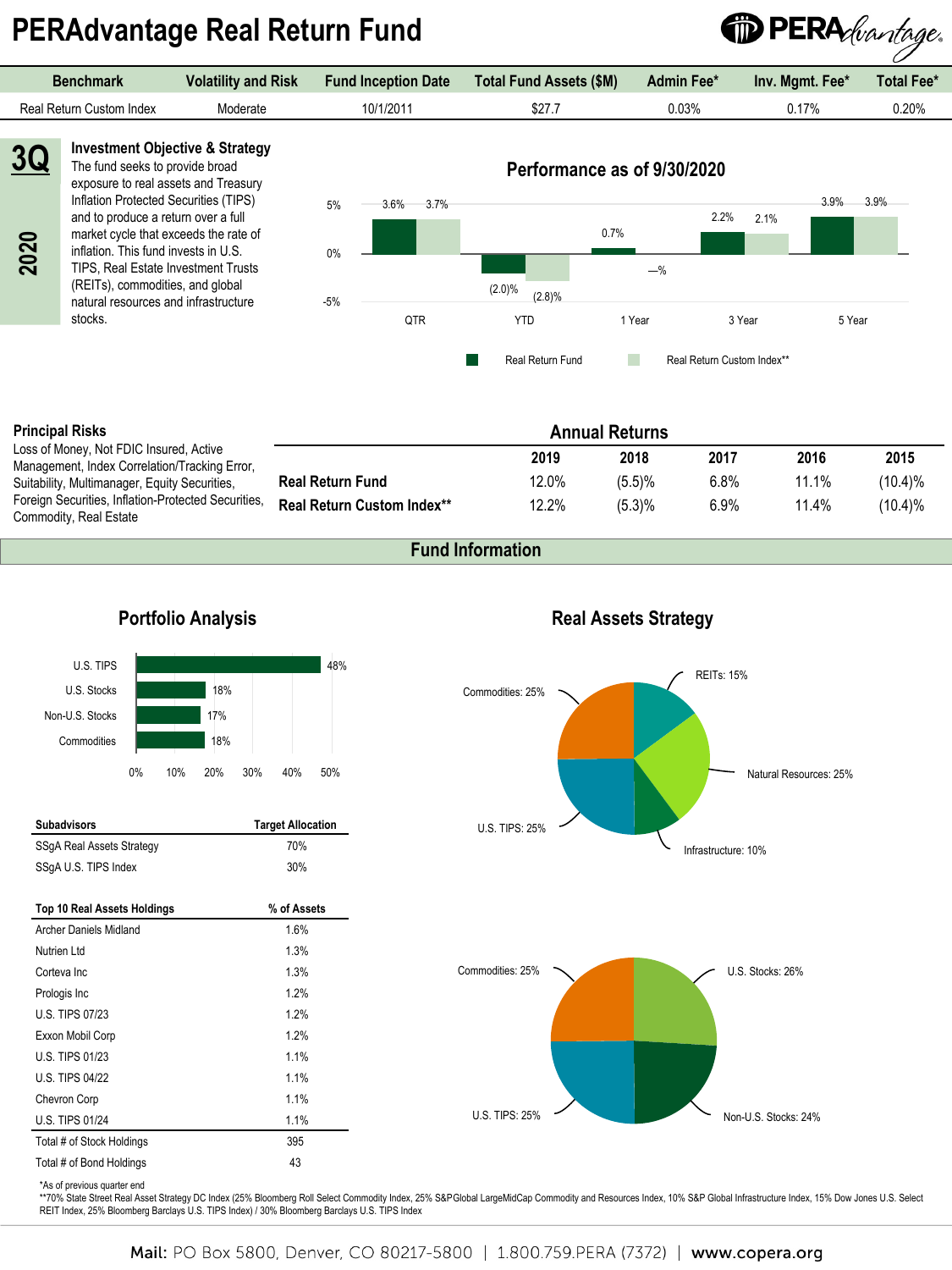# **PERAdvantage Fixed Income Fund**

![](_page_22_Picture_1.jpeg)

| <b>Benchmark</b>            | <b>Volatility and Risk</b> | <b>Fund Inception Date</b> | Total Fund Assets (\$M) | Admin Fee* | Inv. Mamt. Fee* | <b>Total Fee*</b> |
|-----------------------------|----------------------------|----------------------------|-------------------------|------------|-----------------|-------------------|
| BB Barclays US Agg Bond Idx | LOW                        | 10/1/2011                  | \$462.9                 | $0.03\%$   | $0.18\%$        | 0.21%             |

**2020**

**3Q**

**Investment Objective & Strategy** The fund seeks to generate income, preserve capital, and provide long-term capital appreciation by investing in a diversified portfolio of fixed income instruments. This fund primarily invests in investment grade debt securities, but may invest a portion of its assets in high-yield securities. The fund may invest in derivative instruments or in mortgage- or asset-backed securities. The fund combines active and passive management.

![](_page_22_Figure_5.jpeg)

#### **Principal Risks**

Loss of Money, Not FDIC Insured, Active Management, Index Correlation/Tracking Error, Suitability, Multimanager, U.S. Government Obligations, Mortgage-Backed and Asset-Backed Securities, Fixed Income Securities

|                                      |      | <b>Annual Returns</b> |         |         |      |
|--------------------------------------|------|-----------------------|---------|---------|------|
|                                      | 2019 | 2018                  | 2017    | 2016    | 2015 |
| <b>Fixed Income Fund</b>             | 9.0% | (0.2)%                | $3.7\%$ | $2.6\%$ | 0.3% |
| <b>BB Barclays US Agg Bond Index</b> | 8.7% | $0.0\%$               | $3.5\%$ | 2.7%    | 0.6% |

### **Fund Information**

| <b>Subadvisors</b>           | <b>Target Allocation</b> |             |       |     |                |     |     |     |
|------------------------------|--------------------------|-------------|-------|-----|----------------|-----|-----|-----|
| Wells Fargo Asset Management | 50%                      |             |       |     | <b>Sectors</b> |     |     |     |
| BlackRock Core Alpha         | 25%                      |             |       |     |                |     |     |     |
| <b>BlackRock Index</b>       | 25%                      | Government  |       |     |                | 27% |     |     |
| <b>Portfolio Metrics</b>     |                          |             |       |     |                |     |     |     |
| Avg Eff Duration             | 6.1                      | Corporate   |       |     |                |     | 34% |     |
| Avg Eff Maturity             | 7.5                      |             |       |     |                |     |     |     |
| Avg Credit Quality           | AA-                      |             |       |     |                |     |     |     |
| Avg Wtd Coupon               | 3                        | Securitized |       |     |                |     |     | 38% |
| Avg Wtd Price                | 112.4                    |             |       |     |                |     |     |     |
| Total # of Bond Holdings     | 11,876                   |             |       |     |                |     |     |     |
|                              |                          | Municipal   | $1\%$ |     |                |     |     |     |
| <b>Credit Quality</b>        |                          |             |       |     |                |     |     |     |
| AAA                          | 59.1%                    |             |       |     |                |     |     |     |
| AA                           | 2.7%                     | Cash/Other  | $1\%$ |     |                |     |     |     |
| A                            | 19.0%                    |             |       |     |                |     |     |     |
| <b>BBB</b>                   | 16.2%                    |             | 0%    | 10% | 20%            | 30% |     | 40% |
| <b>High Yield</b>            | 2.8%                     |             |       |     |                |     |     |     |
| Not Rated                    | 0.2%                     |             |       |     |                |     |     |     |

\*As of previous quarter end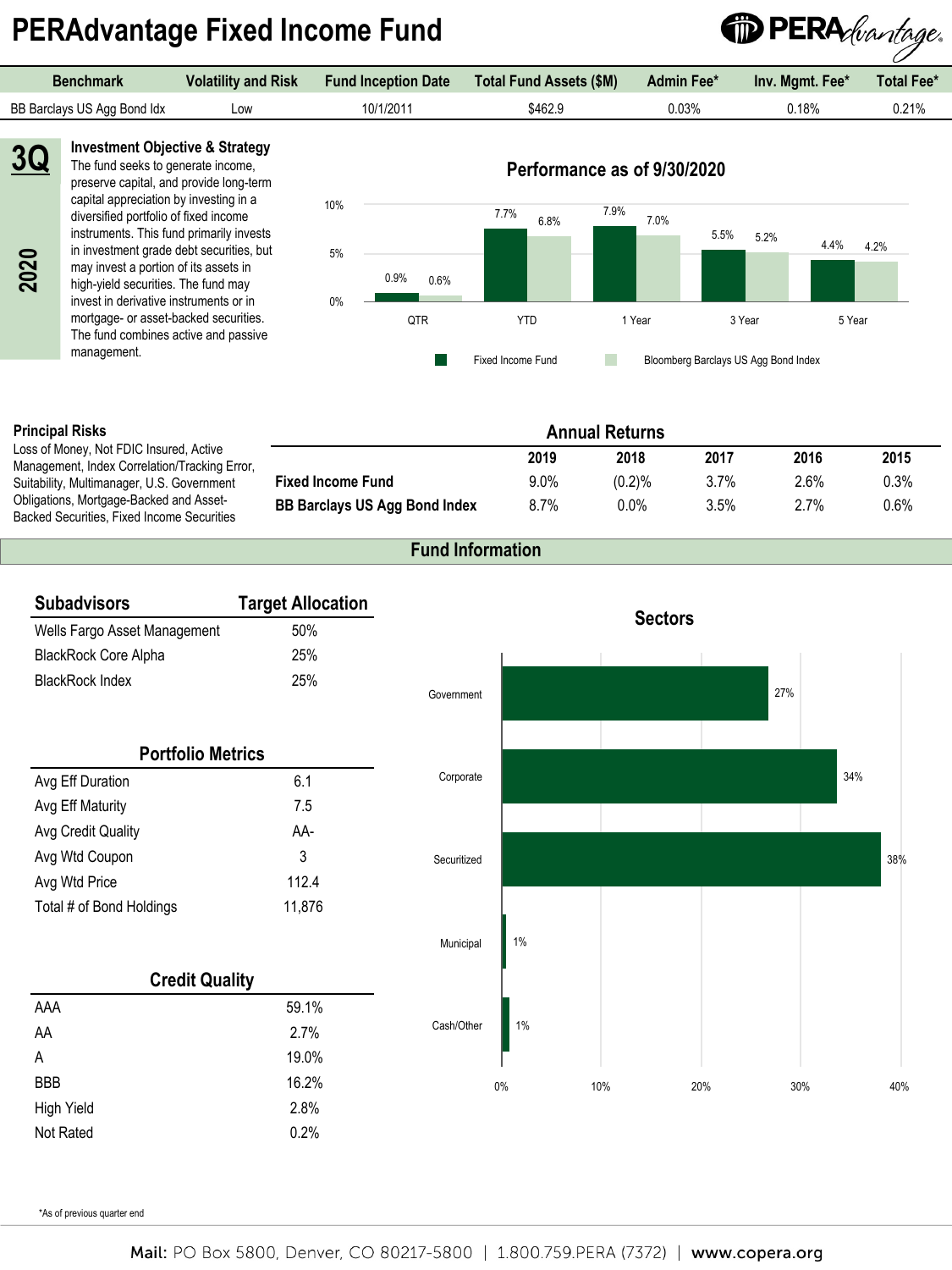# **PERAdvantage Capital Preservation Fund**

![](_page_23_Picture_1.jpeg)

| <b>Benchmark</b>                                                                         | <b>Volatility and Risk</b> | <b>Fund Inception Date</b> | <b>Total Fund Assets (\$M)</b> | Admin Fee* | Inv. Mgmt. Fee* | Total Fee* |
|------------------------------------------------------------------------------------------|----------------------------|----------------------------|--------------------------------|------------|-----------------|------------|
| ICE BofAML U.S. 3-Mo T-Bill Idx                                                          | Low                        | 10/1/2011                  | \$496.3                        | 0.03%      | 0.21%           | 0.24%      |
| <b>Investment Objective &amp; Strategy</b><br>3Q<br>The fund seeks to provide consistent |                            |                            | Performance as of 9/30/2020    |            |                 |            |

**2020**

The fund seeks to provide consistent investment income with a stable net asset value primarily by investing in a portfolio of high-quality, medium-term fixed income securities. This fund invests in securities issued by the U.S. Government or one of its agencies, including agency mortgage bonds, as well as high-grade corporate bonds. Since the underlying investments fluctuate in market value, the portfolio is paired with an insurance contract to provide a more stable return.

![](_page_23_Figure_5.jpeg)

#### **Principal Risks**

Loss of Money, Not FDIC Insured, Active Management, Suitability, Issuer, Nondiversification, U.S. Government Obligations, Mortgage-Backed and Asset-Backed Securities, Fixed Income Securities

|                                     |      | <b>Annual Returns</b> |         |         |      |
|-------------------------------------|------|-----------------------|---------|---------|------|
|                                     | 2019 | 2018                  | 2017    | 2016    | 2015 |
| <b>Capital Preservation Fund</b>    | 2.3% | 2.0%                  | $1.9\%$ | 1.9%    | 1.9% |
| ICE BofAML U.S. 3-Mo T-Bill Index** | 2.5% | $2.2\%$               | 2.0%    | $1.8\%$ | 1.8% |

### **Fund Information**

![](_page_23_Figure_10.jpeg)

\*As of previous quarter end

\*\*ICE BofAML U.S. 3-Month Treasury Bill Index represents the Hueler Index through 12/31/19 and the ICE BofAML U.S. 3-Month Treasury Bill Index from 1/1/20 forward.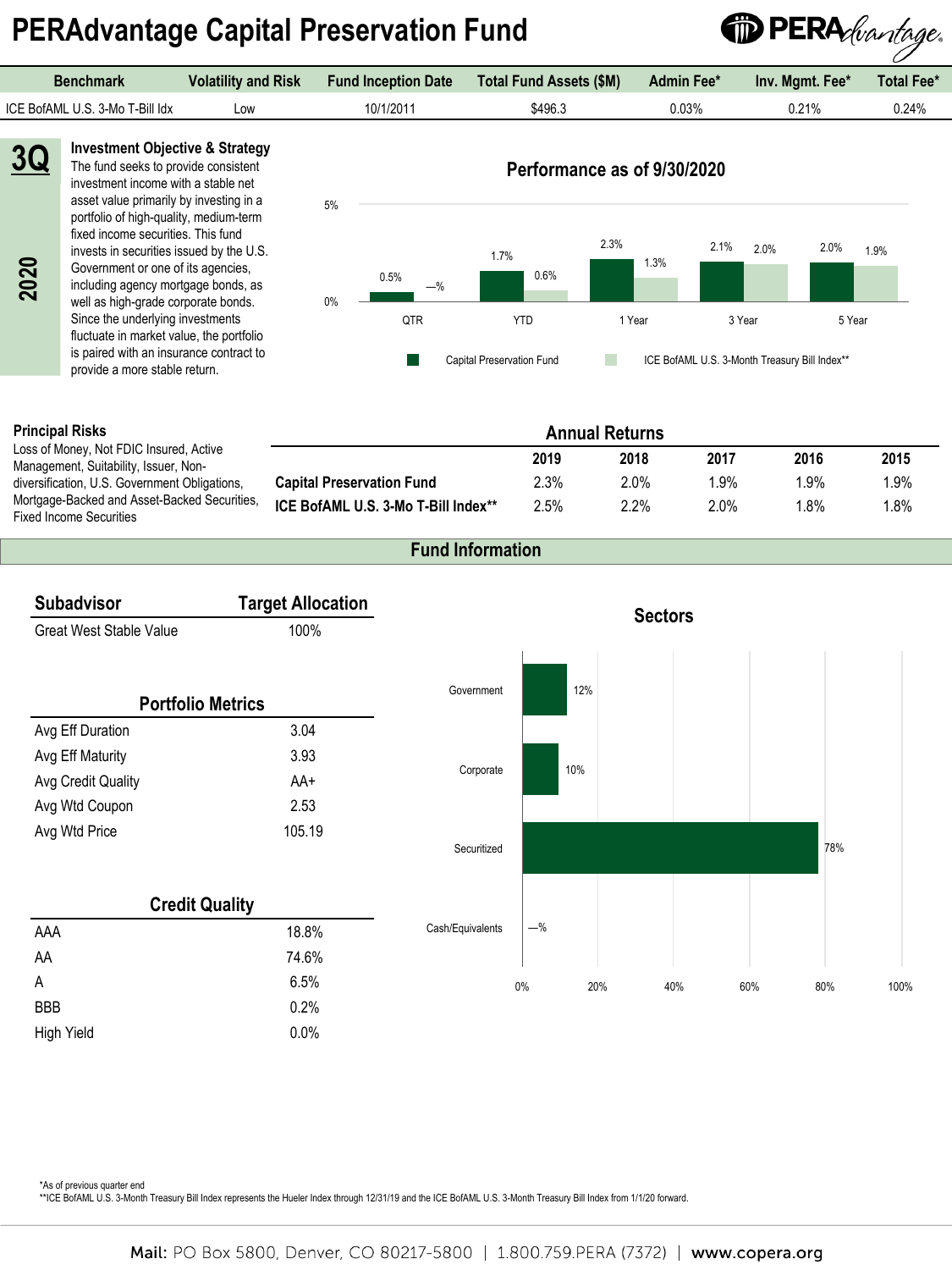# **PERAdvantage Income Fund**

![](_page_24_Picture_1.jpeg)

**Investment Objective & Strategy** The fund seeks income, with some investment in stocks for potential capital appreciation. The fund is designed for participants who are close to, or already retired. This portfolio is designed to provide those who are withdrawing money from their plan with an appropriate blend of income and inflation protection. By investing in the fund you may capture diversified investment opportunities without having to manage multiple funds or worry with the day-today management of your money. **3Q** money from their plan with an<br>appropriate blend of income an<br>protection. By investing in the fu<br>may capture diversified investment<br>opportunities without having to<br>multiple funds or worry with the<br>day management of your mon

![](_page_24_Figure_3.jpeg)

#### **Principal Risks**

Loss of Money, Not FDIC Insured, Index Correlation/Tracking Error, Suitability, Active Strategy, Asset Allocation, Underlying Fund, Equity Securities, Foreign Securities, Fixed

|                                     |       | <b>Annual Returns</b> |       |      |            |
|-------------------------------------|-------|-----------------------|-------|------|------------|
|                                     | 2019  | 2018                  | 2017  | 2016 | 2015       |
| Income Fund                         | 15.6% | $(3.6)\%$             | 9.9%  | 6.1% | (1.4)%     |
| <b>BR LifePath Retirement Index</b> | 15.6% | $(3.5)\%$             | 10.0% | 6.2% | $(1.1) \%$ |

![](_page_24_Figure_8.jpeg)

![](_page_24_Figure_9.jpeg)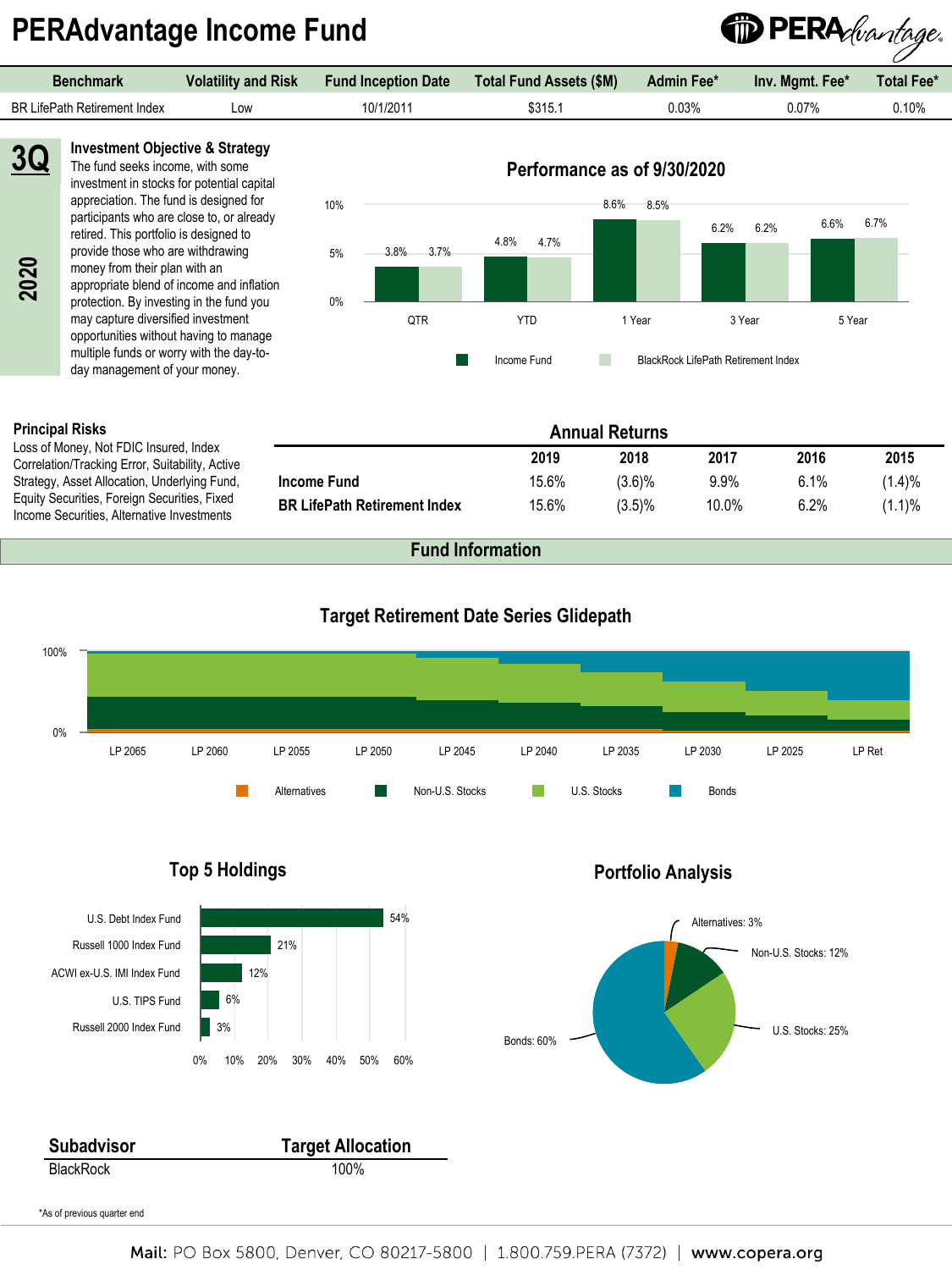# **PERAdvantage 2025 Fund**

**Investment Objective & Strategy**

![](_page_25_Picture_1.jpeg)

**2020**

**3Q** The fund seeks a combination of current income and capital appreciation, with a greater emphasis on appreciation. This fund will automatically adjust the underlying asset allocation to become more conservative over time and is designed for participants who expect to retire around 2025, at which time the fund will reach its most conservative risk level and be blended into the PERAdvantage Income Fund. By investing in a single target retirement date fund you may capture diversified investment opportunities without having to manage multiple funds.

#### **Principal Risks**

Loss of Money, Not FDIC Insured, Index Correlation/Tracking Error, Suitability, Active Strategy, Asset Allocation, Underlying Fund, Equity Securities, Foreign Securities, Fixed Income Securities, Alternative Investments

![](_page_25_Figure_6.jpeg)

**Annual Returns**

**2025 Fund** 18.6% (4.9)% 13.7% 7.2% (1.6)% **BlackRock LifePath 2025 Index** 18.5% (4.9)% 13.7% 7.2% (1.5)%

**2019 2018 2017 2016 2015**

#### **Target Retirement Date Series Glidepath**

![](_page_25_Figure_8.jpeg)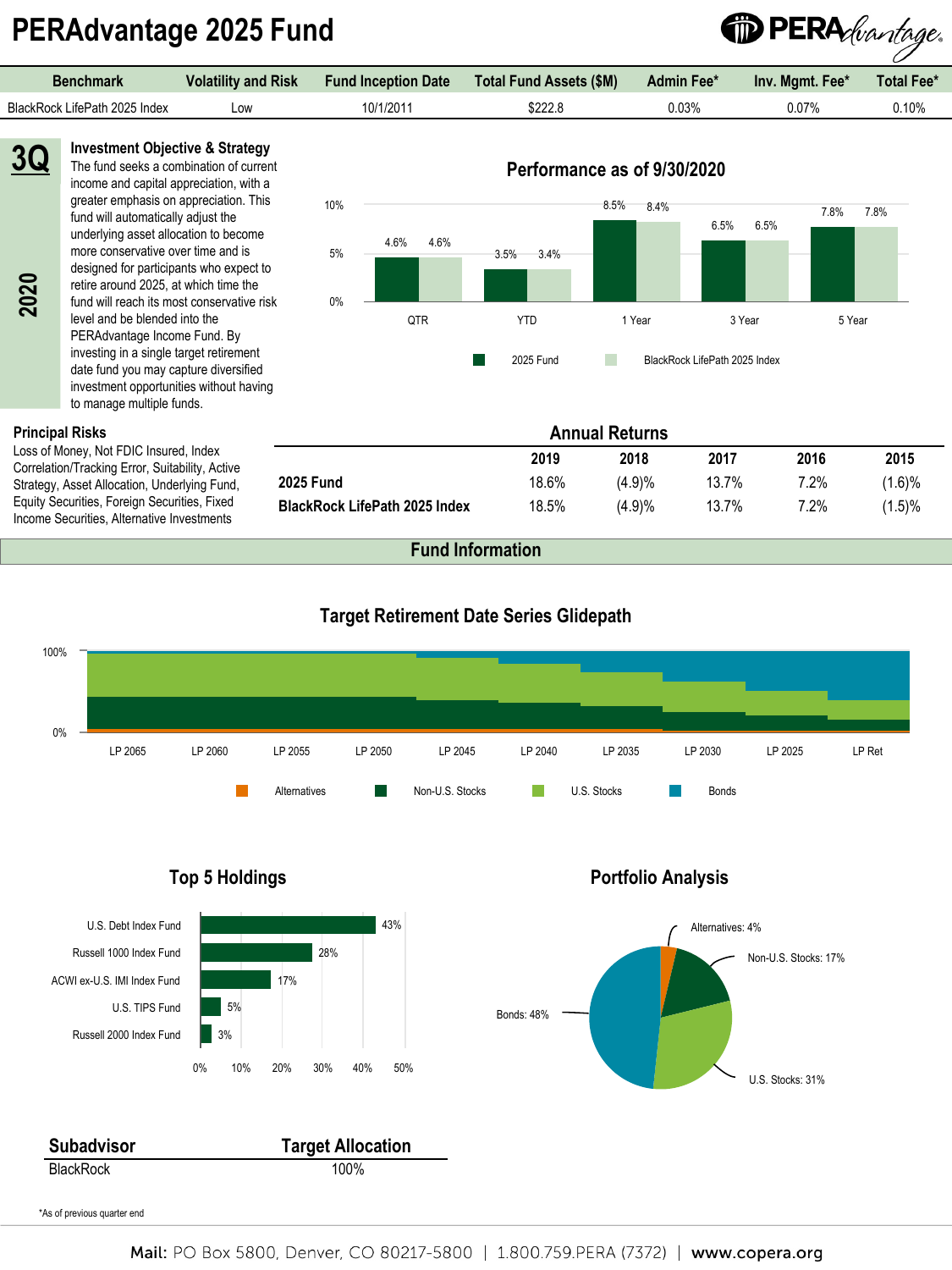# **PERAdvantage 2030 Fund**

**Investment Objective & Strategy**

| <b>Benchmark</b>              | <b>Volatility and Risk</b> | <b>Fund Inception Date</b> | Total Fund Assets (\$M) | <b>Admin Fee*</b> | Inv. Mgmt. Fee* | <b>Total Fee*</b> |
|-------------------------------|----------------------------|----------------------------|-------------------------|-------------------|-----------------|-------------------|
| BlackRock LifePath 2030 Index | Moderate                   | 10/1/2011                  | \$188.2                 | ን.03%             | 0.07%           | $0.10\%$          |
|                               |                            |                            |                         |                   |                 |                   |

**2020**

**3Q**

The fund seeks a combination of current income and capital appreciation, with a greater emphasis on appreciation. This fund will automatically adjust the underlying asset allocation to become more conservative over time and is designed for participants who expect to retire around 2030, at which time the fund will reach its most conservative risk level and be blended into the PERAdvantage Income Fund. By investing in a single target retirement date fund you may capture diversified investment opportunities without having to manage multiple funds.

#### **Principal Risks**

Loss of Money, Not FDIC Insured, Index Correlation/Tracking Error, Suitability, Active Strategy, Asset Allocation, Underlying Fund, Equity Securities, Foreign Securities, Fixed Income Securities, Alternative Investments

![](_page_26_Figure_6.jpeg)

**Annual Returns**

**2030 Fund** 20.8% (5.8)% 15.6% 7.7% (1.8)% **BlackRock LifePath 2030 Index** 20.7% (5.8)% 15.6% 7.6% (1.6)%

**2019 2018 2017 2016 2015**

<sup>1</sup> PERA *(vantage.* 

### **Target Retirement Date Series Glidepath**

![](_page_26_Figure_8.jpeg)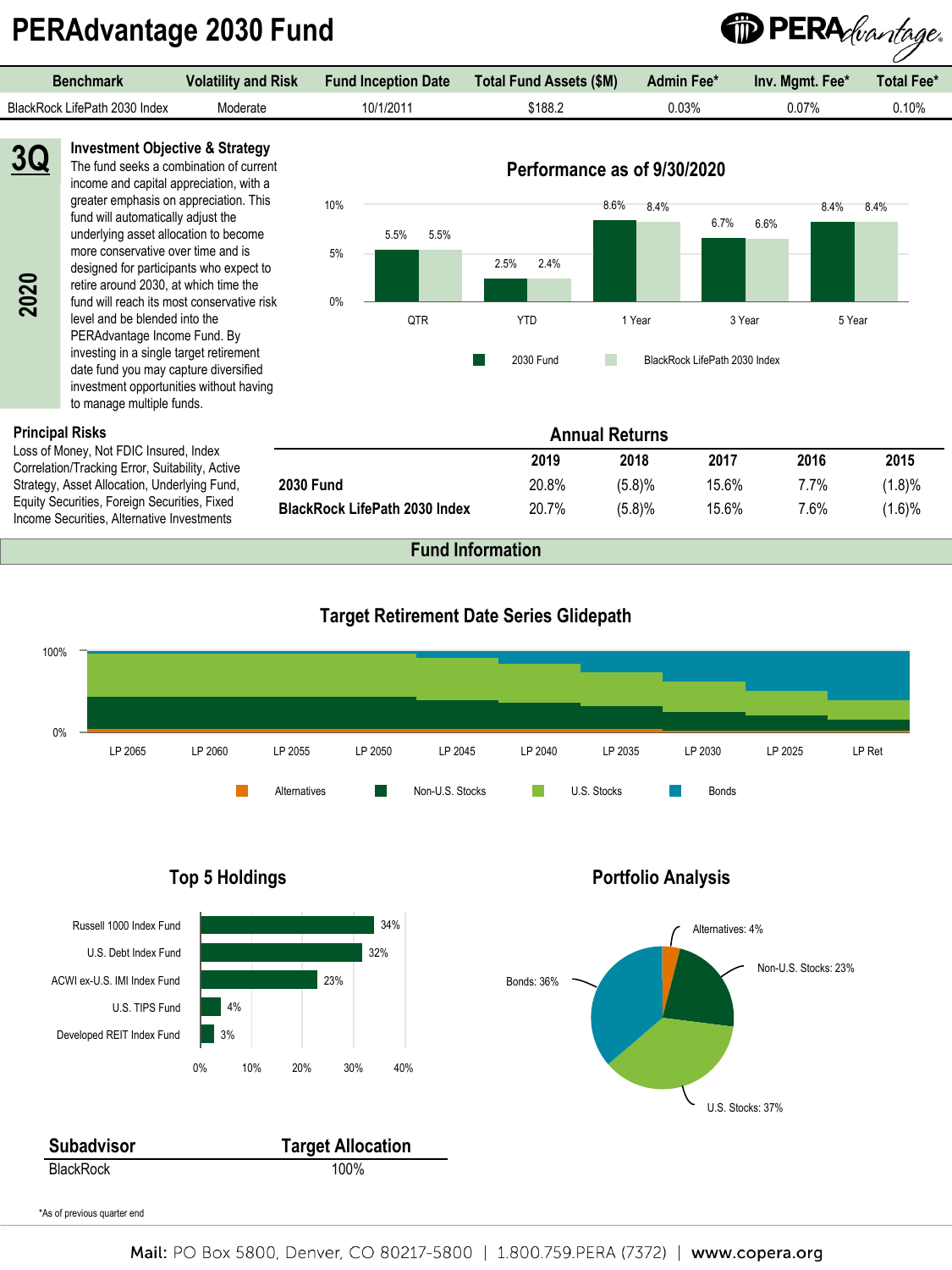# **PERAdvantage 2035 Fund**

![](_page_27_Picture_1.jpeg)

**Principal Risks**

Loss of Money, Not FDIC Insured, Index Correlation/Tracking Error, Suitability, Active Strategy, Asset Allocation, Underlying Fund, Equity Securities, Foreign Securities, Fixed Income Securities, Alternative Investments

to manage multiple funds.

PERAdvantage Income Fund. By investing in a single target retirement date fund you may capture diversified investment opportunities without having

|                                      |       | <b>Annual Returns</b> |       |      |        |
|--------------------------------------|-------|-----------------------|-------|------|--------|
|                                      | 2019  | 2018                  | 2017  | 2016 | 2015   |
| <b>2035 Fund</b>                     | 22.8% | (6.5)%                | 17.5% | 8.2% | (1.9)% |
| <b>BlackRock LifePath 2035 Index</b> | 22.7% | (6.6)%                | 17.5% | 8.1% | (1.8)% |

2035 Fund BlackRock LifePath 2035 Index

**Fund Information**

![](_page_27_Figure_6.jpeg)

#### **Target Retirement Date Series Glidepath**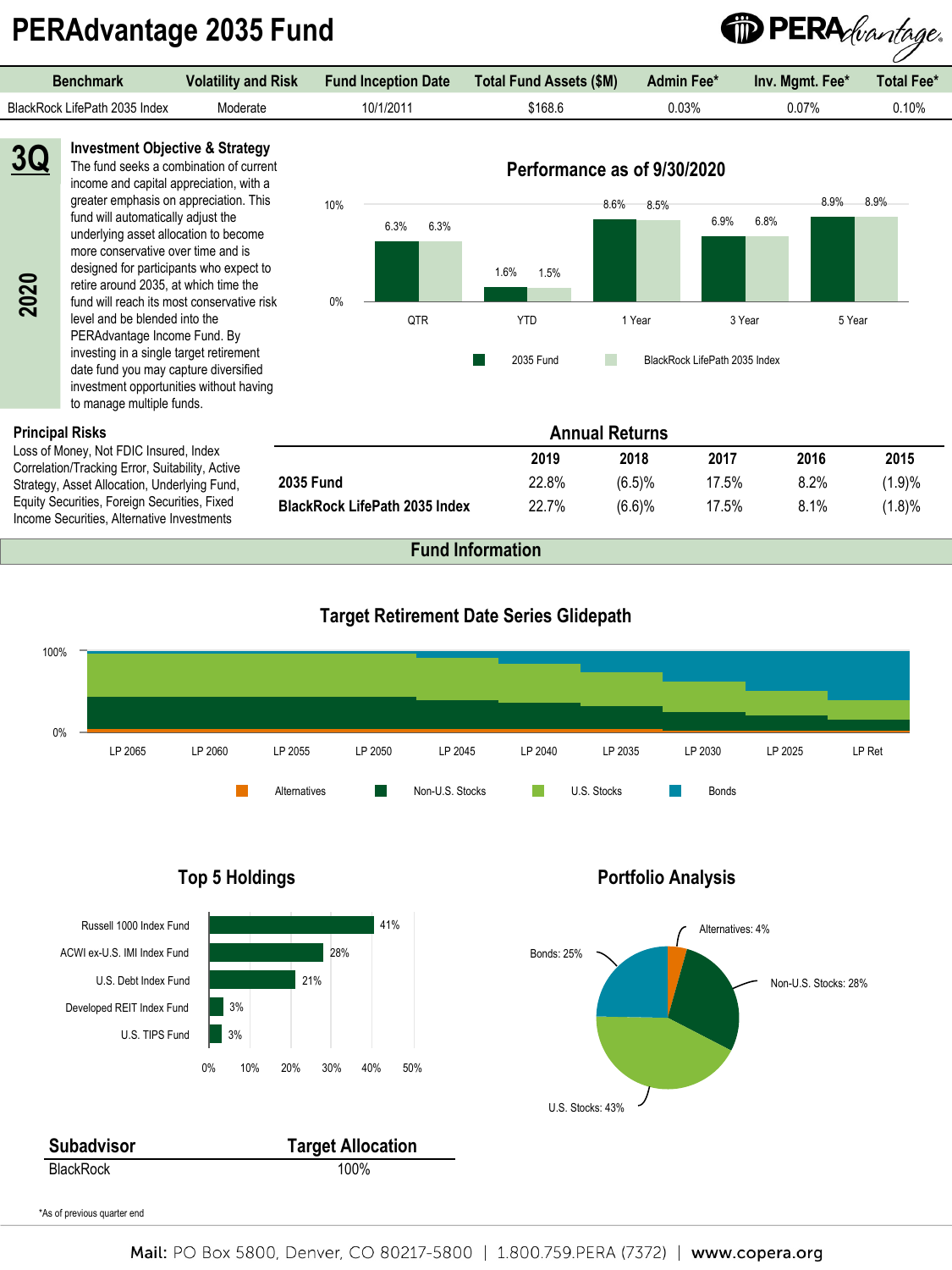# **PERAdvantage 2040 Fund**

![](_page_28_Picture_1.jpeg)

income and capital appreciation, with a greater emphasis on appreciation. This fund will automatically adjust the underlying asset allocation to become more conservative over time and is designed for participants who expect to retire around 2040, at which time the fund will reach its most conservative risk level and be blended into the PERAdvantage Income Fund. By investing in a single target retirement date fund you may capture diversified investment opportunities without having to manage multiple funds.

#### **Principal Risks**

**2020**

Loss of Money, Not FDIC Insured, Index Correlation/Tracking Error, Suitability, Active Strategy, Asset Allocation, Underlying Fund, Equity Securities, Foreign Securities, Fixed Income Securities, Alternative Investments

| 10%   |              |              | 8.6%<br>8.5% |                               | 9.4%<br>9.4% |
|-------|--------------|--------------|--------------|-------------------------------|--------------|
|       | 7.0%<br>7.0% |              |              | 7.0%<br>6.9%                  |              |
|       |              |              |              |                               |              |
|       |              |              |              |                               |              |
|       |              | 0.8%<br>0.7% |              |                               |              |
| $0\%$ | QTR          | <b>YTD</b>   | 1 Year       | 3 Year                        | 5 Year       |
|       |              |              |              |                               |              |
|       |              | 2040 Fund    |              | BlackRock LifePath 2040 Index |              |

**Annual Returns**

**2040 Fund** 24.7% (7.3)% 19.2% 8.6% (2.1)% **BlackRock LifePath 2040 Index** 24.6% (7.3)% 19.1% 8.4% (2.0)%

**2019 2018 2017 2016 2015**

### **Target Retirement Date Series Glidepath**

![](_page_28_Figure_7.jpeg)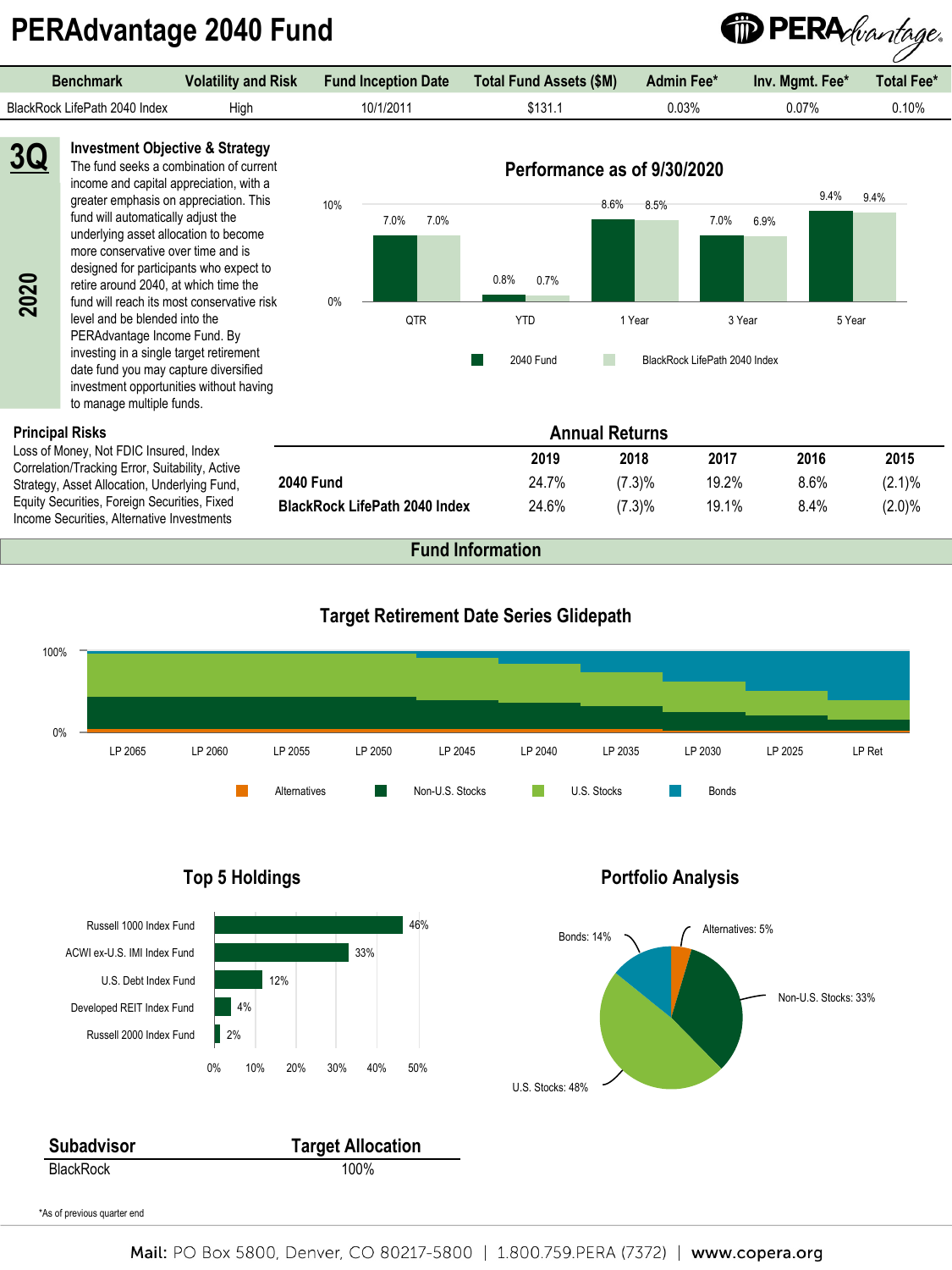# **PERAdvantage 2045 Fund**

<sup>1</sup> PERA *duantage*. **Benchmark Volatility and Risk Fund Inception Date Total Fund Assets (\$M) Admin Fee\* Inv. Mgmt. Fee\* Total Fee\*** BlackRock LifePath 2045 Index High 10/1/2011 \$104.9 0.03% 0.07% 0.10% **3Q Investment Objective & Strategy** The fund seeks capital appreciation, with **Performance as of 9/30/2020** a minor emphasis on current income. This fund will automatically adjust the 20% underlying asset allocation to become more conservative over time and is 9.7% 9.6% 8.7% 7.1% 8.6% 7.0% designed for participants who expect to 7.6% 7.6% 10% retire around 2045, at which time the **2020**0.3% 0.2%

fund will reach its most conservative risk level and be blended into the PERAdvantage Income Fund. By investing in a single target retirement date fund you may capture diversified investment opportunities without having to manage multiple funds.

#### **Principal Risks**

Loss of Money, Not FDIC Insured, Index Correlation/Tracking Error, Suitability, Active Strategy, Asset Allocation, Underlying Fund, Equity Securities, Foreign Securities, Fixed Income Securities, Alternative Investments

| $0\%$ |     |            |                       |                               |              |
|-------|-----|------------|-----------------------|-------------------------------|--------------|
|       | QTR | <b>YTD</b> | 1 Year                | 3 Year                        | 5 Year       |
|       |     | 2045 Fund  |                       | BlackRock LifePath 2045 Index |              |
|       |     |            | <b>Annual Returns</b> |                               |              |
|       |     | 2019       | 2018                  | 2017                          | 2016<br>2015 |

**2045 Fund** 26.0% (7.9)% 20.3% 8.8% (2.2)% **BlackRock LifePath 2045 Index** 25.9% (8.0)% 20.2% 8.7% (2.1)%

**Fund Information**

![](_page_29_Figure_7.jpeg)

![](_page_29_Figure_8.jpeg)

### Mail: PO Box 5800, Denver, CO 80217-5800 | 1.800.759.PERA (7372) | www.copera.org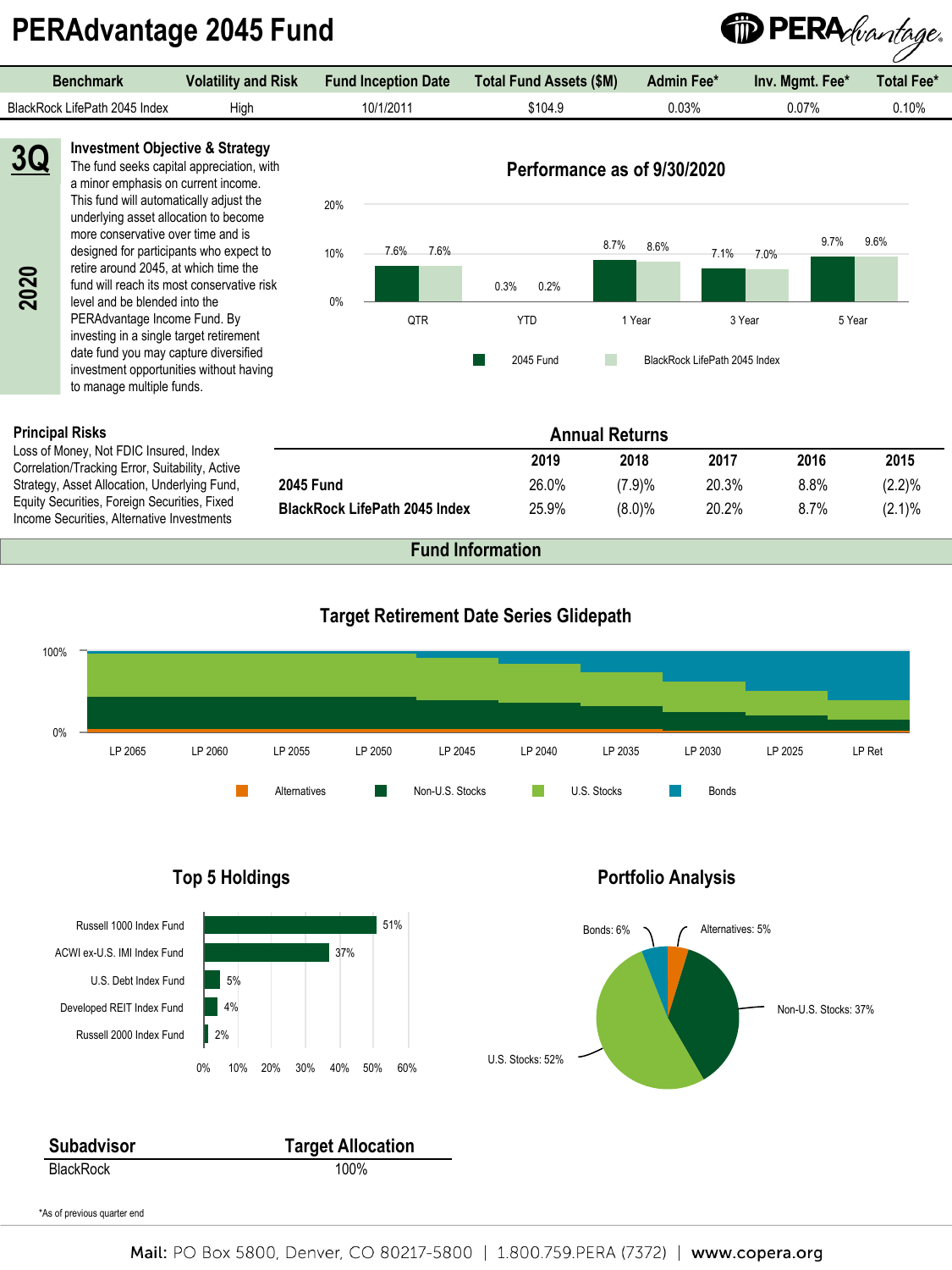# **PERAdvantage 2050 Fund**

![](_page_30_Picture_1.jpeg)

#### **Principal Risks**

Loss of Money, Not FDIC Insured, Index Correlation/Tracking Error, Suitability, Active Strategy, Asset Allocation, Underlying Fund, Equity Securities, Foreign Securities, Fixed Income Securities, Alternative Investments

|                                      |       | <b>Annual Returns</b> |       |      |           |
|--------------------------------------|-------|-----------------------|-------|------|-----------|
|                                      | 2019  | 2018                  | 2017  | 2016 | 2015      |
| <b>2050 Fund</b>                     | 26.6% | $(8.1)\%$             | 20.7% | 8.9% | $(2.2)\%$ |
| <b>BlackRock LifePath 2050 Index</b> | 26.5% | (8.3)%                | 20.6% | 8.7% | $(2.1)\%$ |

![](_page_30_Figure_6.jpeg)

![](_page_30_Figure_7.jpeg)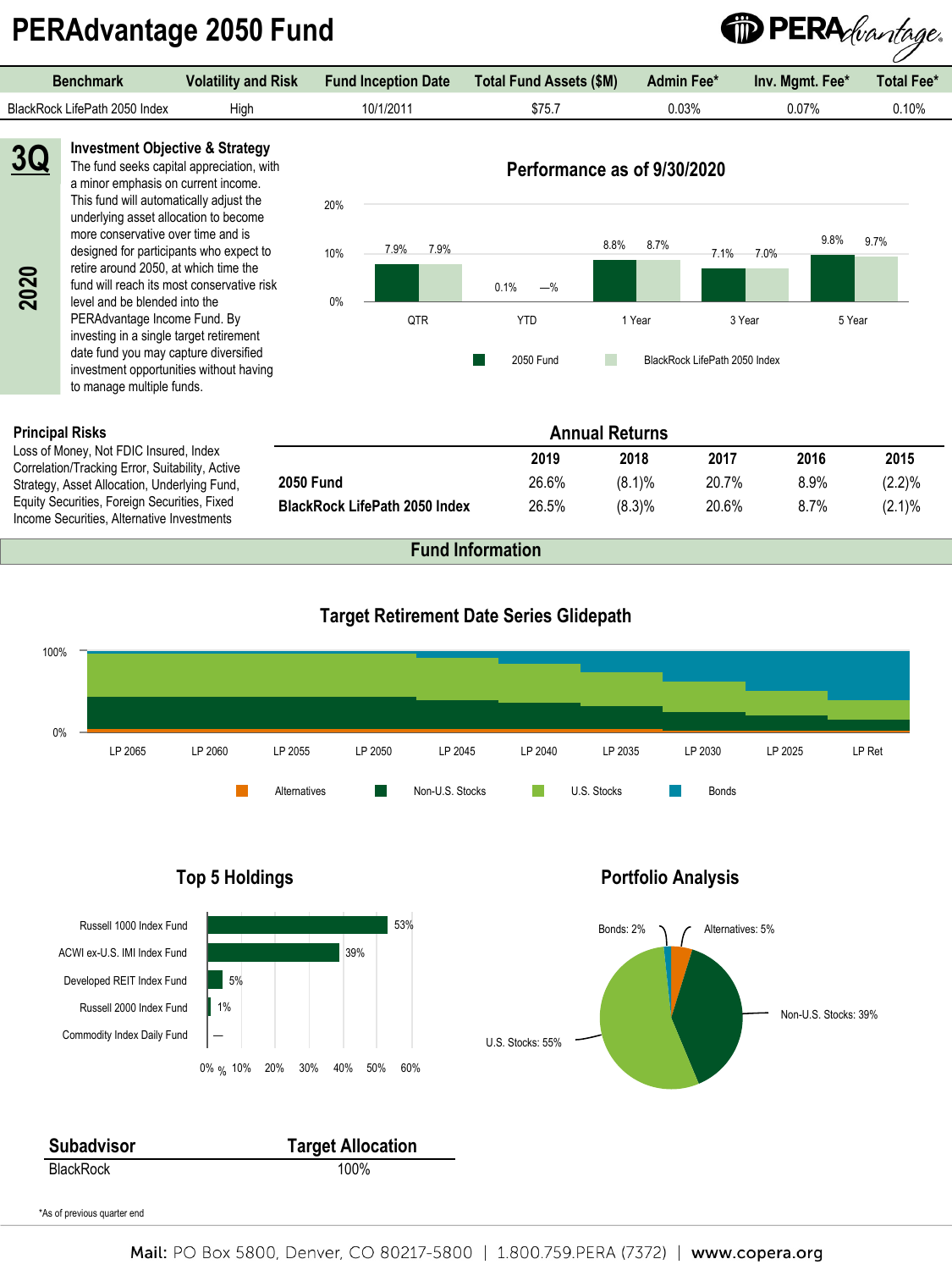# **PERAdvantage 2055 Fund**

![](_page_31_Picture_1.jpeg)

#### **Principal Risks**

Loss of Money, Not FDIC Insured, Index Correlation/Tracking Error, Suitability, Active Strategy, Asset Allocation, Underlying Fund, Equity Securities, Foreign Securities, Fixed Income Securities, Alternative Investments

|                                      |       | <b>Annual Returns</b> |       |      |           |  |
|--------------------------------------|-------|-----------------------|-------|------|-----------|--|
|                                      | 2019  | 2018                  | 2017  | 2016 | 2015      |  |
| <b>2055 Fund</b>                     | 26.6% | (8.2)%                | 20.6% | 8.9% | $(2.2)\%$ |  |
| <b>BlackRock LifePath 2055 Index</b> | 26.6% | $(8.3)\%$             | 20.6% | 8.7% | $(2.1)\%$ |  |

![](_page_31_Figure_6.jpeg)

![](_page_31_Figure_7.jpeg)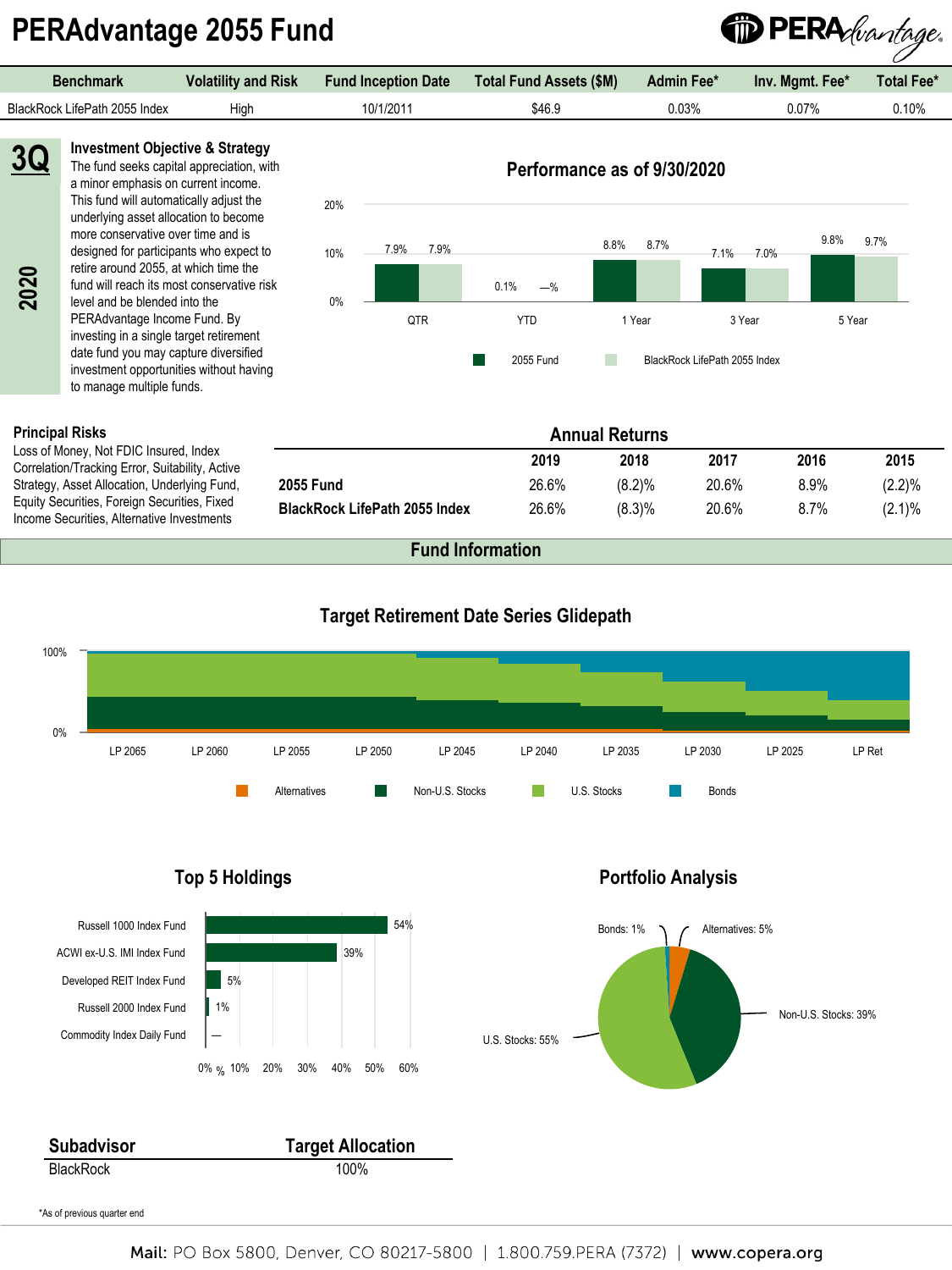# **PERAdvantage 2060 Fund**

<sup>1</sup> PERA *duantage*. **Benchmark Volatility and Risk Fund Inception Date Total Fund Assets (\$M) Admin Fee\* Inv. Mgmt. Fee\* Total Fee\*** BlackRock LifePath 2060 Index High 2/2/2015 \$17.5 0.03% 0.07% 0.10%

**2020 3Q** **Investment Objective & Strategy** The fund seeks capital appreciation, with a minor emphasis on current income. This fund will automatically adjust the underlying asset allocation to become more conservative over time and is designed for participants who expect to retire around 2060, at which time the fund will reach its most conservative risk level and be blended into the PERAdvantage Income Fund. By investing in a single target retirement date fund you may capture diversified investment opportunities without having

20%

### **Performance as of 9/30/2020** 8.8% 7.1% 8.7% 7.0% 9.8% 7.9%

9.7%

![](_page_32_Figure_5.jpeg)

#### **Principal Risks**

Loss of Money, Not FDIC Insured, Index Correlation/Tracking Error, Suitability, Active Strategy, Asset Allocation, Underlying Fund, Equity Securities, Foreign Securities, Fixed Income Securities, Alternative Investments

to manage multiple funds.

|                                      |       | <b>Annual Returns</b> |       |      |           |
|--------------------------------------|-------|-----------------------|-------|------|-----------|
|                                      | 2019  | 2018                  | 2017  | 2016 | 2015      |
| <b>2060 Fund</b>                     | 26.6% | (8.2)%                | 20.6% | 8.8% | (2.4)%    |
| <b>BlackRock LifePath 2060 Index</b> | 26.6% | (8.3)%                | 20.6% | 8.7% | $(2.1)\%$ |

![](_page_32_Figure_10.jpeg)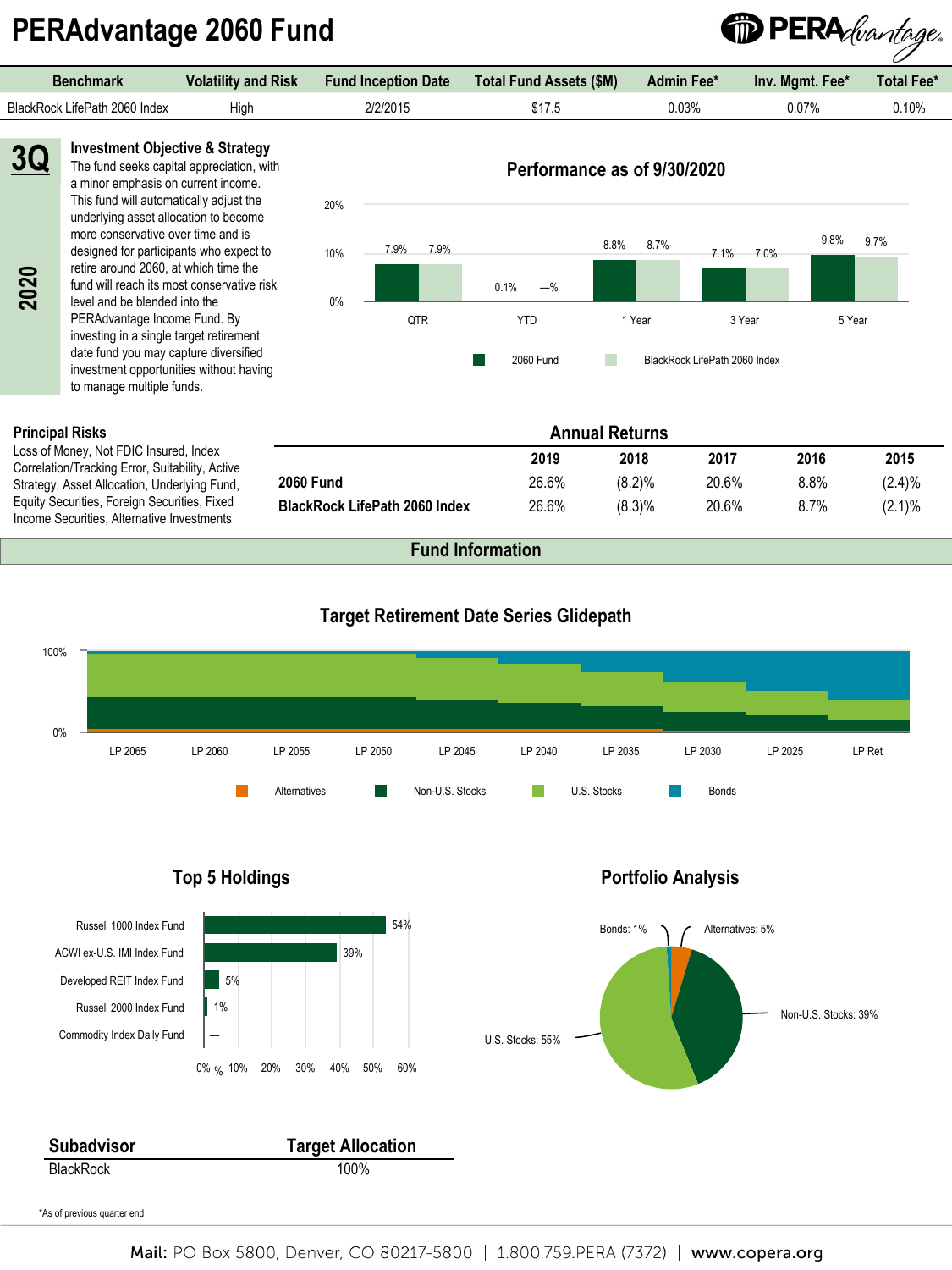# DPERA *duantage*.  **PERAdvantage 2065 Fund**

| Benchmark                     | <b>Volatility and Risk</b> | <b>Fund Inception Date</b> | <b>Total Fund Assets (\$M)</b><br><b>Admin Fee*</b> |          | Inv. Mgmt. Fee* | <b>Total Fee*</b> |
|-------------------------------|----------------------------|----------------------------|-----------------------------------------------------|----------|-----------------|-------------------|
| BlackRock LifePath 2065 Index | Hiah                       | 3/20/2020                  | ے. اللا                                             | $0.03\%$ | 0.07%           | $0.10\%$          |
|                               |                            |                            |                                                     |          |                 |                   |

**Investment Objective & Strategy** The fund seeks capital appreciation, with a minor emphasis on current income. This fund will automatically adjust the underlying asset allocation to become more conservative over time and is designed for participants who expect to **3Q**

retire around 2065, at which time the fund will reach its most conservative risk level and be blended into the PERAdvantage Income Fund. By investing in a single target retirement date fund you may capture diversified investment opportunities without having to manage multiple funds. Ferric around 2065, at which time<br>
fund will reach its most conserv<br>
level and be blended into the<br>
PERAdvantage Income Fund. E<br>
investing in a single target retire<br>
date fund you may capture dive<br>
investment opportunities

#### **Performance as of 9/30/2020**

![](_page_33_Figure_5.jpeg)

#### **Principal Risks**

Loss of Money, Not FDIC Insured, Index Correlation/Tracking Error, Suitability, Active Strategy, Asset Allocation, Underlying Fund, Equity Securities, Foreign Securities, Fixed

| <b>Annual Returns</b>                |      |                          |                          |                          |                |  |  |
|--------------------------------------|------|--------------------------|--------------------------|--------------------------|----------------|--|--|
|                                      | 2019 | 2018                     | 2017                     | 2016                     | 2015           |  |  |
| <b>2065 Fund</b>                     | -    | $\blacksquare$           | $\overline{\phantom{0}}$ | $\overline{\phantom{0}}$ |                |  |  |
| <b>BlackRock LifePath 2065 Index</b> | -    | $\overline{\phantom{a}}$ | $\overline{\phantom{0}}$ | $\overline{\phantom{0}}$ | $\blacksquare$ |  |  |

![](_page_33_Figure_10.jpeg)

![](_page_33_Figure_11.jpeg)